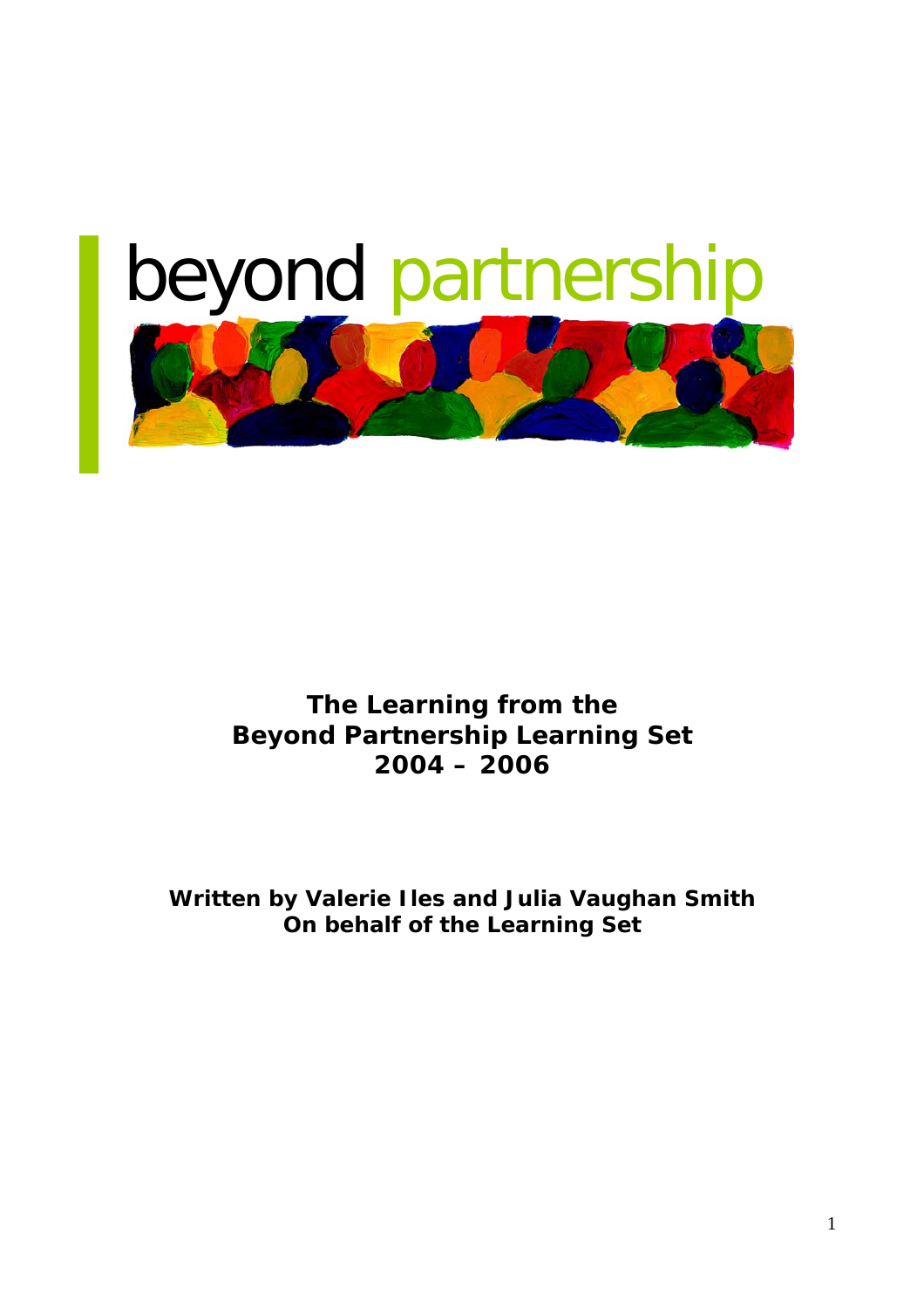# **Contents**

©Beyond Partnership Learning Set, Valerie Iles Really Learning & Julia Vaughan Smith<br>Anaptys Ltd, March 2006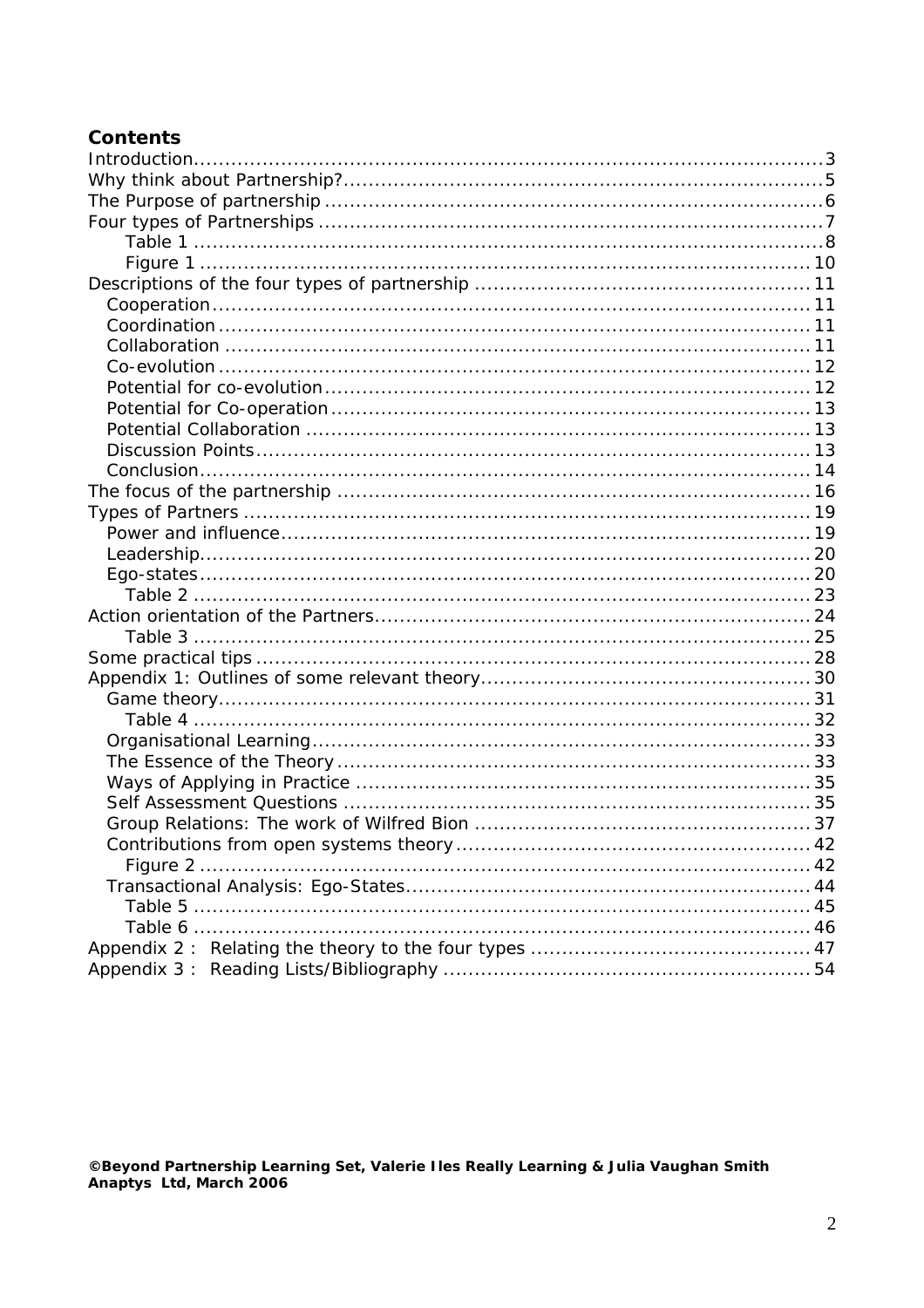# **Introduction**

# **The Learning Set**

The dozen members of the Beyond Partnership learning set met for nine one-day sessions over the period from September 2004 to January 2006. In between these meetings members read texts, summarised them and reflected on their application in their own partnership contexts. The meetings were an opportunity to share understanding of the theory, test it against wider experience, and explore members' current partnership experiences through action learning. It was a rich learning experience, not least because members brought experiences of participation in a wide range of partnerships including:

- Local Strategic Partnerships
- Cancer Networks
- Palliative Care Networks
- Health Action Zones
- Range of integrated health and social care forums

## **This resource**

The purpose of this resource is to make some the learning more widely available in the hope and belief that it will be of interest and relevance to others.

We have drawn on existing partnership concepts (notably those of Chris Huxham and Plamping, Gordon and Pratt<sup>1</sup>), on many other strands of relevant theory, and on the experience and reflective practice of members.

**As we have done so we have become increasingly convinced of the need to distinguish between different types of partnership. Unless we do that we will expect more (or less) from the partnership than it can deliver, and we may behave in ways that are inappropriate for this partnership.** 

There are many ways of cataloguing partnerships, and we have considered several. However, we have discovered that it is possible to distinguish between four different types by asking a small number of questions about their circumstances. These circumstances are largely outside the control of the partners and they combine to determine the potential of the partnership and the kinds of behaviour that will be most helpful. When we have identified the type of partnership, then we are able to answer some practical questions. Questions such as:

Is this partnership going to be worth joining?

 <sup>1</sup> **Partnership: fit for purpose?** Julian Pratt, Diane Plamping and Pat Gordon. London Health Partnership. King's Fund. November 1998

**Pursuing Collaborative Advantage** Chris Huxham . ESRC/ORS Series. December 1990

**<sup>©</sup>Beyond Partnership Learning Set, Valerie Iles Really Learning & Julia Vaughan Smith Anaptys Ltd, March 2006**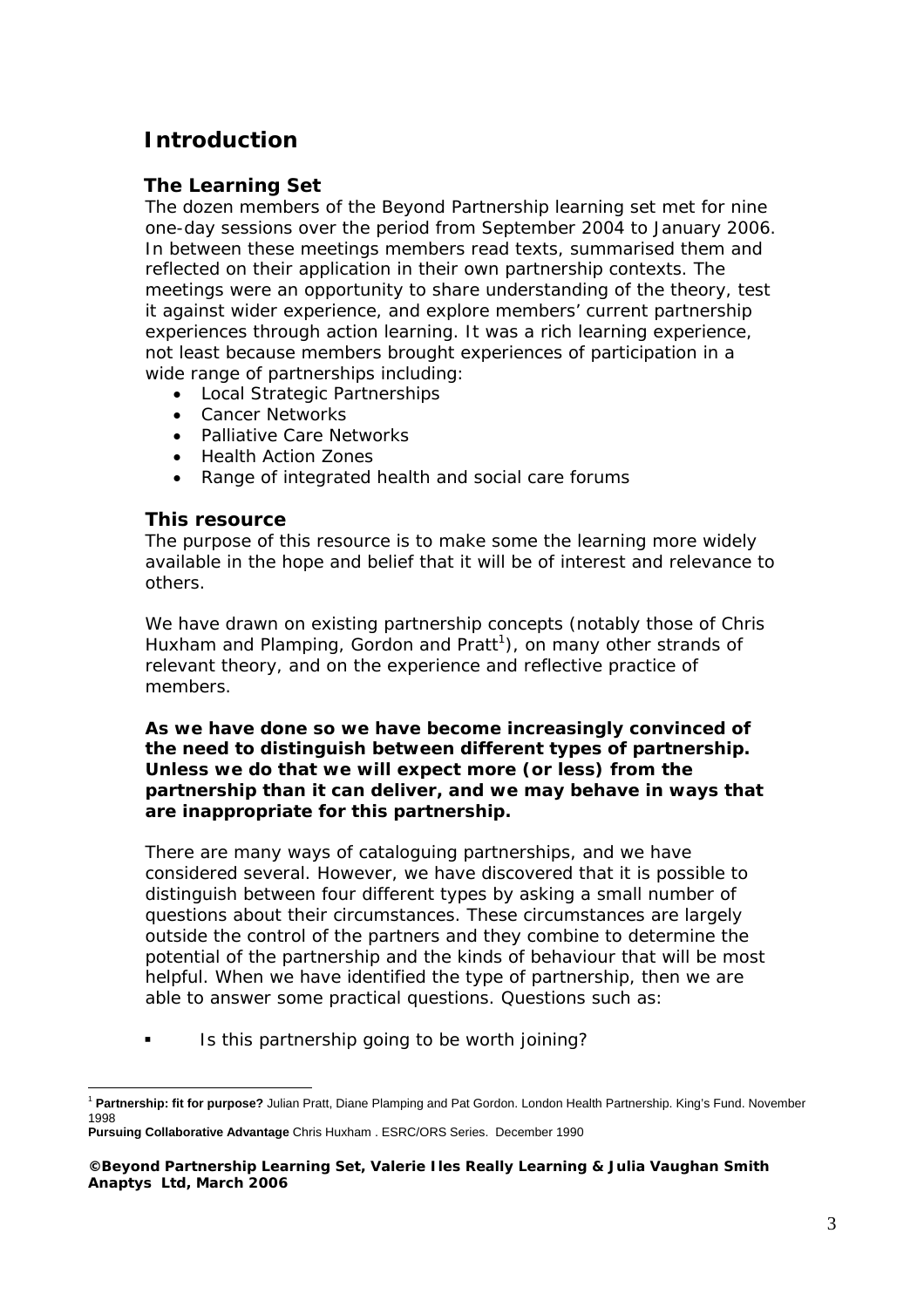- How should I behave in this partnership to achieve the best results for my organisation or service?
- What does this partnership need to do differently if it going to be more effective?
- Is partnership the best way of approaching this problem?

In this resource we introduce and describe these types and explore the different dynamics of each.

This paper is for anyone who is thinking of joining or initiating a partnership, or who is already involved in one and wants to reflect on how it is working. An individual can use it with a particular partnership in mind, or partners can use it collectively as a means of reflecting together on the most appropriate way forward for their partnership.

As these ideas have been tested by thoughtful people immersed in partnerships, we are confident this resource can make a valuable contribution to partnership working. We hope you will let us know of your own experiences of trying to use it.

Valerie Iles, Julia Vaughan Smith and the members of the Beyond Partnership learning set:

Linda Bartlett Kathryn Berry Marion Goodrich **Kay Harwood** Mary Hutton **Sandy Keen** Kathryn Macdermott Claudia McConnell Stephen Morris **Ann Smart** 

*Brenda Houston and Helen Mather were also starter members of the learning set.*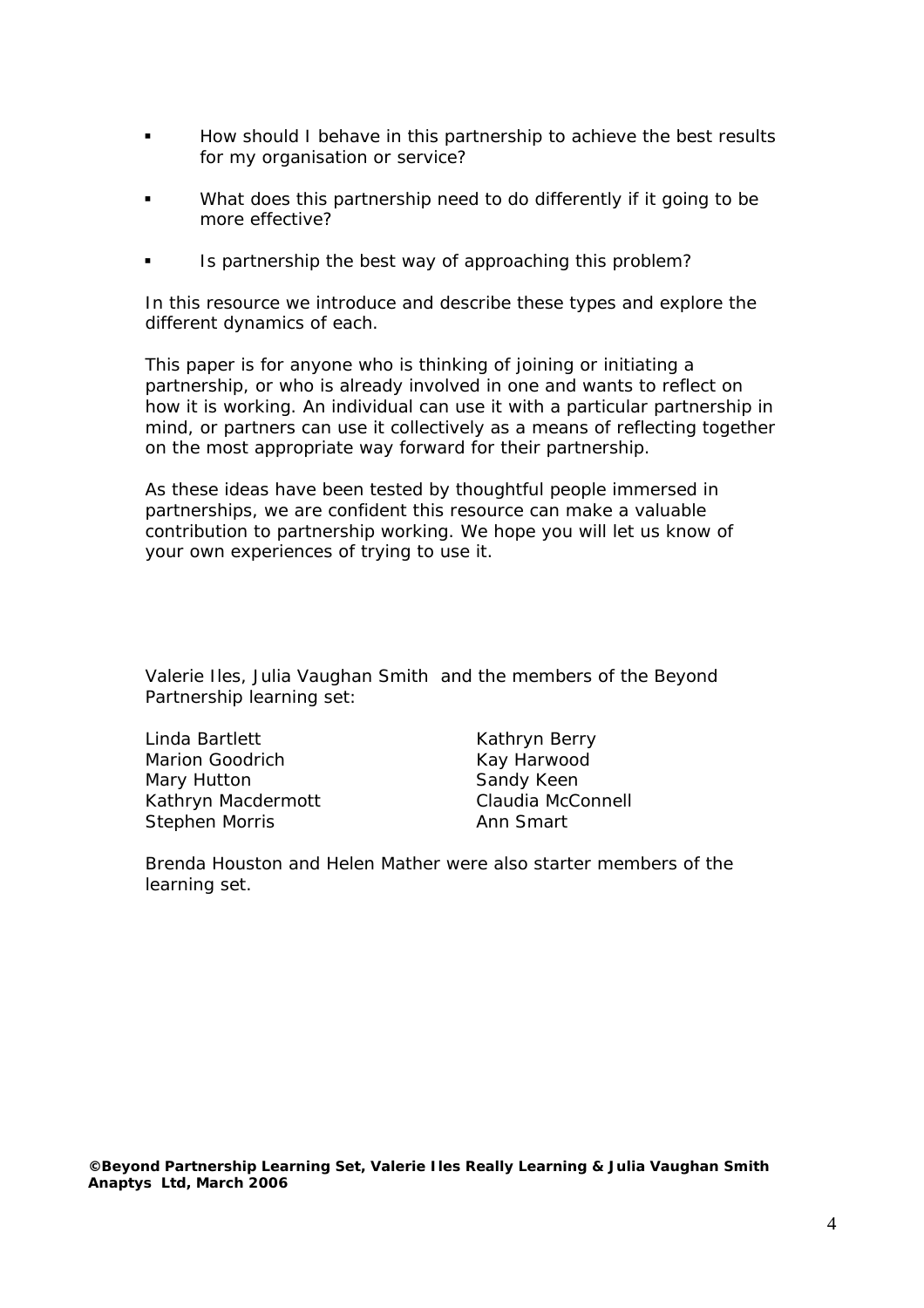# **Why think about Partnership?**

There are several reasons why thinking about partnership is both timely and important:

- **Policy makers have ascribed positive and remarkable benefits to** partnership working, and their enthusiasm has resulted in the establishment of a large number of different kinds of partnership. The experience of many, however, has been that these benefits have been elusive and that inter-organisational working has proved both time consuming and energy sapping. High levels of cynicism, frustration and wariness about partnership have often been the result.
- **However, although partnerships are often difficult vehicles through which** to effect change, if they are able to realise their potential they can achieve a degree of change far greater than can any one of the partners on their own. If they *are* to realise their potential, those involved need to understand the factors that enable them to do so.
- Partnerships are not always the best response to problems or opportunities experienced by organisations. Giving more thought to the costs and benefits over those of alternatives may prevent an unnecessary and ineffectual partnership being established. It may also help any partnership that *is* set up to adopt practices that enhance its chance of success.
- Creating a partnership is often a response to difficult, long-standing problems. However, partnerships are rarely 'quick fixes' and they require significant resources of time, money and energy. So if they are to have a chance of making a real impact the necessary resources need to be made available over a substantial period of time.
- There is a wealth of literature and anecdotal evidence about partnerships and not all of it is helpful in every partnership situation. We therefore need a means of assessing the potential of specific partnerships so that individuals and organisations can decide how much time and energy to devote, and the behaviours that will lead to optimal results.

The Beyond Partnership learning set has drawn on existing partnership theory and on the experience of its members to develop a taxonomy of partnerships: a description of four distinct types of partnership. We believe this classification will help partners or potential partners decide how much energy to invest in a partnership and what behaviours to adopt within it, as well as diagnose some of the dangers. In this resource we introduce the four types and explore their implications.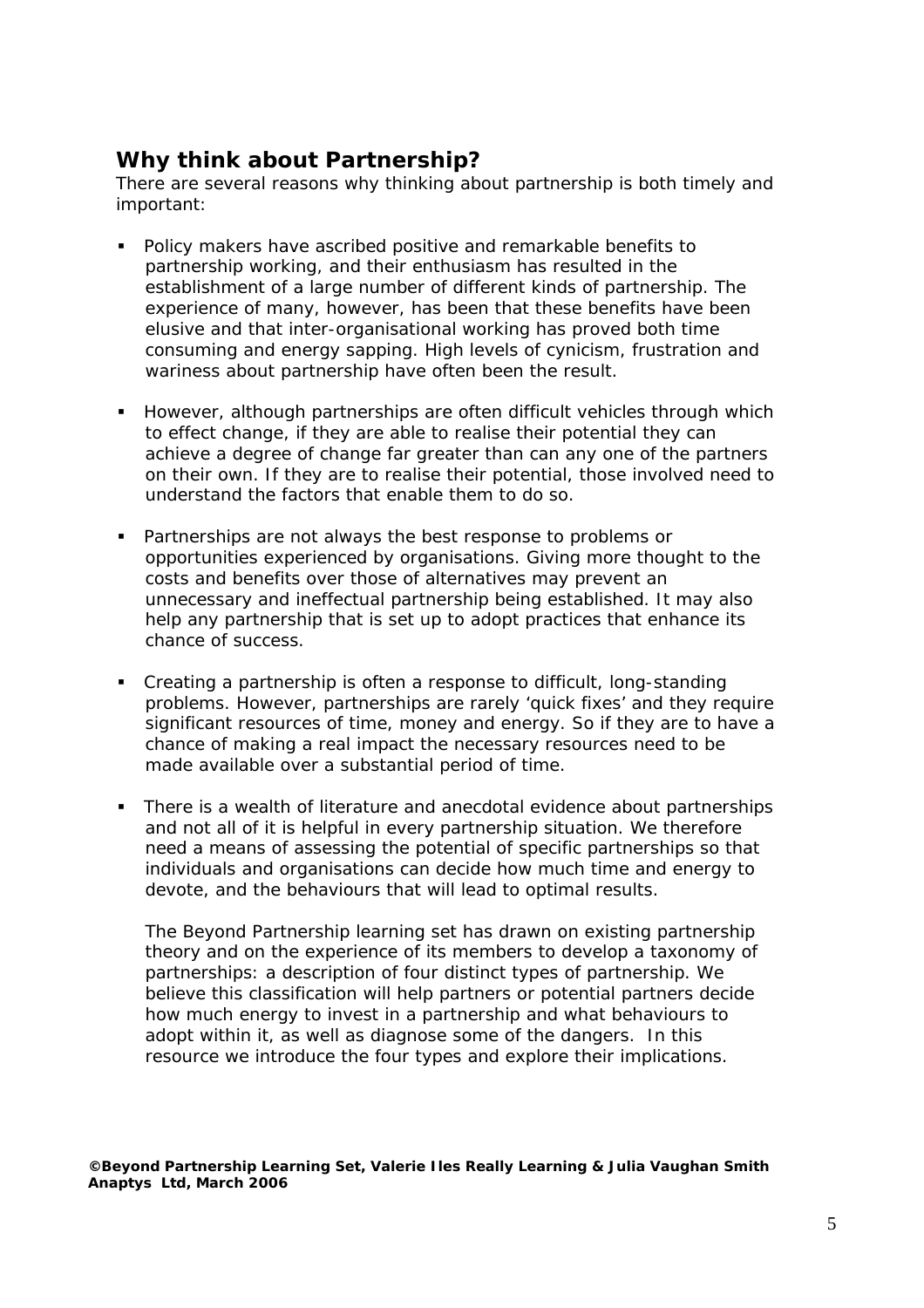# **The Purpose of partnership**

The rationale for any partnership is 'collaborative advantage'<sup>2</sup>: the partnership must lead to developments that leave the partners as a whole better off than before. Within this overall rationale, partnerships may be formed for many reasons, an understanding of which can be helpful in assessing likely outcomes and some of the behaviour that can be expected.

Reasons may include any of the following:

- We think it's a good idea to work in partnership we don't have any particular issues to address but we are dealing with the same population and we are likely to find ways of working more efficiently or of meeting needs more effectively if we do. (Sometimes we have been *told* to think this).
- We both deal with some intractable, multi-faceted issues in which we both have a stake. We don't know exactly how we can address these but we reckon we can find out if we try thinking them through together.
- We both have a specific problem that we can readily devise ways of resolving if we work at it together.
- We are wasting resources or letting clients fall through gaps in our services because of lack of coordinated scheduling.
- My organisation has a problem that is caused by policies or practices of your organisation.
- Our organisations have agreed to work in partnership (for one of the above reasons) and now we need to set up a cascade of strategic and project management boards in order to operationalise this.

Members of the set recalled many occasions when different partners had different understandings of the reasons for the partnership's existence, so it is important that these are not assumed, but are clarified.

Partnerships come in many different forms so even when partners are clear about the underlying purpose they will still have to make decisions about how to design the partnership so that it is more effective. That is what we consider in the next section.

 $\overline{a}$ 

The term coined by Chris Huxham, see bibliography.

**<sup>©</sup>Beyond Partnership Learning Set, Valerie Iles Really Learning & Julia Vaughan Smith Anaptys Ltd, March 2006**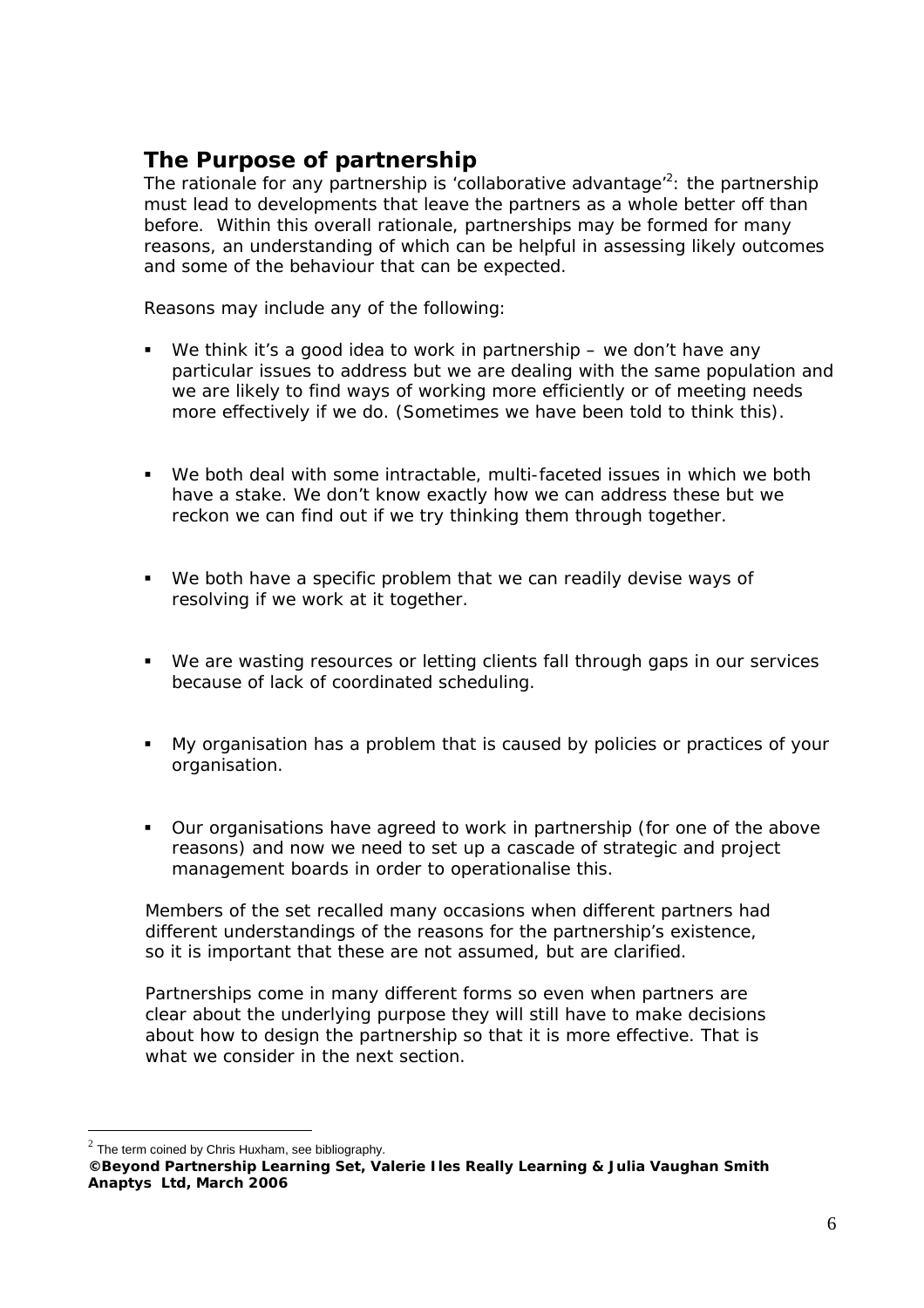# **Four types of Partnerships**

When we are considering joining or forming a partnership we want to be able to assess its potential to deliver outcomes of value. We also want to identify the behaviour we ourselves may need to adopt if it is to achieve these outcomes. The learning set discovered that answering four questions enabled us to identify a number of distinctly different types of partnership each with its own potential outcomes, and in each of which a different set of behaviours is appropriate.

In other words, the type of the partnership and the behaviour that will lead to the best results depend on factors that are outside our control and we can waste a lot of time and engage in behaviour that won't be helpful if we don't analyse these.

To find out what these factors are answer the questions in the left-hand column of Table 1 on the following page, with one of the answers in the middle column. Tick the one that applies to the partnership you have in mind.

If the answer you want to give is not one of those given then we suggest that partnership may not be the best way forward.

If your partnership is part of a bigger, overarching, partnership, then it is likely that the type is determined by the way the umbrella partnership answers these questions.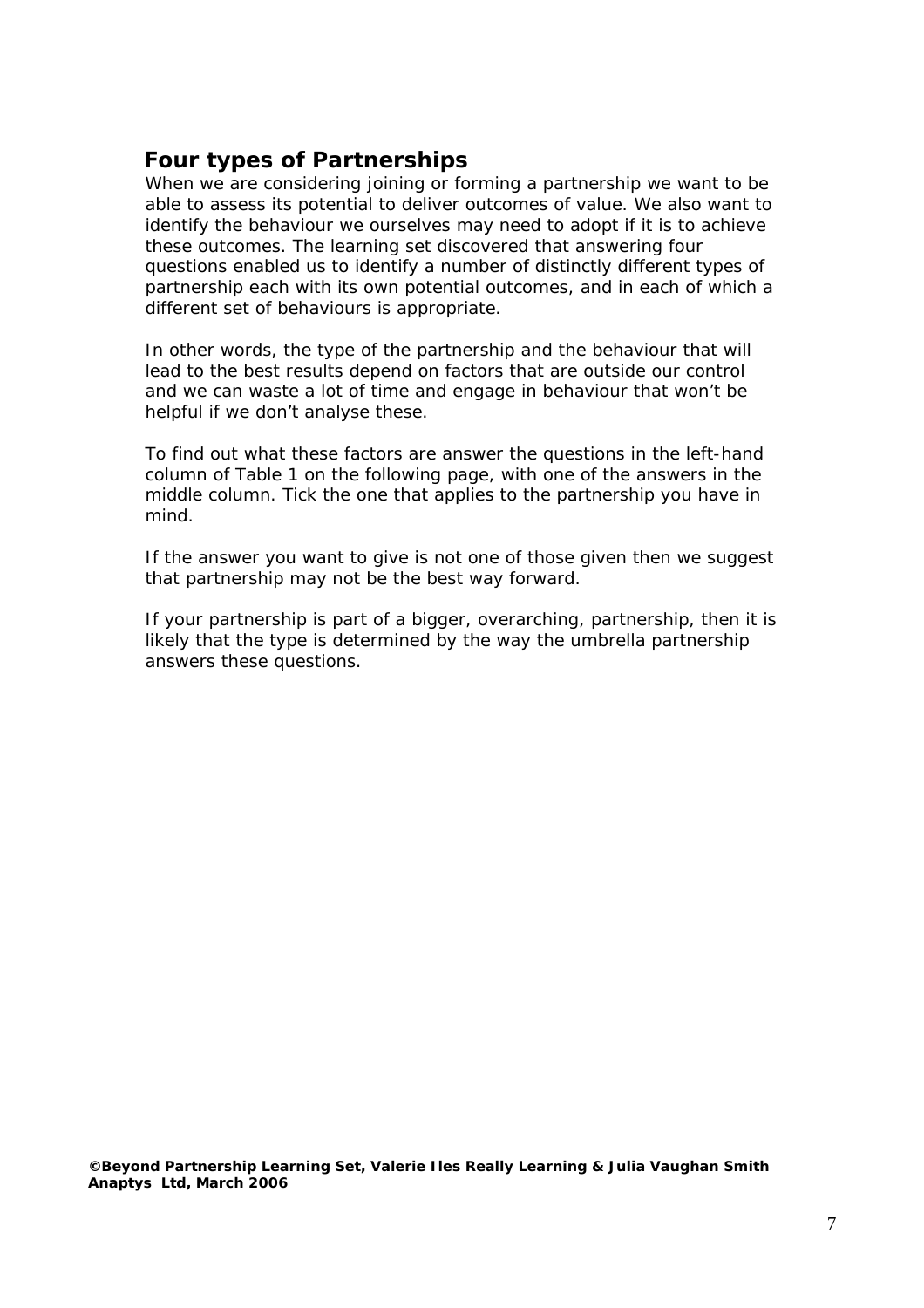| able |
|------|
|------|

| <b>Questions</b>                                                                                                                       | Options: choose one for each<br>question                                                                                                                                          | <b>Tick if</b><br>applies |
|----------------------------------------------------------------------------------------------------------------------------------------|-----------------------------------------------------------------------------------------------------------------------------------------------------------------------------------|---------------------------|
| 1. Is the partnership driven by a<br>general desire to partner, or by<br>recognition of specific issues* that<br>need to be addressed? | a) If we work in partnership we may find<br>some problems we can solve or<br>opportunities we can exploit; after all<br>we are working with the same<br>population/value base etc |                           |
| * Issues = problems that need solving,<br>or opportunities that can be exploited                                                       | b) There are specific issues that we need<br>to address and partnership is the best<br>way of doing this                                                                          |                           |
| 2. Are the issues complex and ill<br>understood, or straightforward                                                                    | c) The issues we are tackling are highly<br>complex and we don't know what the<br>solutions might look like                                                                       |                           |
| and readily understood?                                                                                                                | d) The issues are straightforward and<br>the solutions are clear although<br>possibly complicated                                                                                 |                           |
| 3. Who owns the problem or will<br>benefit from the opportunity, or                                                                    | e) The issue 'belongs' to one party                                                                                                                                               |                           |
| the knowledge?                                                                                                                         | The issue 'belongs' to both/all parties<br>f)                                                                                                                                     |                           |
| 4. Do the partners want to                                                                                                             | g) The parties want to achieve only their<br>own goals                                                                                                                            |                           |
| achieve their own goals, help each<br>other achieve their own goals, or<br>work towards collective goals?                              | The parties want to help achieve each<br>h)<br>other's goals                                                                                                                      |                           |
|                                                                                                                                        | The parties want to develop collective<br>i)<br>goals (more than the sum of the<br>individual goals) and achieve them                                                             |                           |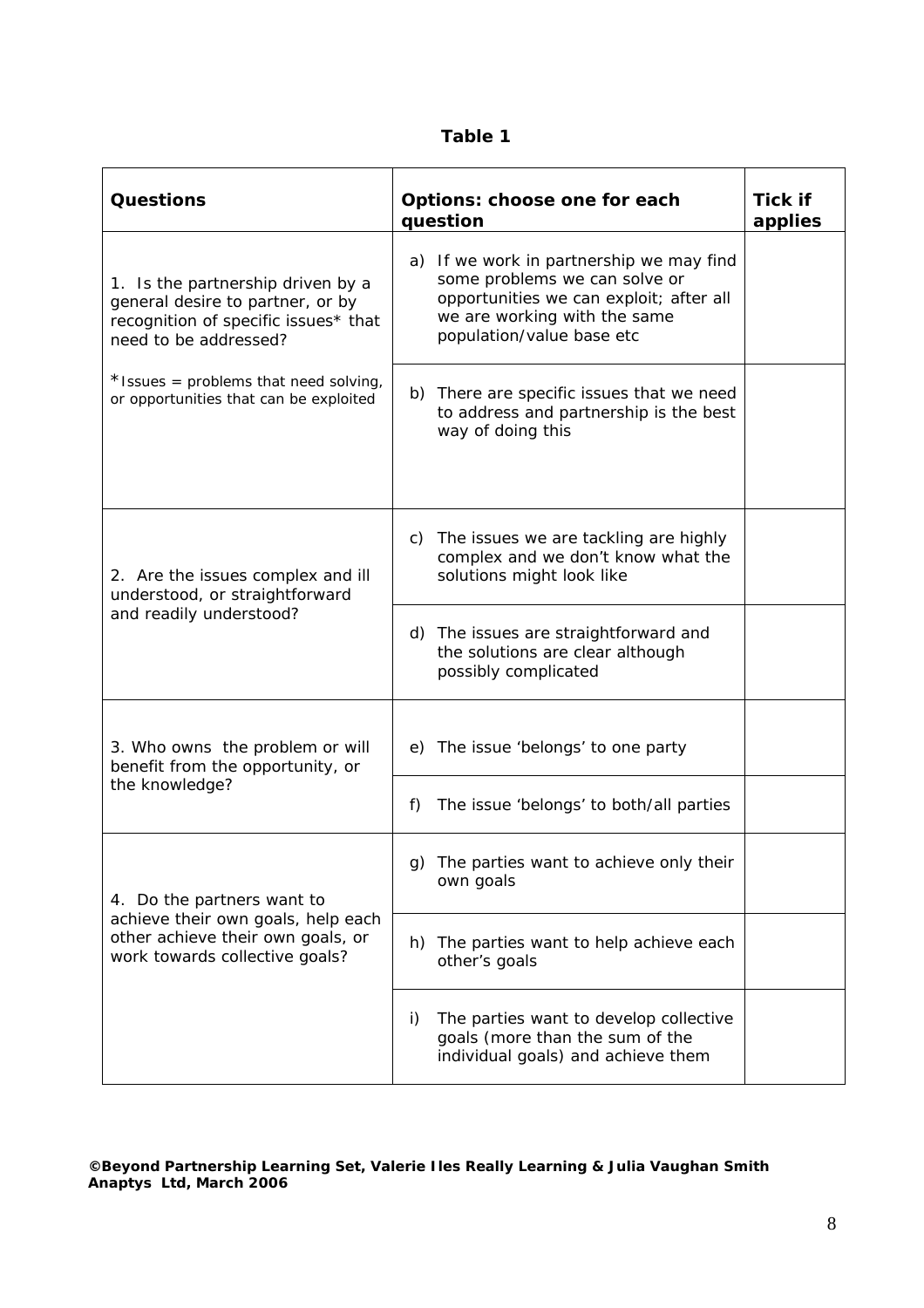You may have noticed that there is one question that may be relevant to you that is not asked:

"Is the solution to the problem in the gift of one partner or of both/ all?"

That is because we believe that if it is the former, i.e. 'my organisation has a problem that is caused by yours', then partnership is unlikely to be the most suitable organisational form to address it. It may be addressed as a by product of some other form of partnership, but on its own, it is better addressed through direct lobbying, Service Level Agreements or some other task group convened explicitly for the purpose.

If we answer these questions in this sequence we have an algorithm\* that leads us to the different categories of partnership (see Figure 1 on the following page).

The boxes in the Figure 1 represent the different options to the questions posed in Table 1, and this is indicated by the numbering.

# **Recommendation**

Have a partnership in mind as you work through the algorithm. Then think of a different partnership and go through it again. You could do this for all the partnerships you are involved with.

\* By 'algorithm' we mean that the way the questions are answered create a number of pathways that lead to different conclusions.

#### **©Beyond Partnership Learning Set, Valerie Iles Really Learning & Julia Vaughan Smith Anaptys Ltd, March 2006**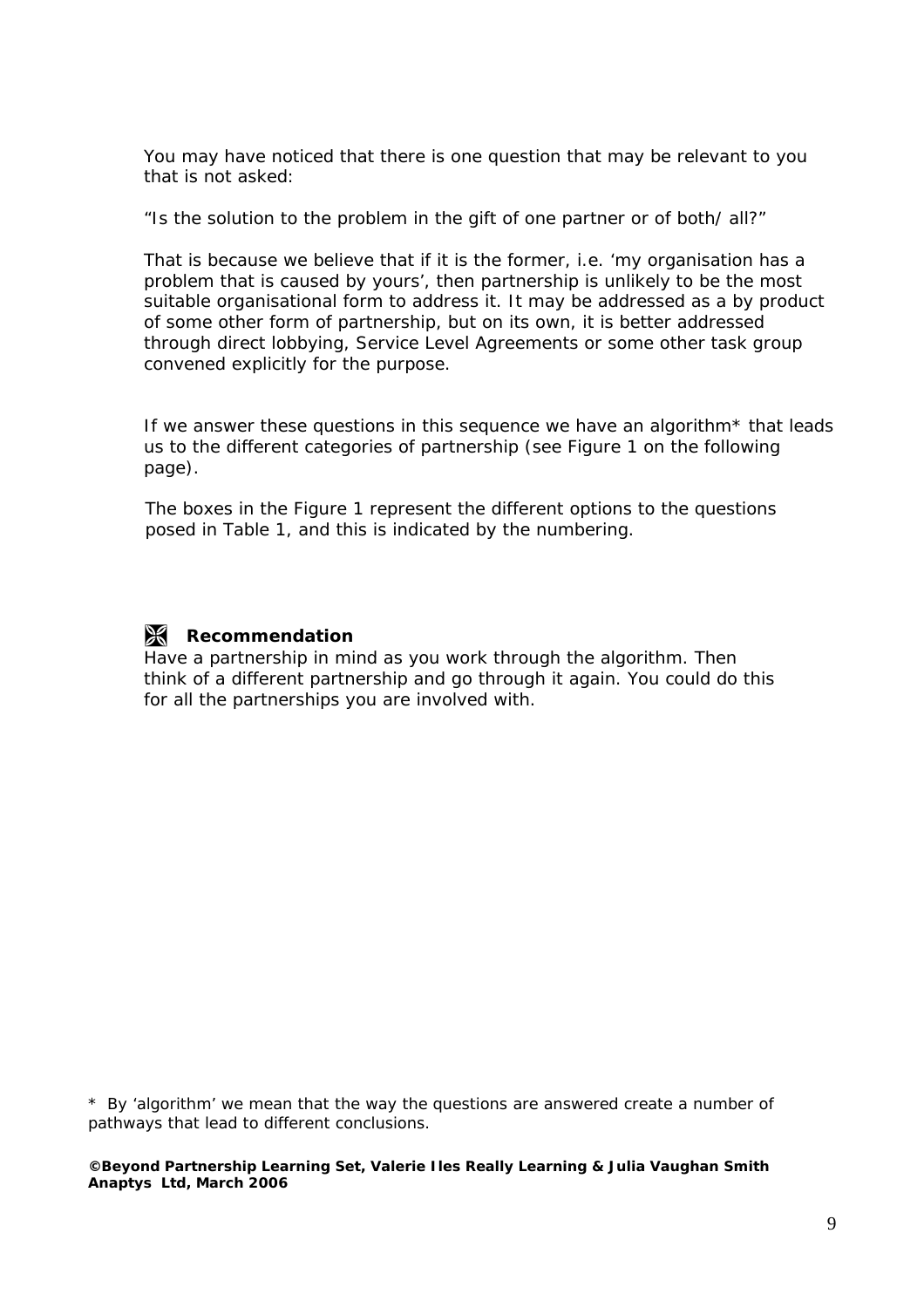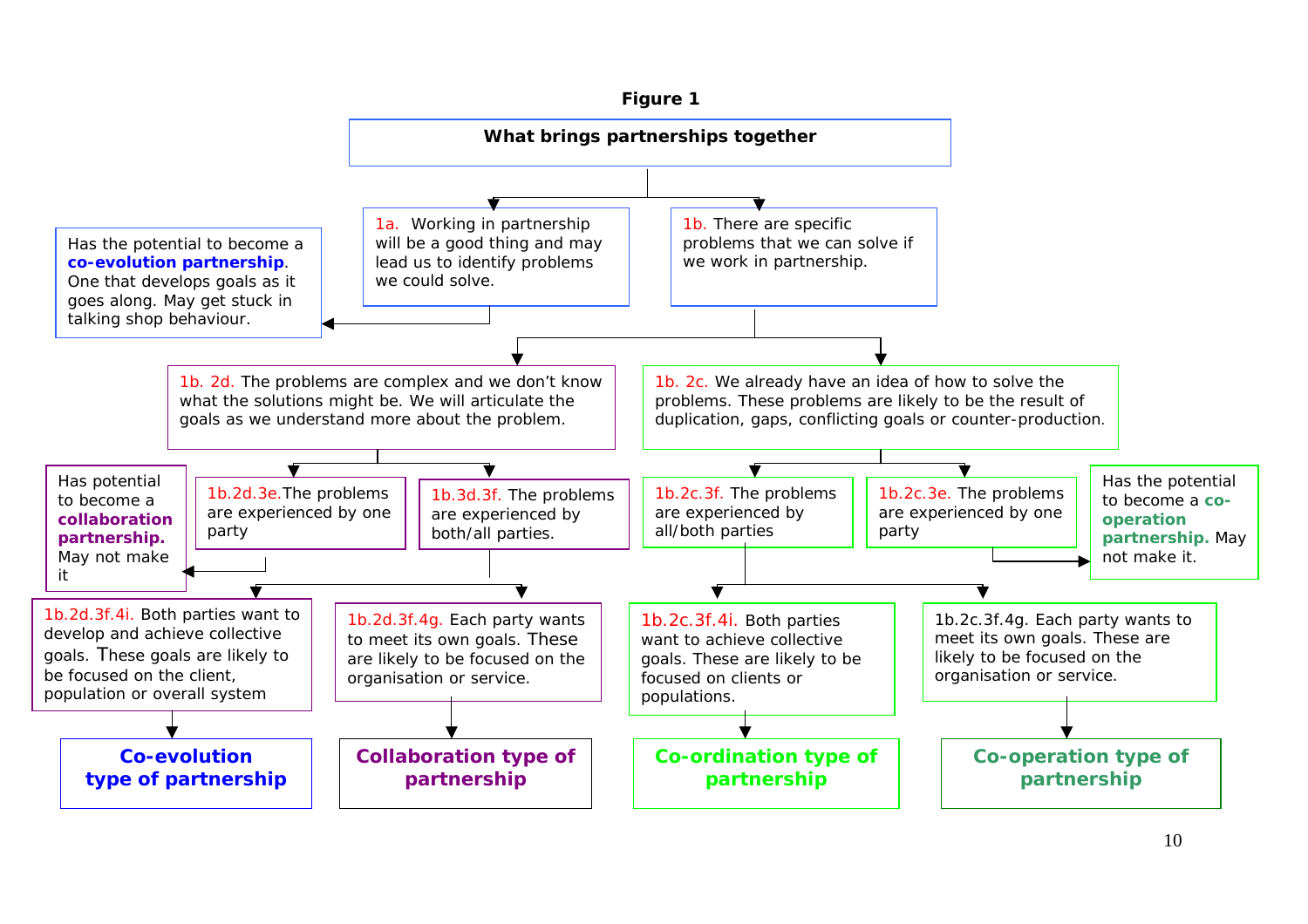# **Descriptions of the four types of partnership**

In this section we describe the four fundamental types and we also consider potential partnerships which have not yet moved into one of these types.

## **Cooperation**

Of the four types of partnership, cooperation could be characterised as the simplest form, the least 'partner –like', in that it requires the least generous and creative behaviour.

In cooperation both partners are looking after their own interests and pursuing existing goals. They come together to address specific problems in ways that do not require new ways of thinking.

Examples include:

- District nursing and home care staff working together on a schedule of timings of home visits
- Service goals, e.g. non-elective care, discharge planning, increased attendance at GUM clinics. For example, cooperation between PCTs/GPs and Acute Trusts is required to meet the four hour A & E target.

## **Coordination**

Coordination is slightly further along the partnership spectrum. The partners are working towards each others goals as well as their own, and may be open to developing bigger, collective goals. The methods used to make progress towards these goals are still fairly predictable, however, and do not involve new thinking.

Examples include:-

- More complicated service issues, e.g. smoking cessation, prescribing in primary and secondary care, better child care, better diabetes care, better dual diagnosis services (e.g. mental health and learning disabilities or mental health and addictions)
- Delayed transfers of care a joint/ shared target.

## **Collaboration**

Unlike cooperation and coordination collaboration *does* require new thinking because the problems or opportunities being addressed are complex and the solutions are not readily apparent. Partners are trying to meet their own goals rather than those of their partners, but may be open to identifying joint goals if these become apparent. Examples include:

• An education directorate in a local authority working with a Primary Care Trust to tackle teenage pregnancy. Here the LA goals will be focused on educational attainment, while the PCT's are to reduce the number of teenage pregnancies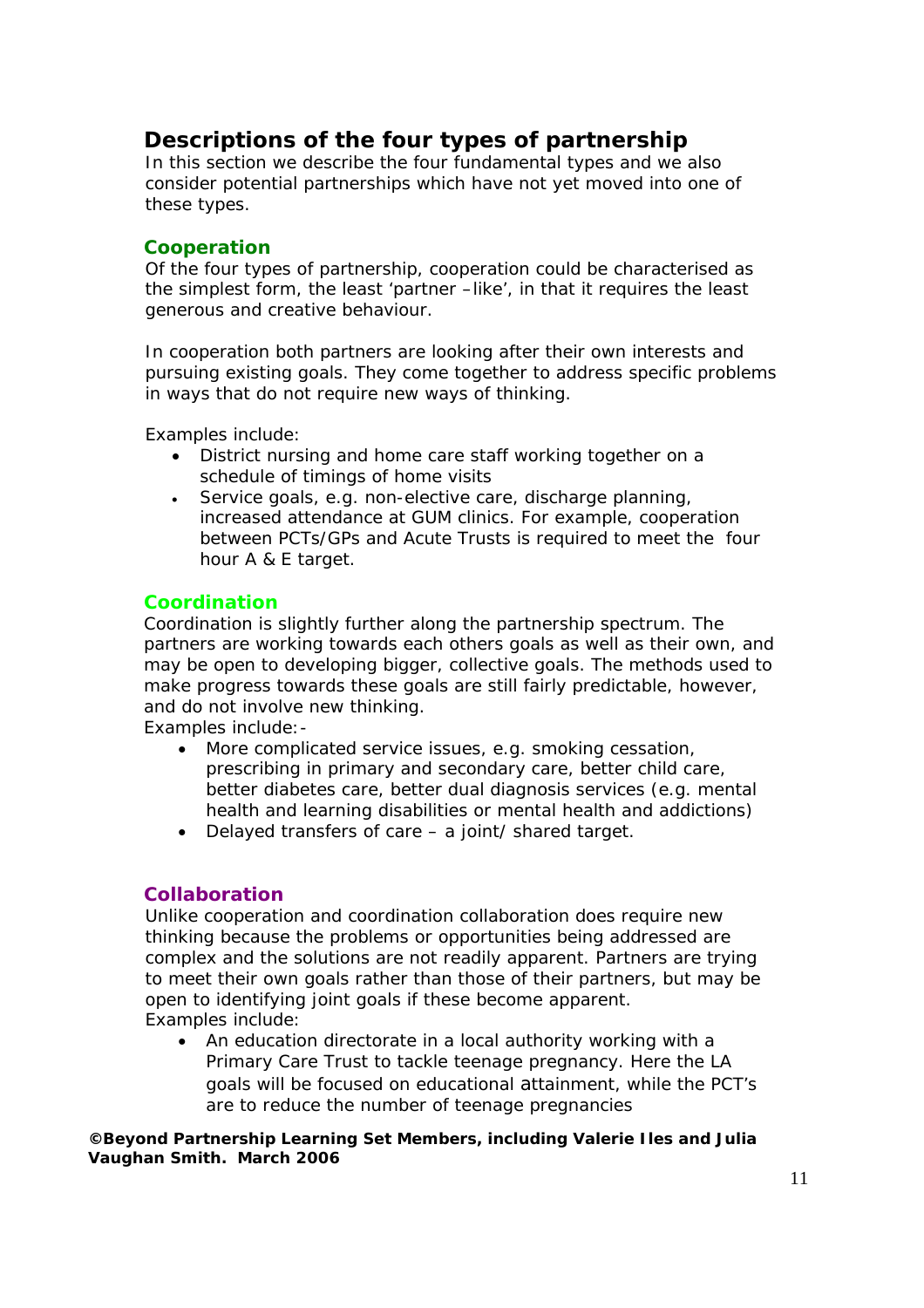• A lot of public health areas where organisations are working together but with rather different organisational goals e.g.: sexual health, reducing health inequalities, drug action teams, health and social care in mental health and learning disability, and children's services.

#### **Co-evolution**

This is the 'deepest' form of partnership. It can consume considerable time from key players, so it is not for the fainthearted! It should, therefore, not be attempted if one of the other forms is more appropriate. It requires new thinking, new insights, new generosity about opportunities or problems, and these problems or opportunities are as yet unarticulated or not understood. As the outcomes aren't at all clear, neither party can simply pursue their existing goals; they will need to be prepared to develop new goals as they become apparent. Thus it will be important to be able to examine assumptions, invert thinking, acknowledge where things (or thinking) have gone wrong, and where partners may need to let resources go in order to achieve the greater good. Many of these partnerships will fail in that they do not yield a good return on the time invested. This is not an argument to avoid them, but it does suggest that individuals and organisations cannot sustain involvement in many of these at a time.

Examples of areas that may benefit from a co-evolution partnership:

- Child protection (perhaps in addition to cooperation, coordination and collaboration about specific aspects)
- Child and Adolescent Mental Health Services
- Work on race and equalities
- National policy development about, for example: mental health of offenders, healthcare for refugees and asylum seekers, etc
- The development of commissioning processes needed coevolutionary partnerships between acute and primary care trusts. Arguably, it is the fact that in so many areas collaboration or even competition was the norm that has led to the underdevelopment of commissioning.

You will see in Figure 1 that there are some forms that have the potential to become one of the four types but may not do so. These are described below:

#### **Potential for co-evolution (1a)**

In this form, both parties may believe that working in partnership will be a good thing in itself and may lead them to identifying problems they can solve or opportunities they can exploit. However, as they are not at all clear what the outcomes will be, they will have to be happy to accept that they will develop goals as they go along. While this can lead to some productive forms of co-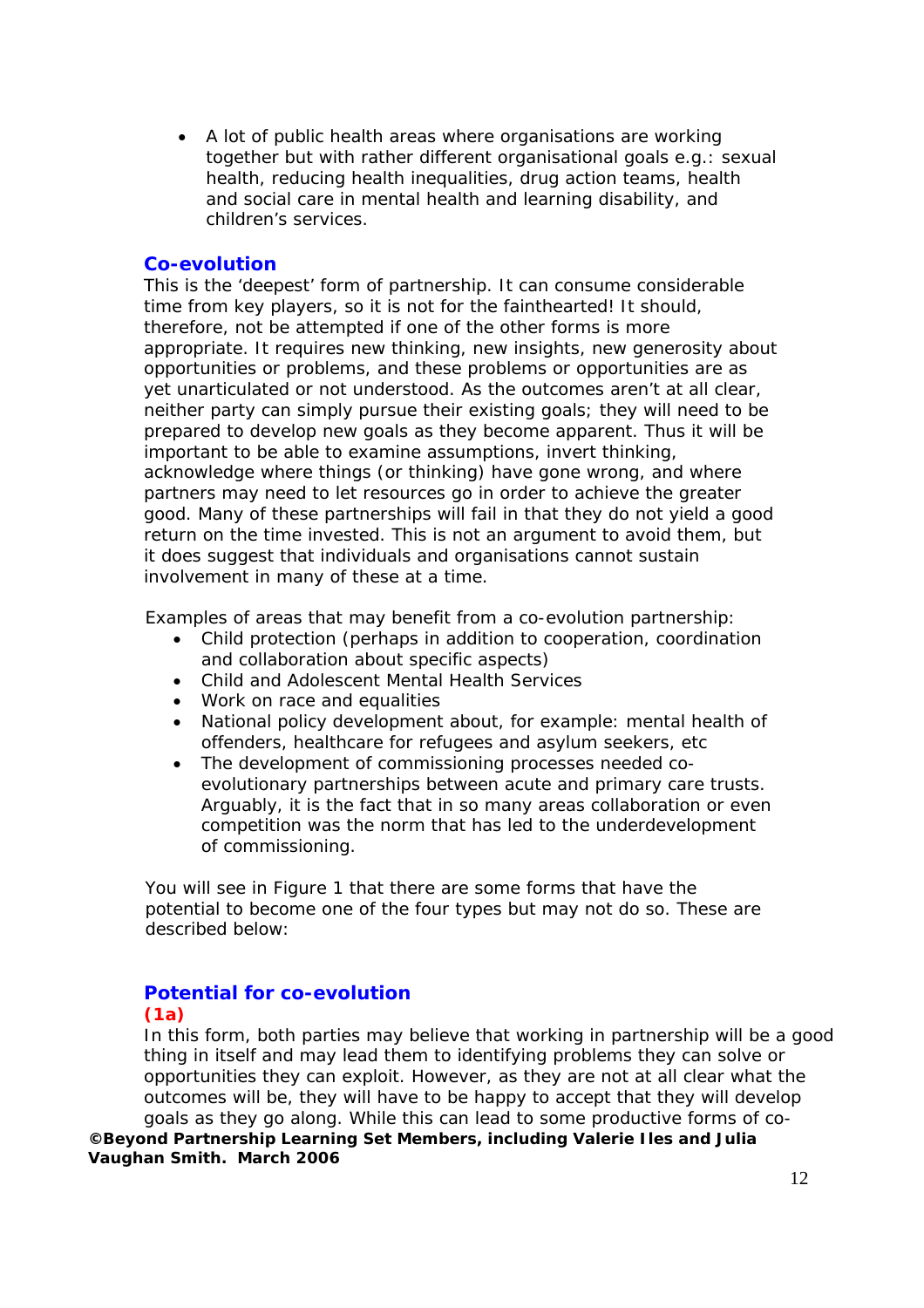evolution, partnerships in this box can suffer from lack of attention from partners as they respond to more pressing priorities elsewhere. They may also get stuck in talking about the issues rather than addressing them.

# **Potential for Co-operation**

#### **(1b 2c 3f)**

Because only one party experiences these problems others may not be prepared to put enough energy into this partnership for it to work at all. Even if they do, they have no goals of their own to pursue in relation to this agenda, so cooperation is the most likely form of partnership.

# **Potential Collaboration**

#### **(1b 2d 3e)**

Although new thinking is needed, only one partner has any incentive to engage in it, so it may not happen. Even if it does the other partner has no related goals to meet (although some may emerge if they can be generous enough to participate) and so collaboration is the most likely form if partnership behaviour takes place at all.

#### **Discussion Points**

1. Our experience as a set suggested that most partnerships have not thought through the nature of their partnership in this way and, as a result, have a confused or indistinct model in mind. For example, members have differing perceptions of appropriate partnership behaviour, which cause tensions and frustrations, and can lead to recrimination and blame.

2. Partnerships that look similar to the outside observer may not be to those with a greater understanding of the task. For example work on care pathways could require coordination when the redesign work is straightforward, but co-evolution when creative new thinking is required.

3. Over time a partnership can move from one type to another, e.g. a policy generating partnership in co-evolution mode may shift to a collaboration for the implementation phase. Partnerships may also change as circumstances change. For example, where an early coordination or co-evolution has successfully secured additional resources, partners may now compete for these, and cooperation or collaboration become more appropriate.

4. Where parties without any direct interest in the problem or opportunity are invited to join the partnership their presence can confuse the issue and obscure the decision about which of the four types of partnership is the most relevant**.** For example, in particular work on delayed transfers of care, the mental health representatives were not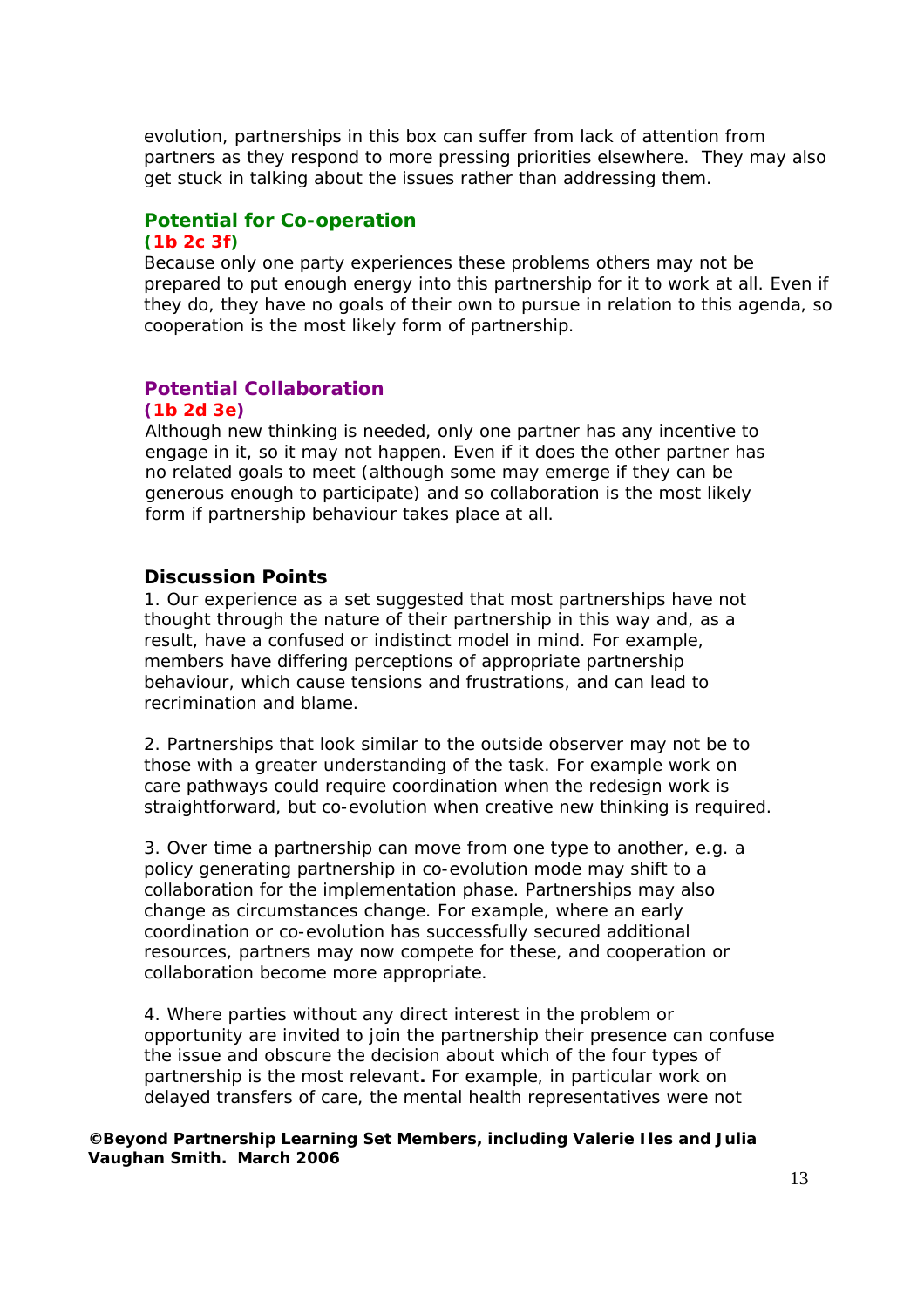active partners, and their presence simply caused unnecessary discussion and poor use of everyone's time.

5. The tools suggested by the Audit Commission for monitoring or managing the performance of partnerships are relevant to coordination partnerships (and **only** this type).

6. A particular form of **co-evolution** occurs where the problem is bigger than the group (e.g. race equality). This can lead to a sense of helplessness, and lack of priority being given to this work.

#### **Conclusion**

Answering the questions enables us to identify the type of partnership that has the greatest chance of success in these circumstances. Once we know what type it is, it is worth making it the best of this type possible. We may prefer to be in a different type but this will not yield the best results unless we have been mistaken in our answers. If members of the partnership want to behave in a different way, as part of a different type of partnership, they will need to reconsider the answers to the questions, and this thinking can, itself, be valuable.

Some partners may want to **cooperate** (focusing on their own goals) while others want to **coordinate** (working towards each other's or collective goals) - one example the set came across was around the front of house A and E target. Furthermore, partners who have initially **coordinated** may change to **cooperating** as the partnership develops. This is especially likely where additional resources are gained as a result of early **coordination,** when the partners may start to compete for access to these, becoming **co-operators** (or even competitors) instead**.**

Similarly there are likely to be some partners who want to **collaborate** while others wish to **co-evolve**. Indeed there may be others who wish to **cooperate** or **coordinate,** or who want to **compete** and see membership of a partnership as the means of preventing action rather than supporting it. Partners perceiving the need for **co-evolution** will therefore need to be careful that they are not naïve or over generous in their interactions with others. In general, partners should ensure that their own needs (for meeting targets or other goals) are met. If they fail to do so they will not be in a position to assist other partners; they will be fighting for their own survival. **Co-evolution** requires a strong sense of self- interest as well as a strong desire to support the interests of others.

This will become even more important when the partnership manages to secure additional resources, since it is likely that at this point, former partners will now become competitors. This should be seen as natural rather than disloyal (see section on game theory in appendix 1). It will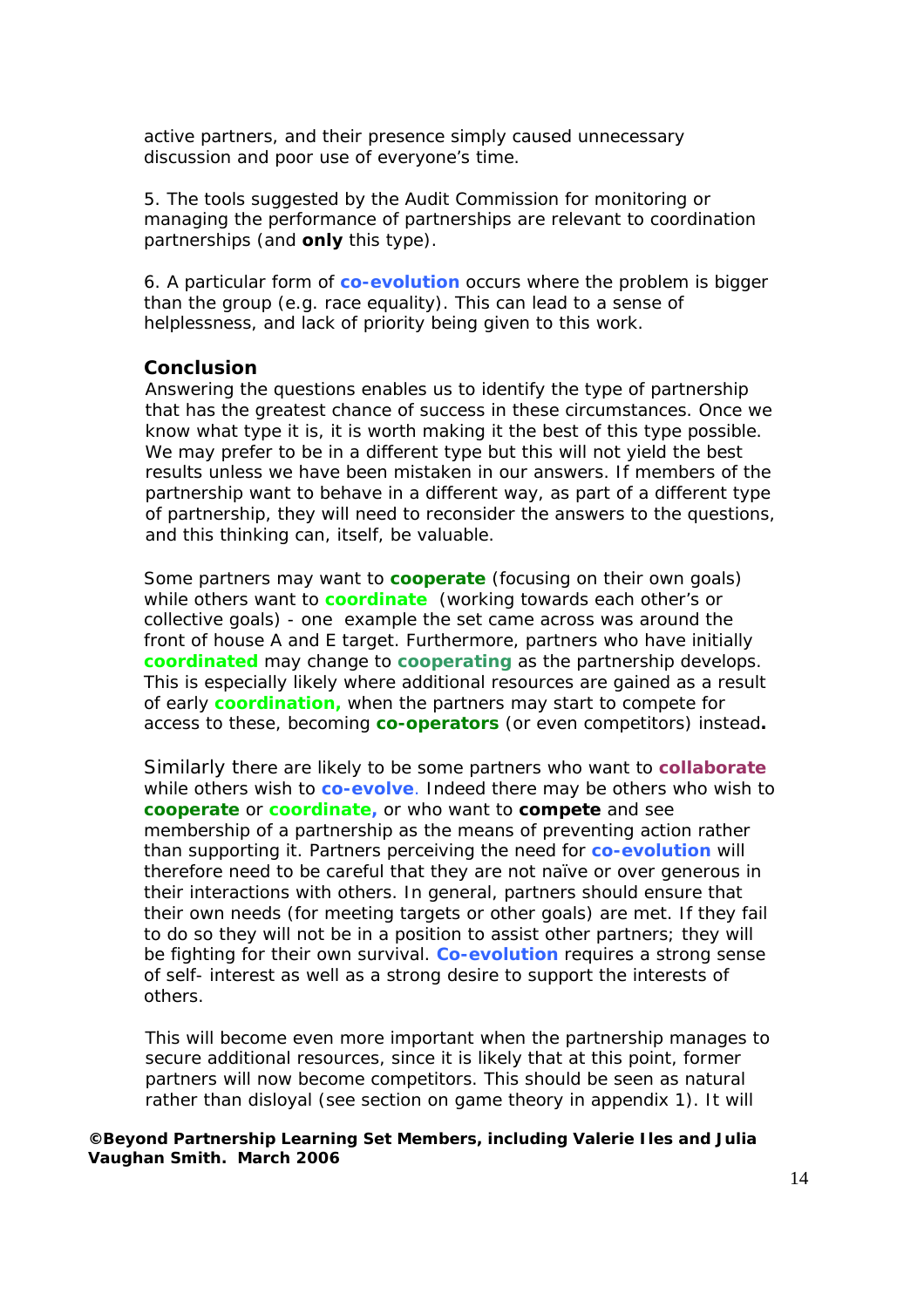also arise if it becomes apparent in a **collaborative** or **co-evolutionary** partnership that the solutions or ways forward allocate risk disproportionately. If one partner now bears more risk than others, it will affect their behaviour within the partnership, unless it is explicitly discussed and considered as part of the joint decision making process. If all of the risk is borne by one partner, a partnership may no longer be the best entity for this purpose.

Understanding these four distinct types of partnership makes it possible to make much better use of relevant theory, and of our own practical experience. The learning set looked at a wide range of theory and applied it to these four types, and some of the results can be seen in Appendix 2. Drawing on this and on our experience we became aware of the large number of ways in which partnerships can become unproductive. We explore some more of these in the next three sections: the focus of the partnership; types of partners and their behaviours; and the action orientation of the partners.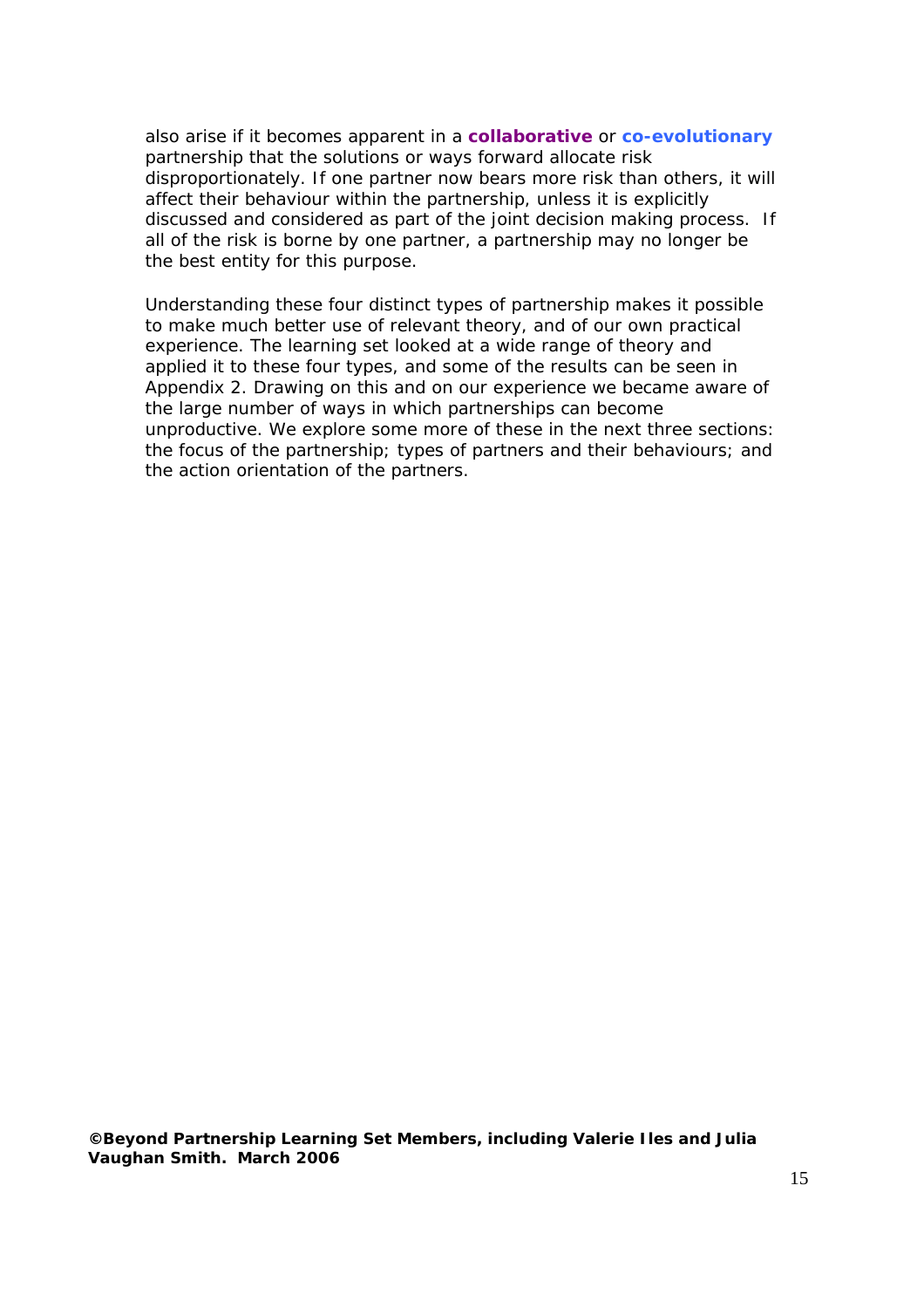# **The focus of the partnership**

The members of the learning set observed that, in practice, partnerships tend to focus on different aspects, according to the experiences and concerns of individual partners. Sometimes the focus is suitable for the type of partnership, and sometimes it is not. If there is a mismatch, then the chance of successful outcomes is much reduced. The different kinds of focus are summarised in the table below. Sometimes a partnership may move through these as different stages, but not always.

| Focus on sharing<br>information                                     | The emphasis is on talking, on making information available to<br>the other partners.                                                                                                                                                                                                                                                                                                                                                                                                                                              |
|---------------------------------------------------------------------|------------------------------------------------------------------------------------------------------------------------------------------------------------------------------------------------------------------------------------------------------------------------------------------------------------------------------------------------------------------------------------------------------------------------------------------------------------------------------------------------------------------------------------|
| Focus on structures                                                 | The emphasis is on the machinery of the partnership, its rules,<br>membership and purpose. The partnership effectively is its<br>structure.                                                                                                                                                                                                                                                                                                                                                                                        |
| Focus on contracts<br>(psychological contracts<br>and expectations) | This focus is on the agreements and expectations (more or less<br>formal depending on the partnership's characteristics) about<br>behaviour between partners, how those agreements relate to<br>the partnership's purpose, and actions the partners will take.                                                                                                                                                                                                                                                                     |
| Focus on resources:                                                 | The focus is on the resources that can be brought to bear on<br>the issue. The resources are not only the people in the<br>partnership, but also the resources that they personally can<br>commit and their ability to unlock things. Partnerships can<br>often start here, as two or more people coming together to try<br>to sort out a problem. They may need to go back to the<br>structure stage to secure organisational legitimacy, so that the<br>partnership becomes established within formal accountability<br>systems. |
| Focus on sponsoring<br>partnership<br>projects:                     | Some partnerships focus on providing an umbrella organisation<br>for a number of partnerships to flourish, each attending to<br>particular shared goals. These structures tend to have<br>partnership boards and project groups. It can sometimes be<br>confusing for individuals if they don't know the level they are<br>acting at or interacting with, so lines of accountability and<br>levels of responsibility need to be clear.                                                                                             |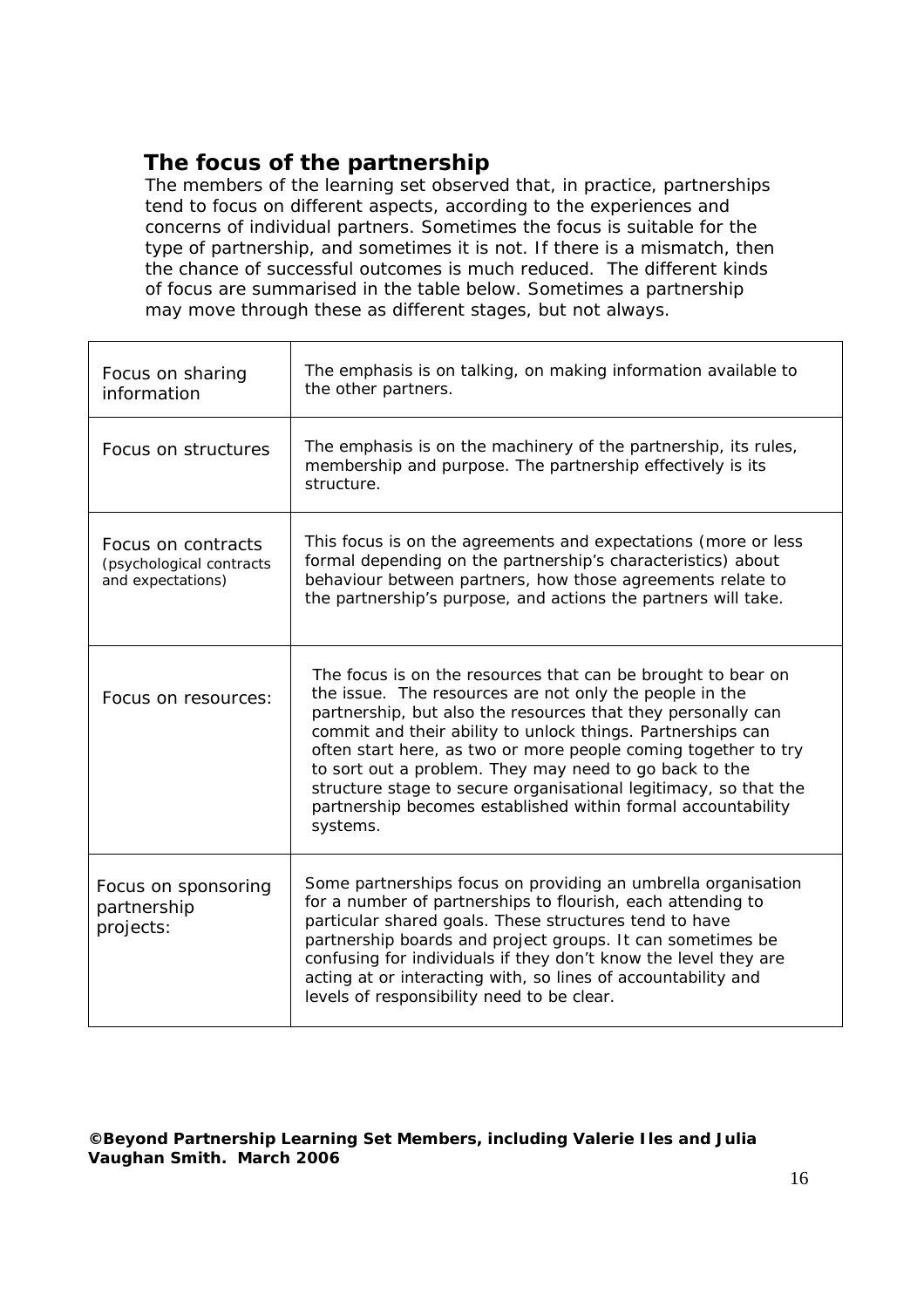# **Recommendation**

Look back through the different kinds of focus listed on the previous page with a particular partnership in mind, to see if you can identify what its focus is, and check against the tests given below. Then, perhaps, repeat that for all the partnerships with which you are involved.

Partnerships can also **espouse the virtues of one focus while operating with another**. The following tests give an indication of the focus that is in use:-

#### *Test for information sharing partnership*

Papers and non-written information are made available to all partners. Papers are not censored as they are moved from one organisation to another. This information sharing has led to greater awareness but not as far as joint planning.

#### *Test for structural partnership*

Structures have been formalised in writing and discussed (often at length). Partnership structures may include partnership board and sub committees, meeting structures, identified roles, pathways for minutes etc. Some information is brought to these structures, however, decisions made have little impact because the most significant issues are not brought, and/or they get lost in the structure.

#### *Test for contractual partnership*

There have been discussions about expectations, outcomes and behaviour, and there are regular (not necessarily frequent) reflections on these. Expectations about financial and other resources (including how partners will use their own relevant resources) have been clearly agreed and understood. Things are being done better, but not necessarily radically differently.

#### *Test for resource sharing partnership*

There is a pooling of resources of several different kinds, e.g. joint appointments, pooled budgets, people are genuinely working together at levels that matter. There is a willingness to free up existing systems, and collaborative advantage can sometimes trump individual gain.

#### *Test for sponsoring partnership*

Other projects or levels of activity are established and operating, and the sponsoring team knows what progress is being made within these.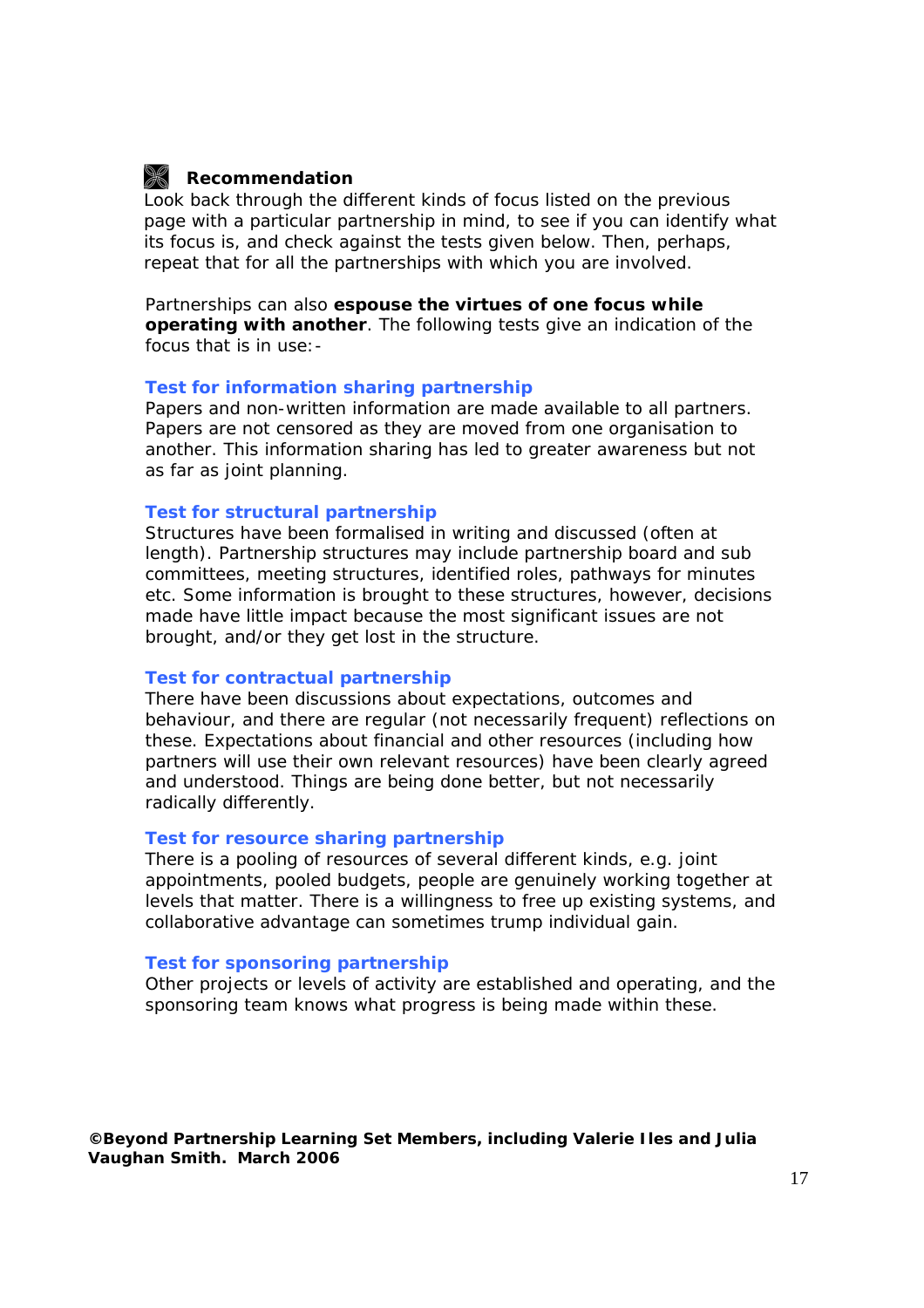The **four basic types of partnership** - cooperation, coordination, collaboration and co-evolution – **are most effective with different kinds of focus**, as follows:

#### **Cooperation** and **coordination**

While these partnerships need to do more than share information, they can function well even if they focus only on contracts. They may do even better if they look at resources, but the motivation to do so is likely to come from successful operation at the contracts level.

#### **Collaboration** and **co-evolution**

These partnerships need to focus on resources and, where appropriate, on sponsoring. If they do not they will not deliver the benefits, and people within them will feel frustrated.

#### **Potential cooperation** and **collaboration**

Only one party is likely to put energy into these partnerships. As a result, although they may move into a state in which they focus on resources or sponsoring they are more likely to remain focused on information sharing, or possibly structures or contracts.

#### **Potential co-evolution**

There is likely to be little energy for the partnership, it will rely on the good will of individuals. It may move into a state where it focuses on resources or sponsoring. It may well, however, remain focused on information sharing or structures. It is likely then, to be described as a talking shop.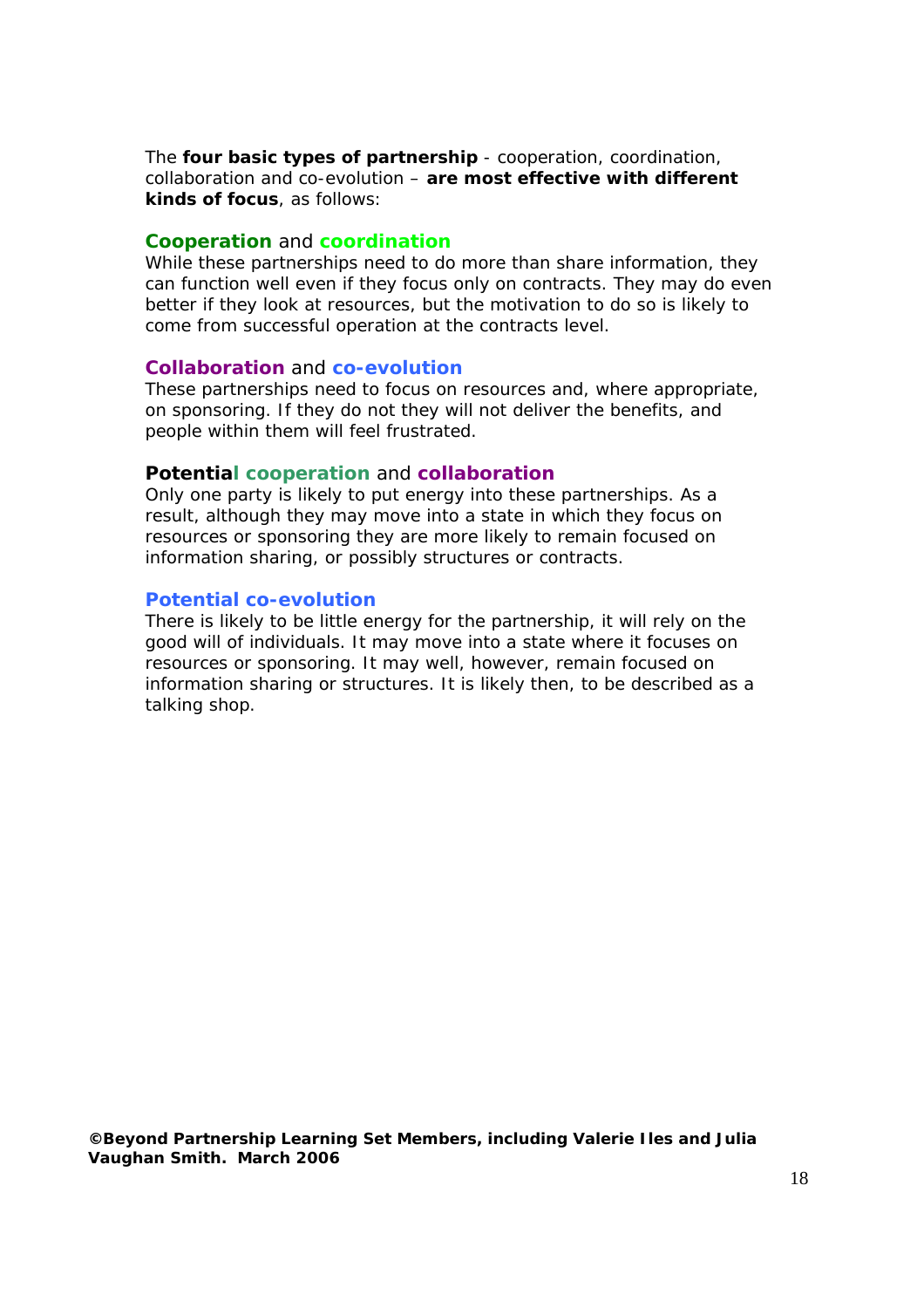# **Types of Partners**

Partnerships are made up of partners; the partners may be individuals or organisations. Where they are organisations they will be represented by individuals. Individual partners are not all the same; they take up a range of different positions in relation to the partnership and to the forums in which partners come together. In this section we look at the role adopted by different partners, their power, and their orientation to action.

## **Power and influence**

Not all partners are equal in power and influence. Within many partnerships there is one (or more) **managing partner**(s). This is someone who has a controlling interest or say, which is formally or informally reflected in the distribution of power and authority in the partnership. If there is more than one and they do not agree, or if, despite their power, they are not exercising it, then there may be a range of unhelpful and potentially destructive behaviours exhibited.

There may also be **vetoing** or **sanctioning partners**, who have power over a key resource and use this power to support some decisions and not others. Understanding their interests will be vital.

Another common type is a **sleeping partner**. They have invested in the partnership something that the partnership needs, but are prepared to leave the partnership to get on with things unless they become worried that their investment is at risk, or that the partnership is not using it wisely. It is always important to identify sleeping partners, to avoid two kinds of mistake. The first is to berate them for not being more actively involved in the day-to-day work of the partnership. The second is to ignore their concerns so that they start to worry about their investment and become more active in a way the partnership may not wish.

Other types of partner include the **contributing partners-** those who are actively engaged in a positive promotion of the partnership and achieving its goals – and the **reluctant partners** - those who are there because they have to be and whose main interest may simply be to protect their own position rather than contribute to the partnership as a whole.

Sometimes partners' behaviour is influenced by the **stability** or otherwise of their organisation. If this is facing financial, leadership or other major challenges then, with the best will in the world, they may be unable to deliver their commitments.

The partnership itself can often devise ways of exerting power to encourage certain behaviour in its partners. It can either reward good partnership behaviours perhaps by allocating a resource, or invoke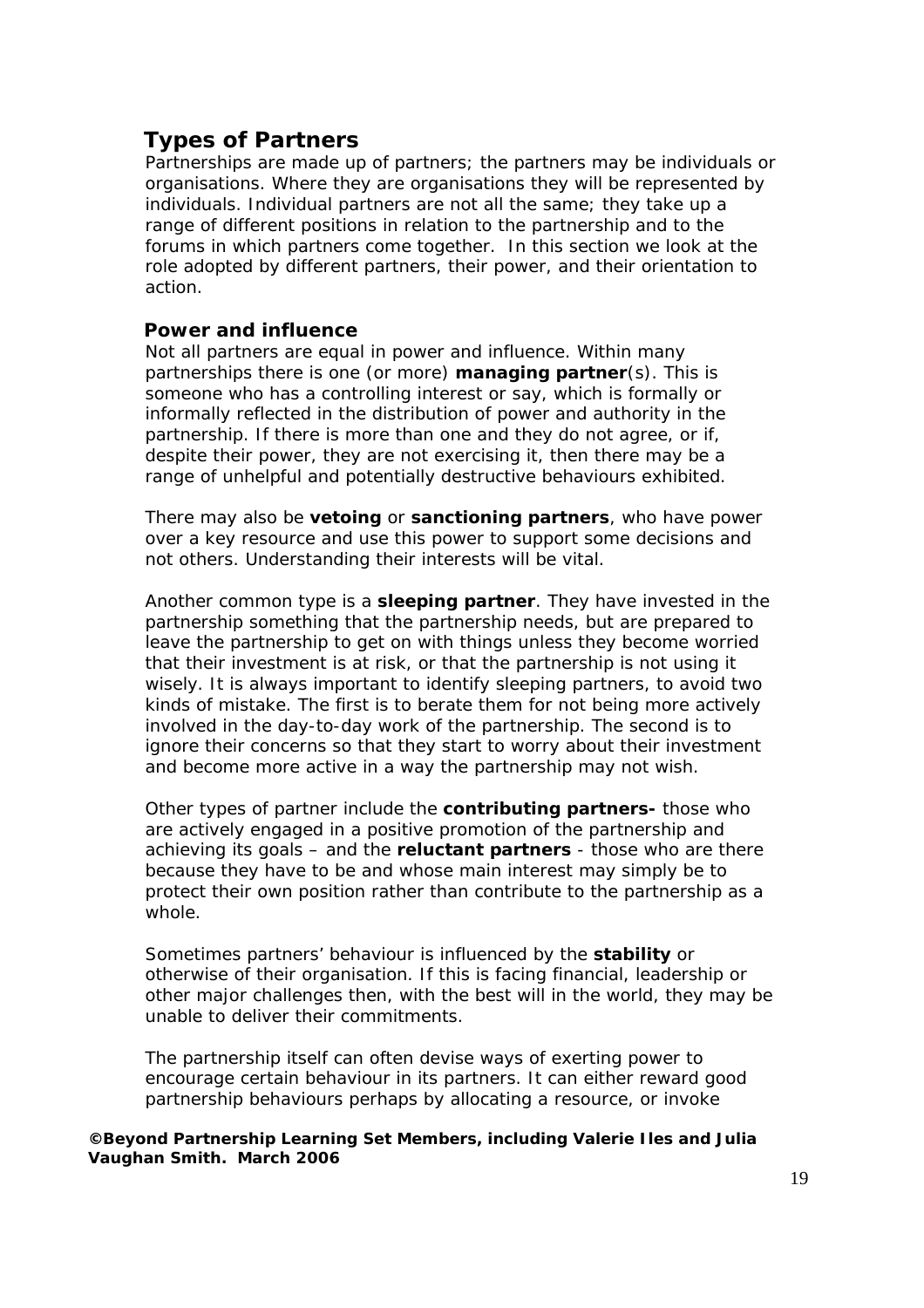sanctions, for example, by withholding information or analysis, or both. The means by which it does this will vary according to whether the power resides in the partners as a body or in the hands of one or two.

### **Leadership**

Issues about **leadership** also surface within partnerships. Leadership is often suppressed in partnerships, with parties being unwilling to allow someone to lead or for leadership to be conferred on a representative from one of the partner organisations. We noted that partnerships often struggle with allowing leadership to emerge owing to fears of undue influence or bias. The result is that a leadership vacuum is created and progress is compromised. Our reading suggested that leadership can be either 'distributed' that is, several people are seen as or designated as leaders; or 'focused' - only one. If several are delegated the leadership function the result may be a lack of coherent sense of direction and confusion about the way forward. This is made worse if the roles and inter-relationships are not clearly articulated and understood by all members of the partnership. On the other hand, while focused leadership can provide a greater sense of containment to those within the partnership the leader needs to have the confidence and respect of partnership members.

## **Ego-states**

Different types of partner, can each display a different type of behaviour within the partnership. Some of these behaviours can be understood through the Transactional Analysis concepts of **parent, adult and child ego-states.** This reading helped us identify the 'sulky child' and 'critical parent', often seen in partnership dynamics. The 'sulky child' is seen in a partner not wanting to take personal responsibility and who acts out an attitude of 'it's not fair'. The 'critical parent' carries the judgmental, controlling orientation of wanting to put others down, or show them who has the real power. The 'critical parent' may be the state more often taken up by the partner which is the largest in size or influence, or where there is a performance management relationship with some partners in other settings. Those who feel they are involuntary members of the partnership, and who carry a belief that they were 'made' to be part of it by some external power may take up the 'sulky child' position. Their sulkiness therefore prevents them being active members or taking up responsibility for the choice they have made by becoming a member of the partnership.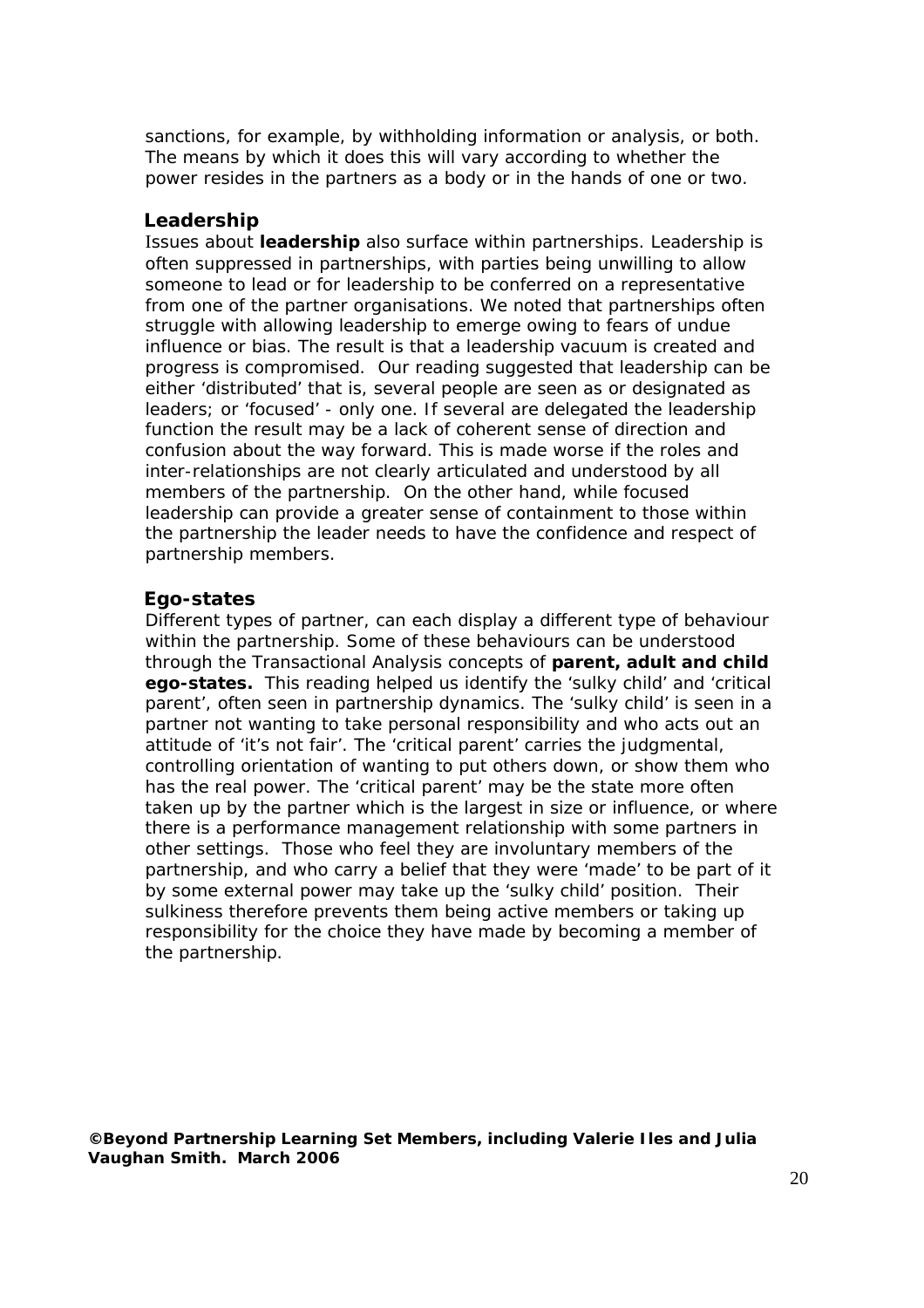The learning set identified the following set of behaviour modes that can be taken on by any type of partner:

| <b>Aggressive</b><br><b>Partner</b>   | Someone who sees the partners as the enemy and is<br>always on the attack.                                                                                                                                                                                                                                                                     |
|---------------------------------------|------------------------------------------------------------------------------------------------------------------------------------------------------------------------------------------------------------------------------------------------------------------------------------------------------------------------------------------------|
| <b>Discontented</b><br><b>Partner</b> | Not as aggressive as above, but clearly discontented,<br>shows that by body language and interventions. Appears<br>not to be pleased by the workings of the partnership;<br>regularly has gripes or complaints.                                                                                                                                |
| <b>Defensive</b><br><b>Partner</b>    | Someone who manages his/her resources in a defensive<br>manner; unwilling to share or be open to different ways<br>of working. May distance him/herself from the<br>partnership and its activities.                                                                                                                                            |
| Listening<br>partner                  | Someone who is an observer. Possibly a reflective<br>observer, content with absorbing what is happing and<br>allowing others to exercise decision making on behalf of<br>those interested. May however be discontented, perhaps<br>someone with little power or status but with an<br>informed, clear view who is finding it hard to be heard. |
| Compliant<br><b>Partner</b>           | Someone who goes along with all the agreements<br>without challenge. They exercise no power even if they<br>could.                                                                                                                                                                                                                             |
| <b>Authentic</b><br><b>Partner</b>    | Someone who is not playing games, who is focusing on<br>the task, and speaking from experience even when that<br>may raise unspoken issues.                                                                                                                                                                                                    |

For a discussion of how these behaviours can be described through the lens of Transactional Analysis see appendix 1.

In general, partners in **cooperation** and **collaboration** partnership can be less supportive and 'nice' than those in **coordination** and **coevolution** types. Thus the former can support defensive, discontented and even aggressive partners as long as their behaviour is not so evident that they provoke emotional reactions that inhibit progress. Clearly the more authentic partners there are, and in positions of power, then the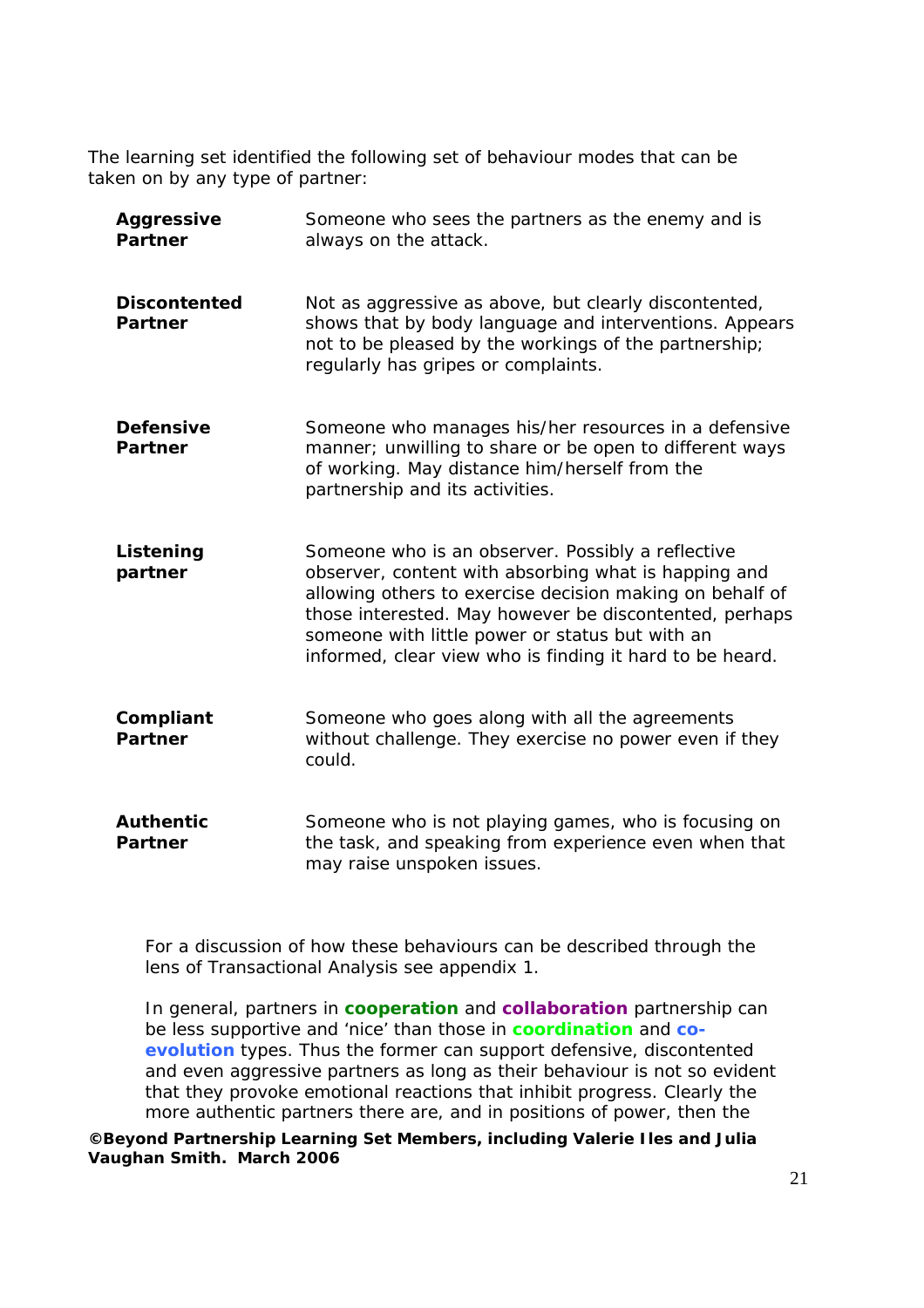more successful the partnership is likely to be. Listening partners are a resource that partnerships can often do more to exploit and reflection on the reasons why they have chosen to listen rather than participate more fully can be very useful – these are often to do with status differences within the group.

On the next page, the **Types of Partners and Behaviour Modes** are brought together in a matrix (Table 2).

You may find it useful to use this matrix to reflect on those who make up your partnership or who will make it up once it gets established. Identify the dominant role and behaviour mode for each partner and put a tick in the appropriate box. Then ask yourself:

- How well balanced are the members in terms of roles and behaviours?
- Can the partnership exert any power or influence to encourage behaviours that will lead to more positive outcomes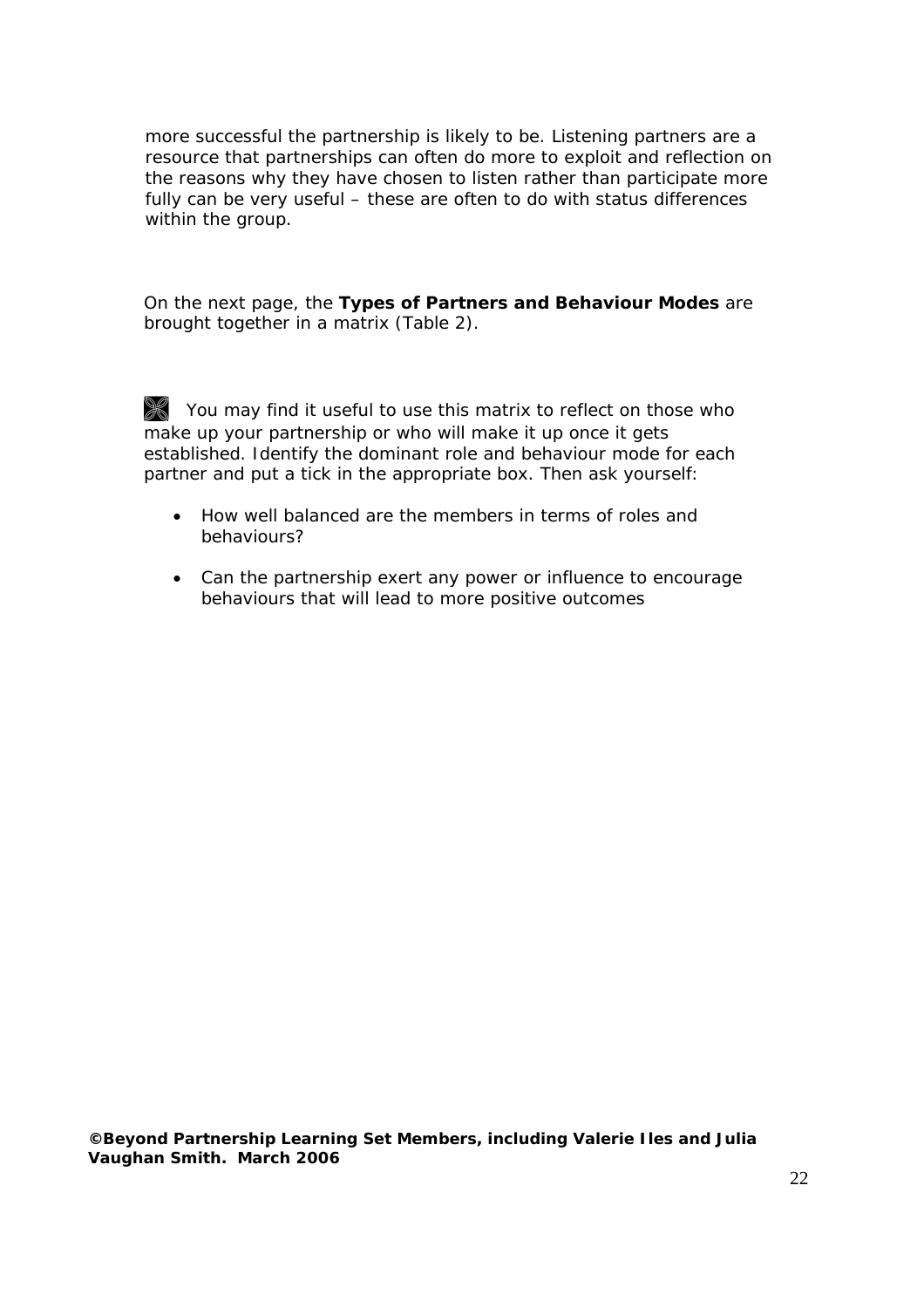| ١<br>ΠО<br>. . |  |
|----------------|--|
|----------------|--|

| <b>Type of</b>                   |                   |                     | <b>Behaviour</b> |                  |           |           |
|----------------------------------|-------------------|---------------------|------------------|------------------|-----------|-----------|
| <b>Partner</b>                   | <b>Aggressive</b> | <b>Discontented</b> | <b>Defensive</b> | <b>Authentic</b> | Compliant | Listening |
| Managing                         |                   |                     |                  |                  |           |           |
| <b>Vetoing or</b><br>sanctioning |                   |                     |                  |                  |           |           |
| <b>Sleeping</b>                  |                   |                     |                  |                  |           |           |
| Contributing                     |                   |                     |                  |                  |           |           |
| <b>Reluctant</b>                 |                   |                     |                  |                  |           |           |
| <b>Other</b>                     |                   |                     |                  |                  |           |           |
| <b>TOTAL</b>                     |                   |                     |                  |                  |           |           |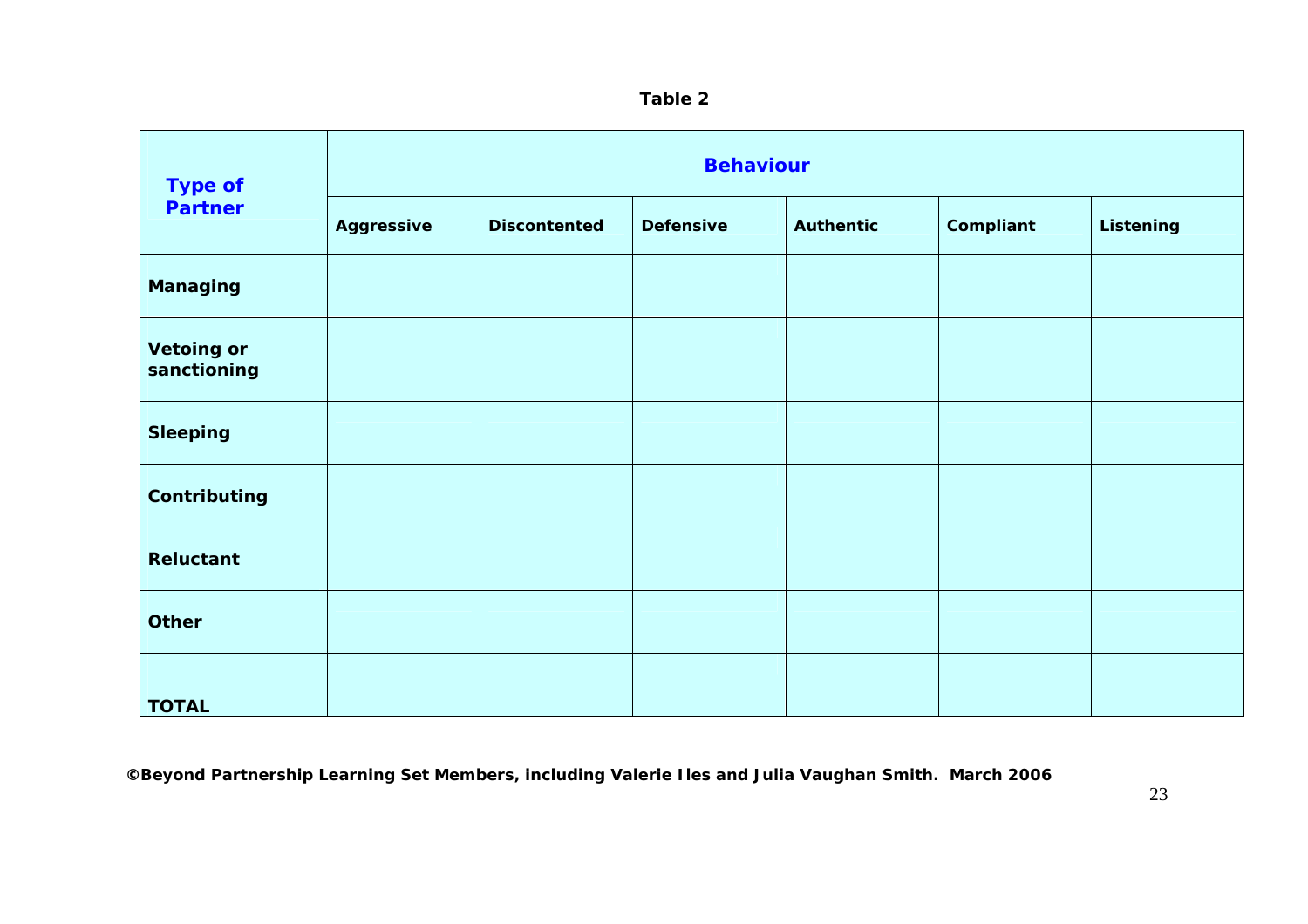# **Action orientation of the Partners**

This learning set used the work of a learning set considering strategy, facilitated by Valerie Iles, and applied it to partnership working. The full paper from the Strategy learning set can be obtained through www.reallylearning.com. It is summarised here so it can be applied to partnerships.

There are three schools of thought about how to decide what to do, and what actions to take. They can be described as the planning school, the emergent school, and the complex systems (or spontaneous) school.

All these three schools have a coherent theory underpinning them, and some evidence of their success, so partnerships need to be *able* to use them all, and to be able to use them all well.

Typically, partnerships (and indeed all management teams) tend to use an amalgam of all three, none of them rigorously. As we shall see below, however, some partnership types require greater emphasis on one school than on others.

It is common for individuals (and the organisations or partnerships in which these individuals are powerful) to have a strong preference for one school, and to undervalue the others. This can lead to conflict about how to decide what to do, how to evaluate progress and how to describe progress to others.

One way of representing how to use all three is the matrix, on the next page (Table 3), in which the three schools form the columns and the rows are three different time periods: *prospective* when the partnership is thinking about what to do; *real time* when the partnership is getting on and doing it; and *retrospective* when it is reflecting on how things have gone and what can be learnt from this for another occasion.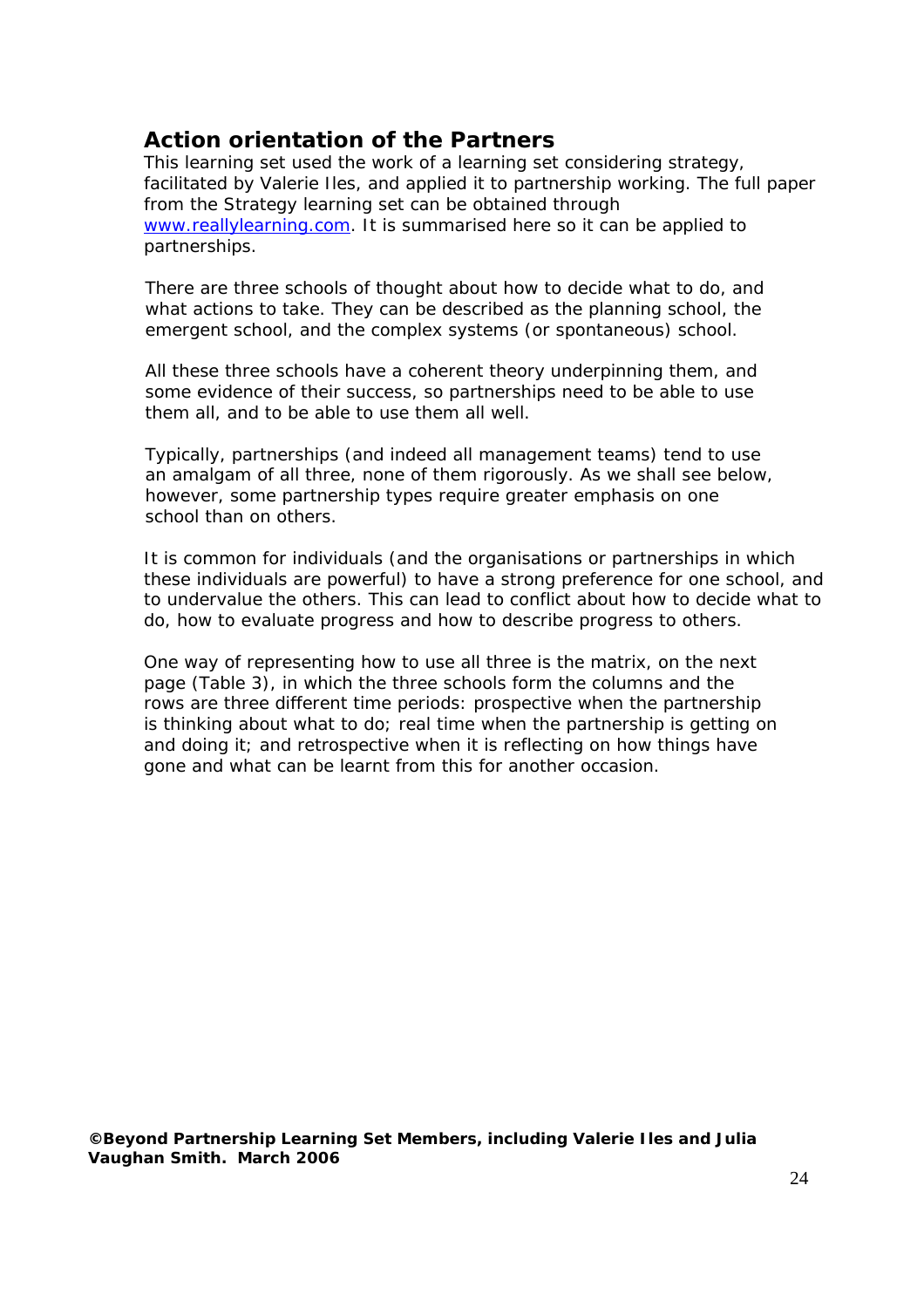| Table 3          |                                                                                                                                                                                                                                                                                          |                                                                                                                                                                                                                                                                                                                                                                                                                                                         |                                                                                                                                                                                                                                                                                                                                                                                                                                                               |  |  |  |
|------------------|------------------------------------------------------------------------------------------------------------------------------------------------------------------------------------------------------------------------------------------------------------------------------------------|---------------------------------------------------------------------------------------------------------------------------------------------------------------------------------------------------------------------------------------------------------------------------------------------------------------------------------------------------------------------------------------------------------------------------------------------------------|---------------------------------------------------------------------------------------------------------------------------------------------------------------------------------------------------------------------------------------------------------------------------------------------------------------------------------------------------------------------------------------------------------------------------------------------------------------|--|--|--|
|                  | APPROACH TO DECIDING WHAT TO DO                                                                                                                                                                                                                                                          |                                                                                                                                                                                                                                                                                                                                                                                                                                                         |                                                                                                                                                                                                                                                                                                                                                                                                                                                               |  |  |  |
| <b>Time</b>      | Planned or deliberate (analysis<br>followed by plan and implementation)                                                                                                                                                                                                                  | Spontaneous (events, actions &<br>behaviour emerges spontaneously from<br>interactions)                                                                                                                                                                                                                                                                                                                                                                 | Emergent (foster, craft, discover<br>things, detect patterns)                                                                                                                                                                                                                                                                                                                                                                                                 |  |  |  |
| Prospective      | Box 1 Undertake a rigorous analysis, that<br>leads to a list of critical issues that need to<br>be addressed, and some form of<br>implementation programme.<br>Key skills: analytical and computational                                                                                  | Box 2 Engage with a wide range of<br>people, encouraging them to contribute<br>their perspective and to take<br>responsibility for playing their part in<br>shaping the analysis & the design.<br>Key skills: listening, being comfortable<br>with ambiguity                                                                                                                                                                                            | Box 3 Work with the people with 'tacit<br>knowledge', authentic & intuitive<br>understanding of the organisation.<br>Experiment with different ideas & look<br>for patterns in the experience of the<br>organisation.<br>Key skills: spotting patterns, identifying<br>authenticity                                                                                                                                                                           |  |  |  |
| <b>Real Time</b> | Box 4 Project manage the implementation<br>programme, using sound, proven methods<br>for monitoring progress. Language used:<br>critical path, compliance, milestones,<br>progress reports, contingency plans,<br>performance management.                                                | Box 5 Keep in mind, and voice for others,<br>the spirit of the programme of change, help<br>others also to behave in the spirit of this<br>plan.<br>(Note. The more association people have<br>had with the plan - in box 2 - the more their<br>emergent behaviour will be within the spirit<br>of the plan.)<br>Attributes needed: dynamic poise,<br>attentiveness, flexibility &responsiveness                                                        | Box 6 Make all your usual everyday<br>decisions that appear to have little<br>connection with the implementation<br>plan. Take opportunities as they arise,<br>fostering &crafting choices to make the<br>best of each unforeseen situation.<br>Interpret all sorts of knowledge &<br>information, tacit as well as explicit, &<br>bring meaning to events as they unfurl                                                                                     |  |  |  |
| Retrospective    | <b>Box 7</b> Compare actual events & outcomes<br>with those of the plan, and with the<br>analysis that led to the plan. In practice<br>this can have a developmental intent<br>(enabling better analysis and planning in<br>the future) or a judgmental one<br>(performance management). | <b>Box 8</b> Try to understand what happened &<br>how, by considering the events, processes,<br>behaviour & relationships that emerged as<br>time went on. This gives a better<br>understanding of the dynamics of the<br>system & enables the design of development<br>programmes that will influence the way<br>people respond in the future.<br>Tools used: facilitated reflection, informal<br>reflection, non-blame feedback, systems<br>thinking. | Box 9 Tell stories: help people make<br>sense of what has happened, by selecting<br>some events and decisions and not others.<br>(Note: Stories woven here are not<br>accurate pictures of reality but simplified,<br>coherent versions of reality, that can be<br>told to multiple stakeholders).<br>This engenders a sense of meaning and of<br>belonging to a longer narrative, which can<br>become part of the history of the service<br>or organisation. |  |  |  |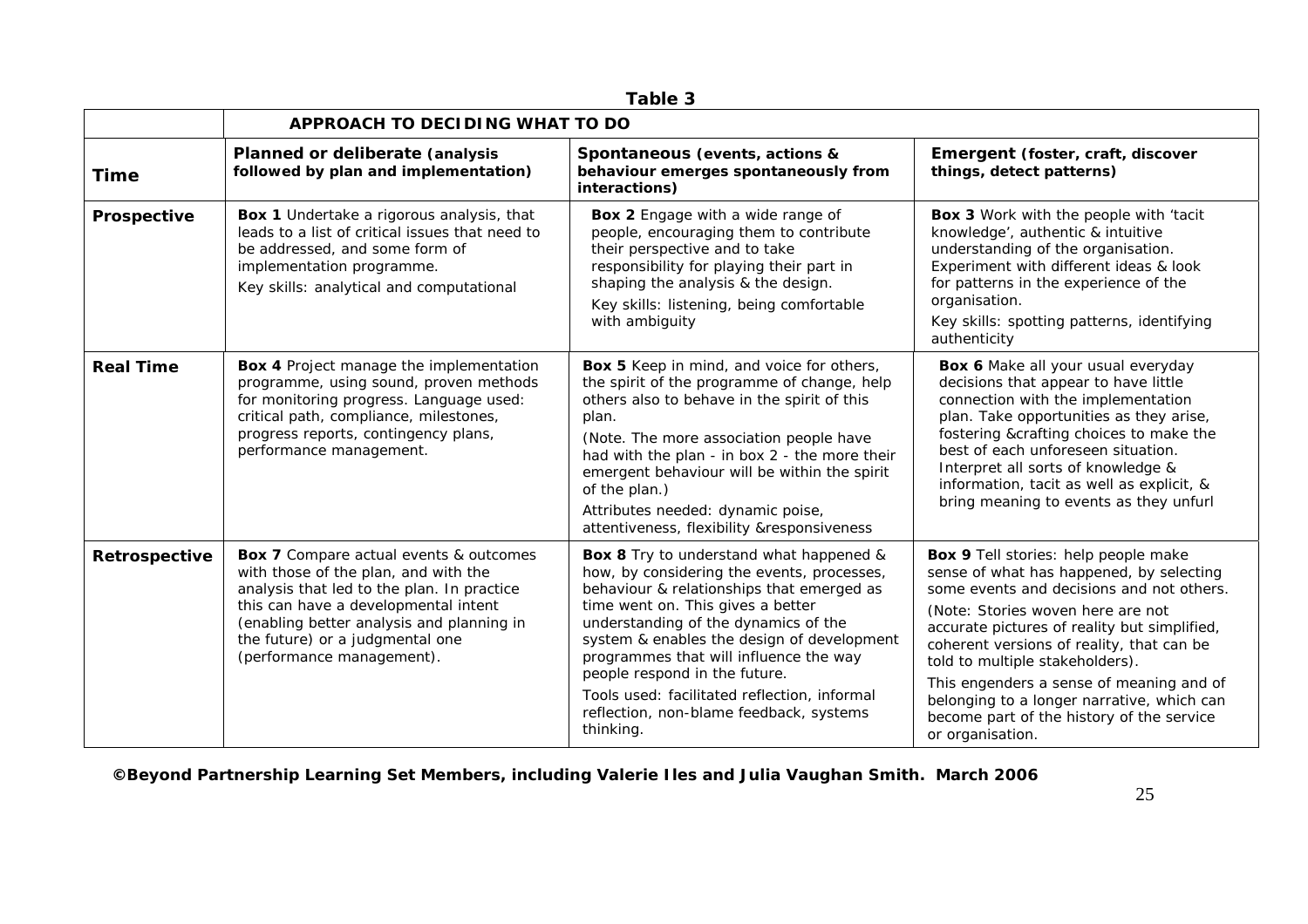The different types of partnership, see below, require competence in different parts of the above matrix. We have linked these together under the headings of the four types of partnership.

### **Cooperation**

In cooperative partnerships, the planned school may be all that is needed, where:

- accountability is to individual organisations
- individuals can walk away and be replaced by others who are interchangeable
- the goals are readily susceptible to performance management because reliable data can be collected and objectives will be measurable.

These partnerships need to be effective in:

Box 1: Good analytical skills

Box 4: Good project management skills

Box 7: Good systematic review process

Time spent aiming for greater involvement, and more understanding (boxes 2,3,5,6,8.9) may not be a good investment. (But check this out for your own partnership, it will depend on how simple the problems and solutions are.)

## **Coordination**

Here, again the goals of the partnership are likely to be straightforward and susceptible to performance management. They are the same as for co-operation, that is:

Box 1: Good analytical skills

- Box 4: Good project management skills
- Box 7: Good systematic review process

However, there is the possibility of developing collective goals that are only identified during the course of the partnership, and too close a monitoring of performance against initial objectives can impede the development of new ones. Consequently, these partnerships also need to recognise the need for spontaneous and emergent action orientations (boxes 2,3,5,6,8.9) or their effectiveness is likely to be diminished over time.

#### **Collaboration**

Here the outcomes and the means of reaching them are unclear; this is, after all, the difference between collaboration and cooperation. So the linear approach of the planned school is no longer sufficient. It cannot be abandoned completely; a thorough analysis of aims, resources and environment will always be valuable and often enlightening; however, both the emergent and spontaneous schools have much to contribute.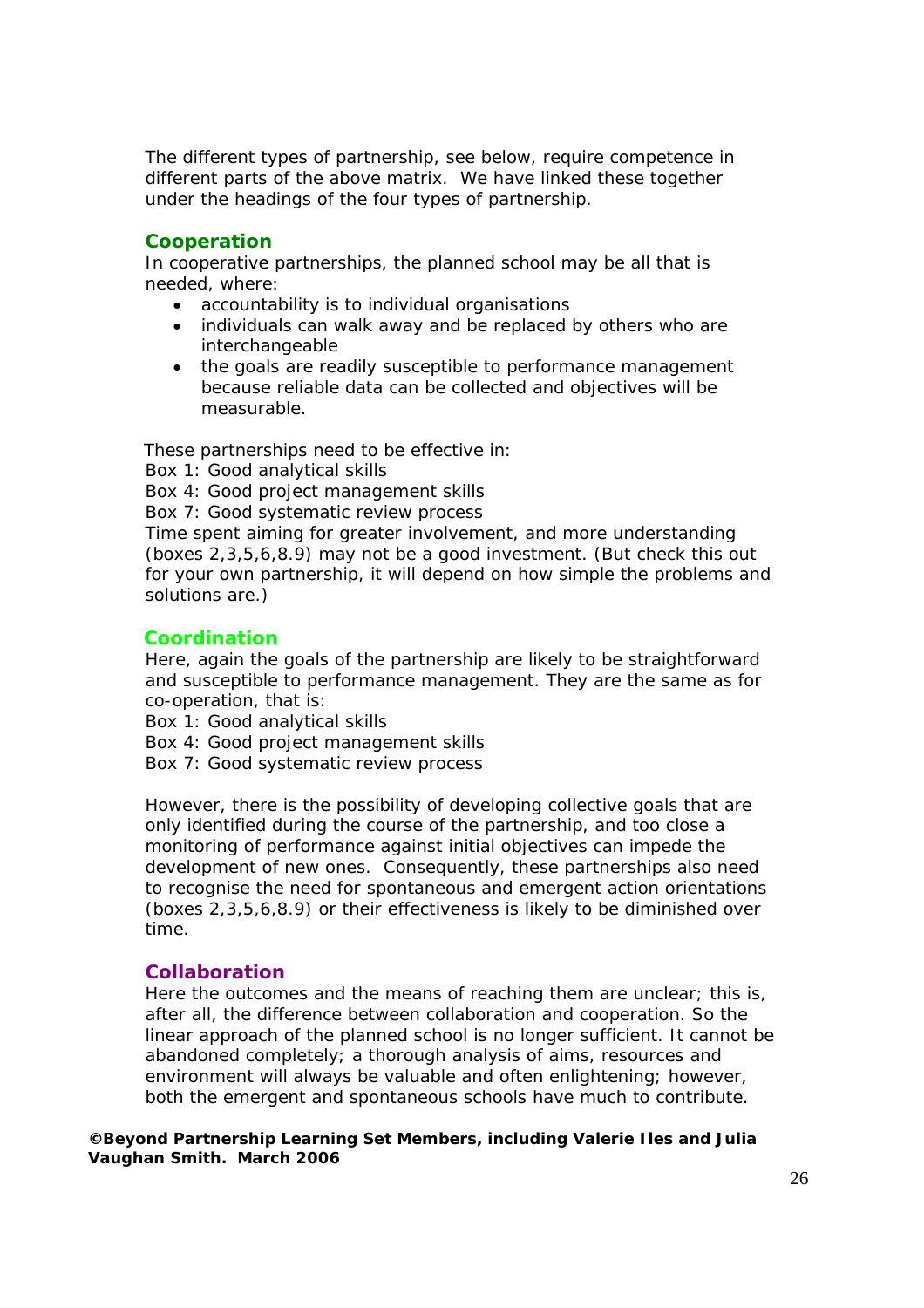Important boxes are:

Box 2: Engagement with wide range of people

Box 3: Experimenting with ideas; looking for patterns

Box 5: Keeping in mind the spirit of the programme

Box 6: Connecting everyday decisions with the implementation plan

When it comes to reflecting on the partnership experience to ensure maximum learning and more effective working in the future, this will probably be undertaken most valuably within the partner organisations rather than the partnership, as a whole, since they are each pursuing their own goals.

#### **Co-evolution**

Again the spontaneous and emergent schools must be actively used across the partnership. This involves the following boxes:

- Box 2: Engagement with wide range of people
- Box 3: Experimenting with ideas; looking for patterns
- Box 4: Good project management skills
- Box 5: Keeping in mind the spirit of the programme
- Box 6: Connecting everyday decisions with the implementation plan
- Box 8: Working with the system, understanding the dynamics
- Box 9: Telling stories and giving meaning

Here reflection will take place as the whole partnership, probably on a regular basis, as it continually redefines its goals in the light of emerging understanding.

A co-evolutionary partnership may well spin off cooperative, coordinative and/or collaborative partnerships to work on specific issues once they have been fully articulated. In this way it does not remain as unfocused as those with the linear/planned orientation may fear.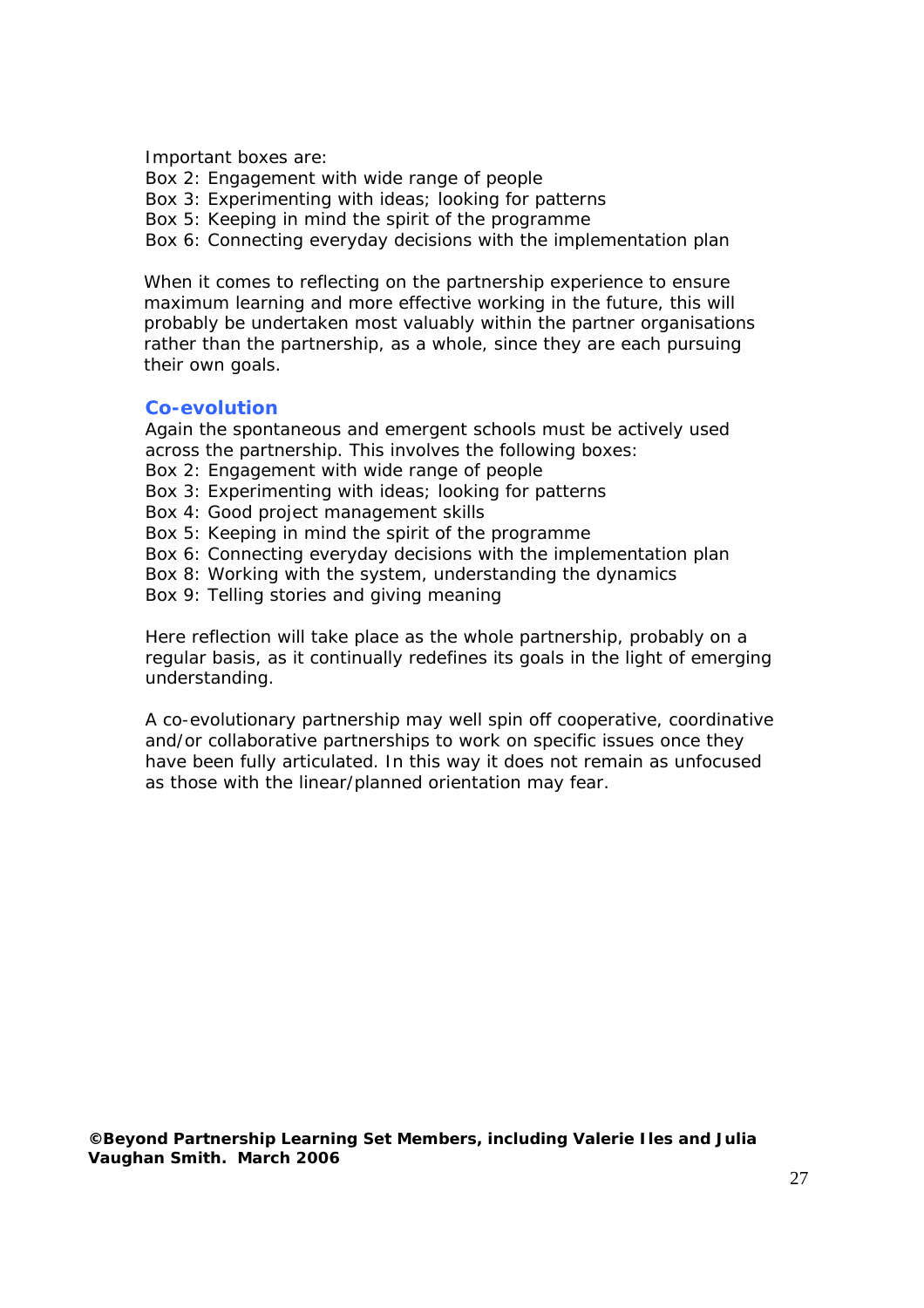# **Some practical tips**

Finally we also wanted to include a range of practical tips that led to some 'aha' moments on all our parts. These are simple and obvious but, we found, so easy to forget. We therefore suggest that partnerships, of whatever type, are more likely to be successful if members choose to adopt sufficient of the following **behaviour**:

Foundation requirements:

- Turn up
- Read the papers in advance
- Be clear about the primary task of the partnership

Personal preparation/reflection

- Decide what hat you are wearing, and don't change hats mid negotiation
- If you don't add value, leave the partnership or re-orientate your relationship with the partnership
- Honour your commitments to the partnership
- Be as emotionally intelligent as possible
- Develop trust by being trustworthy
- Stay in positive ego-states (adult, positive child or positive parent)
- Align the interests of the partnership with those of your organisation, service, self
- Behave congruently, that is your action, words and thoughts are in unison with each other.

Inter-personal skills

- Behave openly and transparently
- Ask constructive questions
- Don't blame others when things go wrong
- Listen
- Seek to understand

Group process

- Identify all the people who can add value to the issue being discussed, make sure they (and only they) are there
- Recognise status being used inappropriately and don't collude with this
- Recognise and challenge group-think
- Acknowledge people in their own right
- Keep an open mind and don't close down too early
- Understand how to get things done
- Expose conflict for what it really is, don't leave it masked
- Engage in developmental dialogue
- When starting a partnership, it always feels to everybody like the second meeting, that there has been a first meeting that they have missed. So be explicit in the first meeting that this **is** the first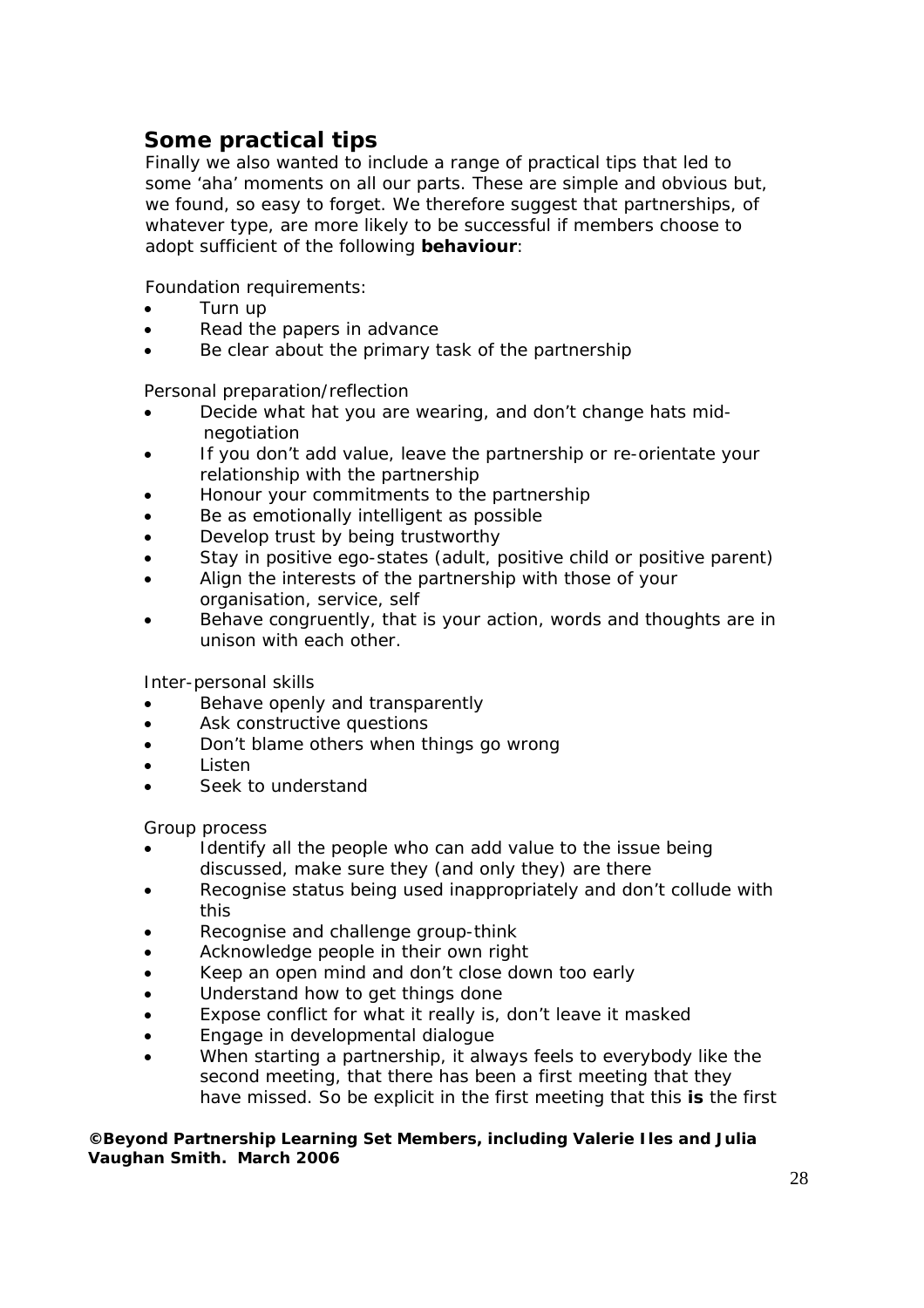meeting; that this is an embryonic partnership, and explore what that means for people.

Similarly, our reading on **Game Theory** informed our experience of behaviour (see Appendix 1) and gave some indication of types of behaviour that are more likely to lead to effective partnership working for example:

- Don't take the behaviour of others personally
- Avoid envy, or at least recognise it and don't act on it
- Practise forgiveness ( but also be prepared to penalise unhelpful behaviour)
- Don't be too clever (in the sense of foxy)
- Ensure interactions within the partnership are frequent and durable (as that is more likely to promote cooperative behaviour)
- Ensure you can all see into the future and to some greater good that will benefit all parties in the long run.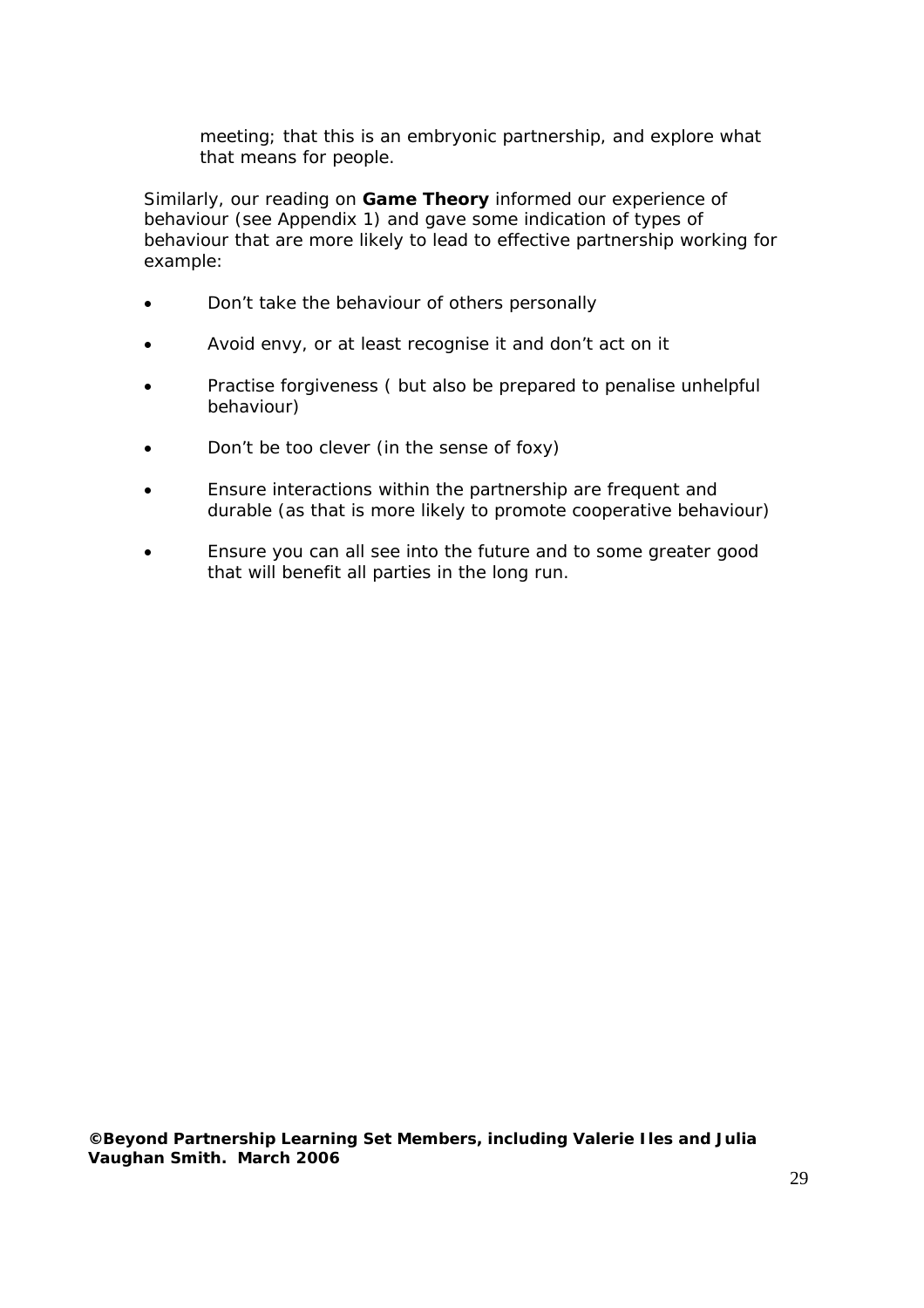# **Appendices**

There are three appendices. The first outlines some of the theory the Learning Set considered. The second ( page 48) explores how the theory can be related to partnerships and demonstrates that it needs to be applied differently to the four different types of partnership. The third (page 55) lists the texts read by the Set.

# **Appendix 1: Outlines of some relevant theory**

In this appendix we have included brief summaries of some of the theories we explored. The purpose being to support our illustration of how the classification of the four types of partnership can help to interpret and use relevant theory. You will find a list of all the texts we explored in Appendix 3, and if you wish to discuss their relevance to partnership please feel free to contact us.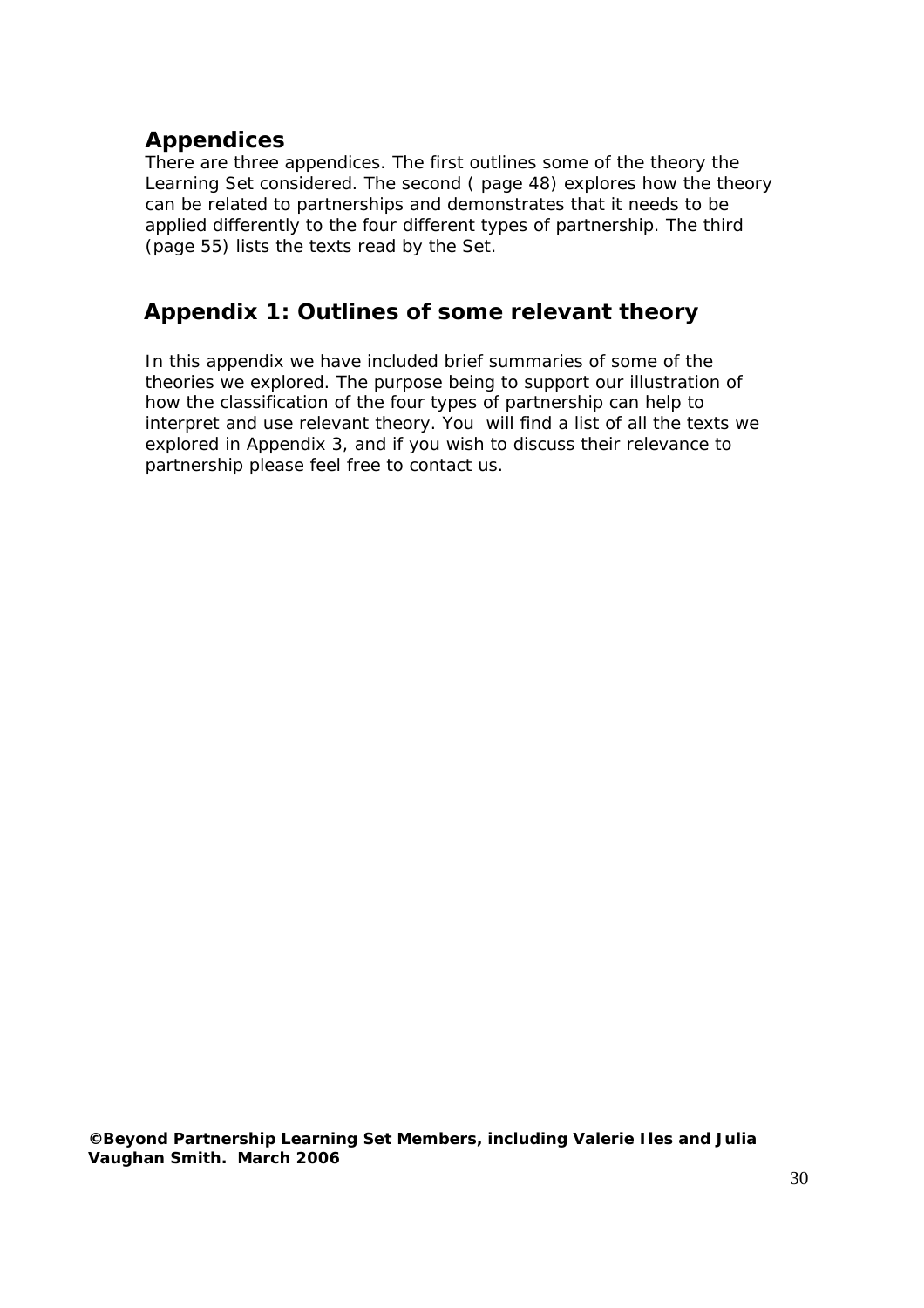## **Game theory**

#### *Essence of theory*

Game theory describes a decision making process. When the outcome of our own choices depends on others' choices, we need to decide whether to co-operate or act selfishly. Game theory states that we take a selfinterest approach to these decisions.

If we analyse the outcomes of a particular course of action for each party and we expect self interested behaviour, in many cases there will be for each player a **dominant strategy** (one which is better for them whatever the action taken by the other party). Similarly, there are many situations when there is a **dominated strategy** (where this gives the worst outcome, regardless of the behaviour of others).

In some circumstances (of which the prisoner's dilemma is the best known example) if each plays the dominant strategy, the outcome is jointly worse than by eliminating a dominated strategy. Here, individuals can choose to cooperate (eliminate the dominated strategy) or to defect (play their dominant strategy).

Game theory explores whether it is possible to embed cooperative strategies in a non-cooperative environment. It suggests that when parties meet in the knowledge that they will meet again in the future, there is more likelihood of cooperation. When there is no chance of repeated interaction, it is almost impossible to develop cooperation.

Even where parties are involved in tit-for-tat defections, it is possible for cooperation to evolve from small clusters of individuals, where there is sufficient interaction with each other.

The strategy that appears to give greatest advantage (for individuals and populations) is *tit-for-tat* (for my first move I cooperate and then I do exactly what you did last time, so if you also cooperated then I will now cooperate, if you defected I will defect), or, even better: *generous titfor-tat* (where I occasionally forgive a defection on your part and continue to cooperate – just enough to get us out of a cycle of mutual defection, but not enough to be seen as a sucker and have you increase your defection rate).

A *zero-sum* game is when a partner is operating on the basis of winning or losing, and wants to win at all times. This is a position of competition.

A fundamental aspect of game theory involves analysing what value is added to a situation by your participation in it. You can decide to secure a large part of that value for yourself rather than share it with others. It also encourages a clear-sighted analysis of the parties you are engaging with (in a business setting); are they customers or suppliers,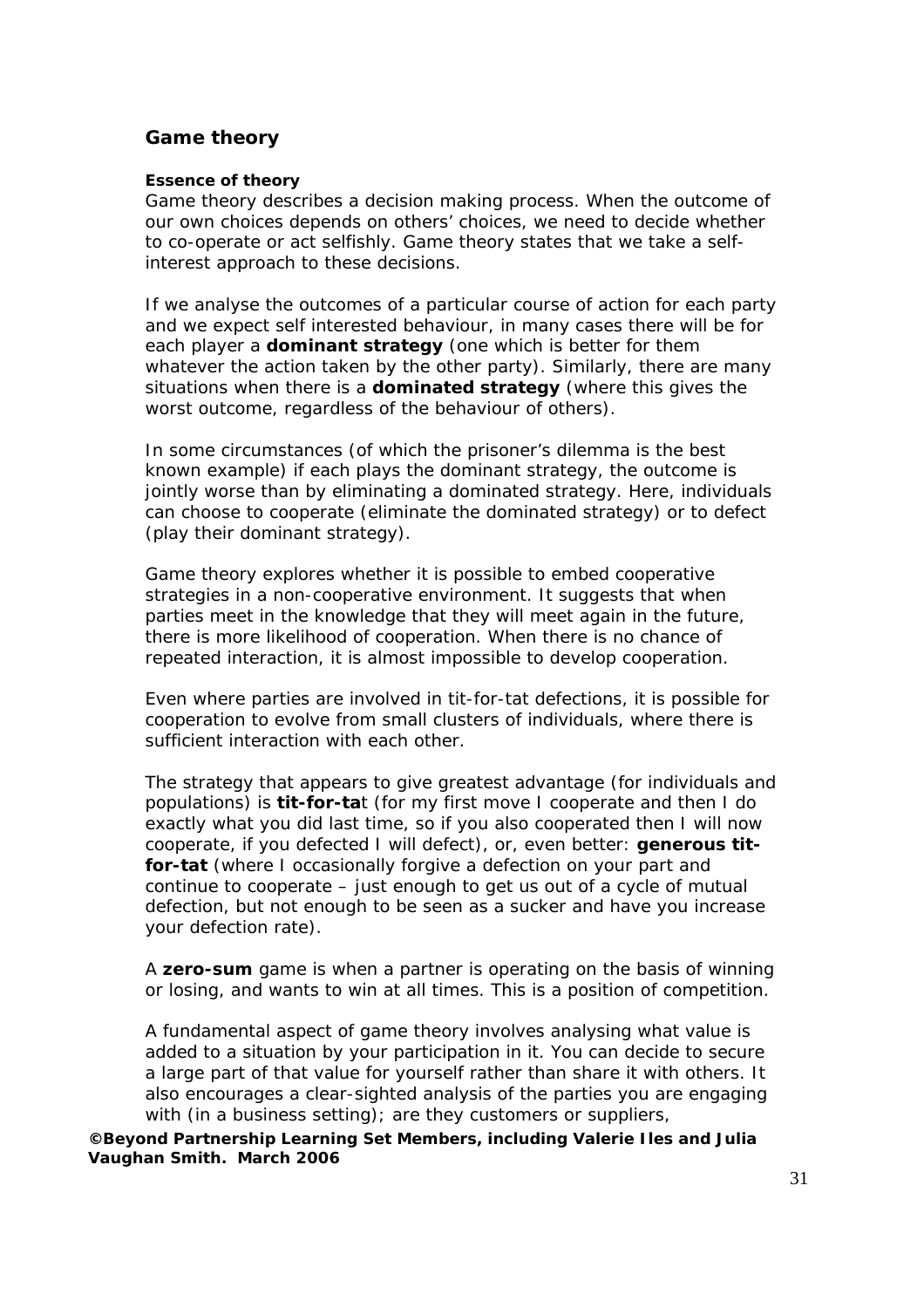competitors or complementers? Each needs different handling. It is also important to understanding that complementers may well become competitors once a secure market has been built.

## *Ways of applying in practice*

Identify as games, situations where, (a) participants have different interests; (b) have no particular reason to support those of others (other than the fact they will be meeting again); and (c) where the outcomes of your decisions depend on those of the other parties.

- Don't take the behaviour of others personally, expect them to behave self interestedly.
- Start cooperatively, then punish unhelpful behaviour; reward the constructive, but be forgiving occasionally (only occasionally).
- Think clearly about who brings what to the party, and only invite to the party people who have something to bring. Make sure they also know what that is.
- Only accept invitations to parties if you know what you are able to bring, and are confident of delivering it.

#### **Table 4**

| <b>Questions for self assessment</b>                                                                                                                                                                    | $\checkmark$ if<br>applicable |
|---------------------------------------------------------------------------------------------------------------------------------------------------------------------------------------------------------|-------------------------------|
| Am I disappointed when organisational partners do not<br>behave in supportive ways?                                                                                                                     |                               |
| If someone behaves in an unhelpful way, do I find a way of<br>punishing them? Or do I continue to behave 'well' myself?                                                                                 |                               |
| If I think across the organisational partnerships I am<br>working in now, do I know what I am bringing to the party<br>in all/some/a few of them? Do I know how valuable that is<br>to the partnership? |                               |
| Do I know the interests of all the players in the situation?<br>Which of them complement my own interests?, Which of<br>them may I have to compete with?                                                |                               |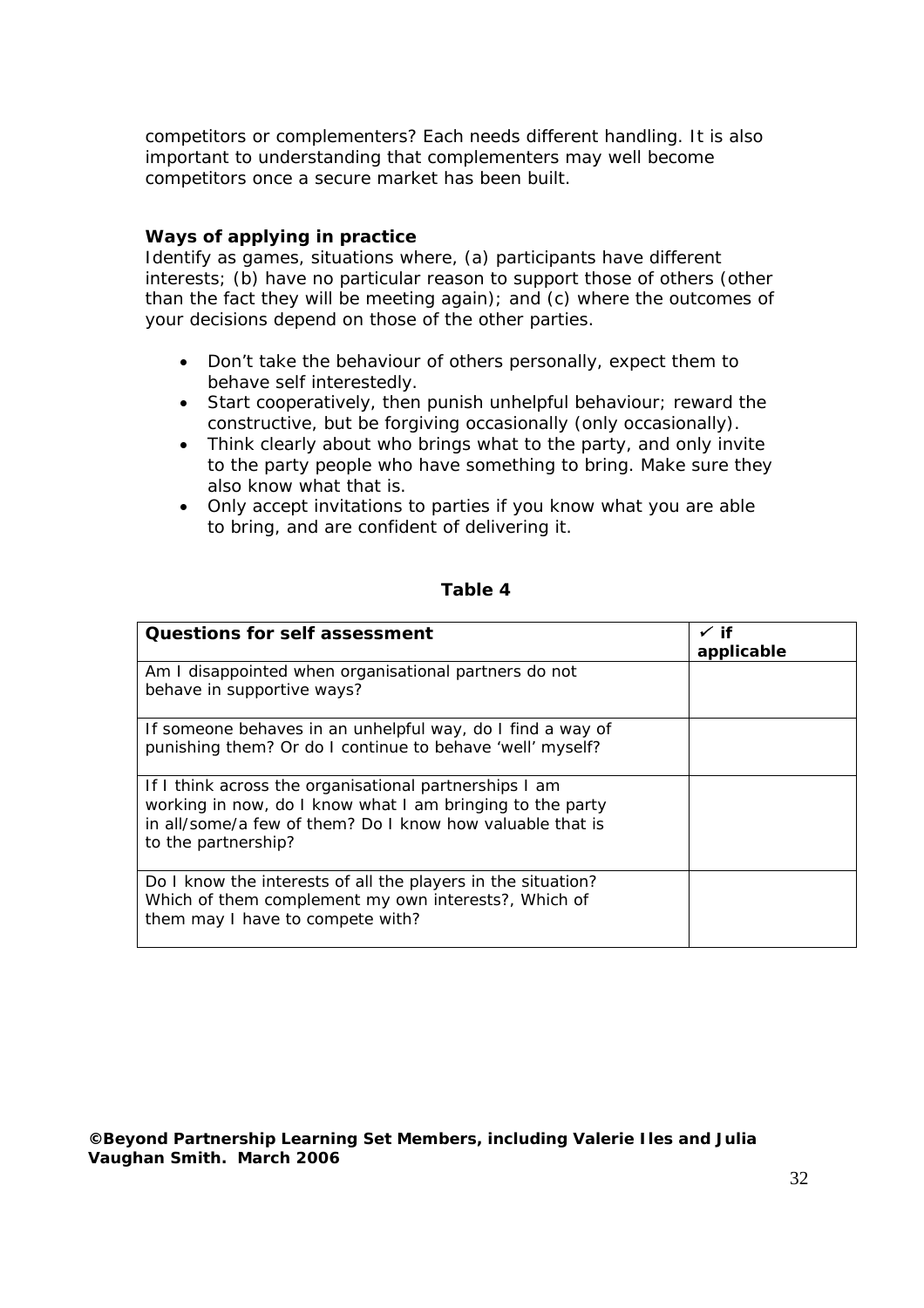# **Organisational Learning**

## *The Essence of the Theory*

Within an organisational context, individuals tend to promote one set of behaviours, and use another. People use *espoused theories* to explain or justify their actions, but in practice use a *theory-in-use* which is at variance with the espoused one.

For much of the time, and almost invariably when we feel embarrassed or threatened, we adopt the behaviour of advocating strongly our own position, while genuflecting to the other person's, but in reality, rejecting it. Where possible, we lay the blame at the door of the third party. We justify this behaviour as holding to our own principles, while saving the other's face. This is a form of behaviour Argyris and Schon<sup>3</sup> term Model **I Behaviour**, which is learnt early in life and supported by a set of virtues widely held within society and within organisations. These virtues include:

- *Caring, help and support*: give people approval and praise; tell people what you think will make them feel good about themselves and reduce their feelings of hurt
- *Respect for others*: defer to others when they are talking and do not confront their reasoning
- *Honesty*: tell no lies, and/or tell others all you think and feel
- *Strength*: advocate your own position and hold on to it in the face of attack from others
- *Integrity:* stick to your principles, values and beliefs

Although hidden from us, the disparity between our theories-in-use and our espoused theories tends to be apparent to those we interact with – but do they draw our attention to this? Generally speaking, no, because they, too, have adopted a Model 1 theory-in-use: they, too, wish to avoid hurting our feelings and want us to save face. This pattern of behaviour and the associated by-pass and cover up is called an *organisational defence routine*. This leads to organisational malaise – with symptoms including hopelessness, cynicism, distancing and blaming others. Individuals cannot learn on behalf of their organisations in this pattern of behaviour which is driven by defensive reasoning.

 $3$  Organisational Learning II, Method and Practice, Chris Argyris and Donald Schon, 1996; Overcoming Organisational Defences, Chris Argyris, 1994; On Organisational Learning, Chris Argyris, 1992

**<sup>©</sup>Beyond Partnership Learning Set Members, including Valerie Iles and Julia Vaughan Smith. March 2006**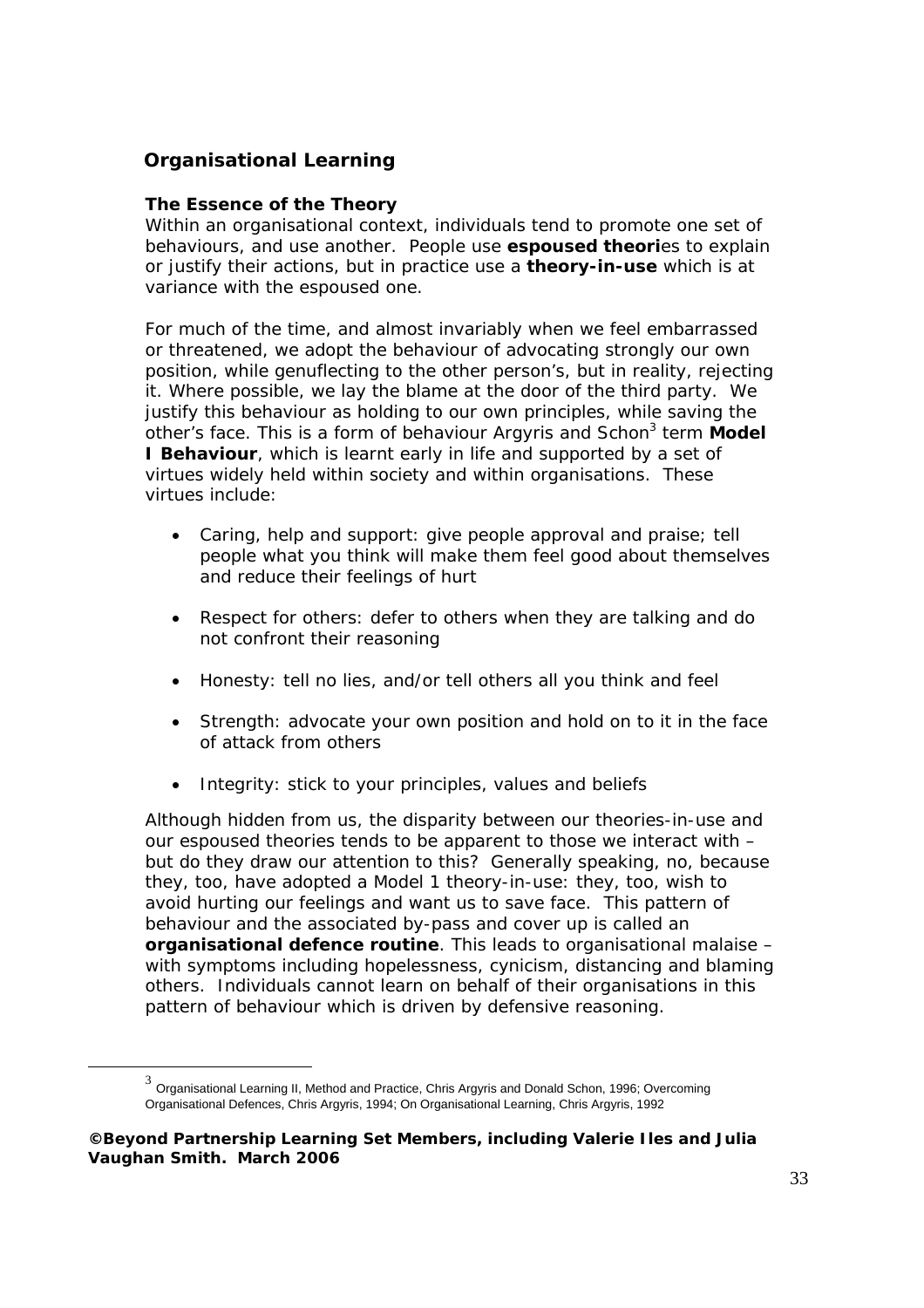To engage in productive reasoning - a way of thinking and talking which enables us to test the validity of our own and others theories - we need to adopt a new theory-in-use; Model II. **Model II behaviour** is more conducive to learning and is supported by a set of virtues including:

- *Help and support*: increasing others capacity to confront their own ideas, to face their unsurfaced assumptions
- *Respect for others*: attribute to other people a high capacity for self-reflection and self-examination
- *Strength*: combine advocacy with inquiry and self reflection
- *Honesty*: encourage self and others to say what they know and yet fear to say
- *Integrity*: advocate principles, values and beliefs in a way that invites inquiry into them and encourages others to do the same

Organisations in which there is a high degree of Model II behaviour is engaging in organisational learning; conversations in which this happens are called learning conversations.

To be able to implement Model II we usually need to slow down our reasoning and increase our capacity for thinking and reflection, otherwise we unwittingly revert to Model I. Model II leads us to be able to reason productively rather than defensively and to:

- **Strive to make premises and inferences explicit and clear**
- Develop conclusions that are publicly testable
- Test them in ways that are independent of the logic used by the actor involved
- Reflect and be aware of our own thoughts and feelings when taking action
- Be clear about the position we are advocating and about any evaluations or attributions we make of others
- Check constantly for unrecognised gaps or inconsistencies and encourage others to do the same
- **Combine taking the initiative with being open to any constructive** confrontation of our own views.

Typically, we develop plans that are based on rigorous, causal reasoning. So we plan on the basis that if we do A then B will happen. We make premises and assumptions in our plans (using our espoused theories) and expect that when people come to implement those plans they will use the same logical, rigorous causal reasoning such that when A happens they do B.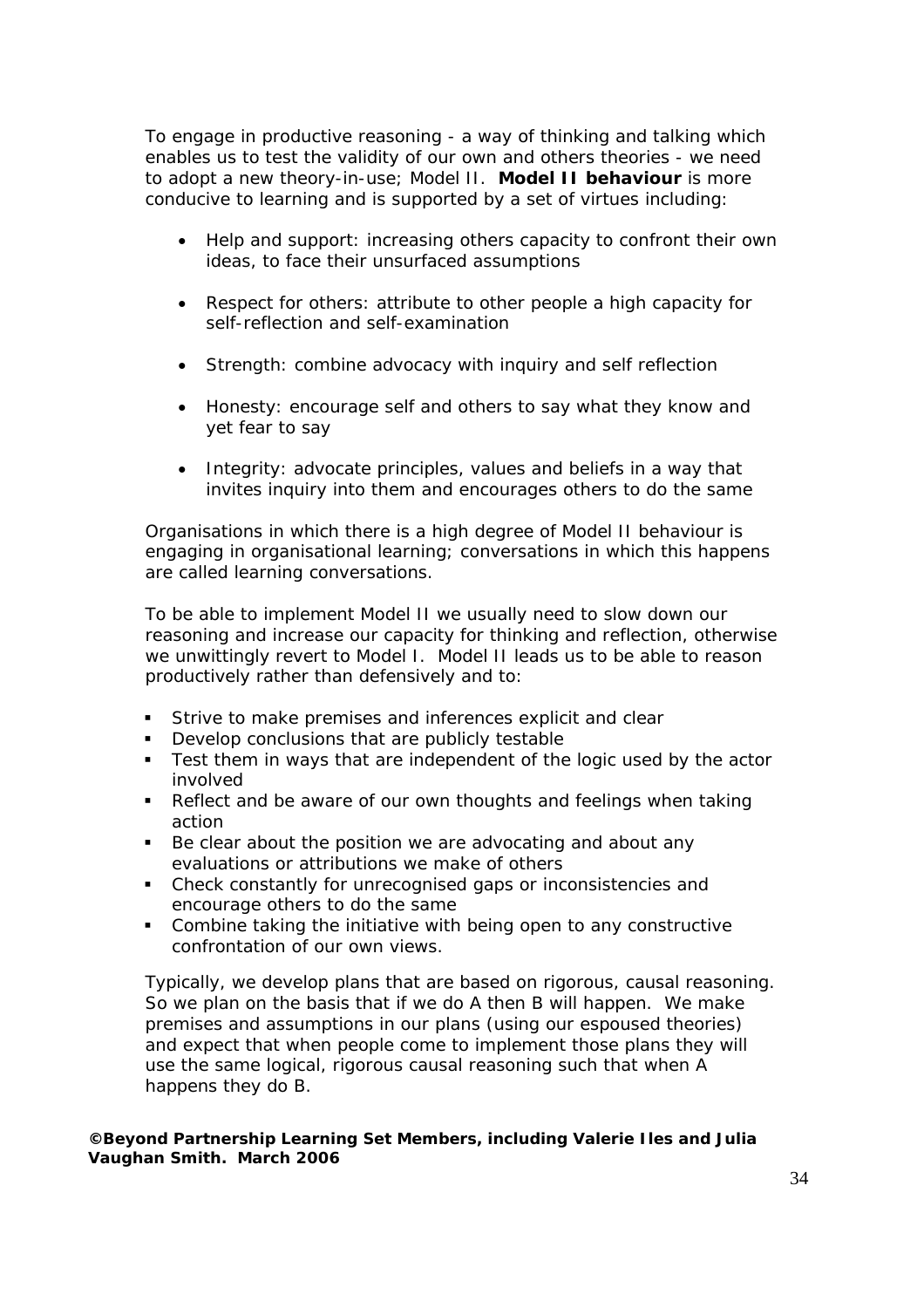However, if the assumptions make people feel threatened or embarrassed, they will carry out defensive reasoning and revert to their theory-in-use. This is unlikely to result in the desired outcome.

If plans require reasoning on the part of others to be implemented, they will also require the organisational defences to be removed or significantly lowered. In such situations, the organisations have to be capable of learning from and with each other (becoming learning organisations) to increase their chances of success.

## *Ways of Applying in Practice*

- We can use the *ladder of inferences* and *voicing the left hand*  column tools<sup>4</sup> to develop our own skills in moving to Model II behaviour
- We can live out model II behaviour with others
- We can reward behaviour akin to Model II, surface Model I behaviour where it occurs and demonstrate the Model II alternative
- We can provide opportunities for learning conversations; set up discussions about issues in such a way that Model II behaviour is encouraged
- We can develop skills in absorbing Model 1 challenges into Model II approaches, especially with high status challengers.

# *Self Assessment Questions*

- How often do I attribute negative motives or evaluations to others' performance and yet not want to tell them?
- How confident am I that I attribute those negative motives correctly?
- Do I advocate my own position firmly to the exclusion of the other person's?
- Do I tell others that I care about their views, while not truly being open to these?
- Do I find myself blaming or invoking a third party for a decision I am making?
- Do I change my mind about a decision when I discuss it with people?
- Do I come to people's rescue in a debate or discussion?
- When I frame a question for discussion, do I think about how to encourage a constructive exchange of views and further exploration of the topic?
- How good am I at staying calm when faced with strong advocacy from those in an opposing position? Am I able to respond by inviting them to explain their reasoning, being genuinely curious about the assumptions they are making, inviting them to find

 $\overline{a}$ <sup>4</sup> Peter Senge, Fifth Discipline Field Book

**<sup>©</sup>Beyond Partnership Learning Set Members, including Valerie Iles and Julia Vaughan Smith. March 2006**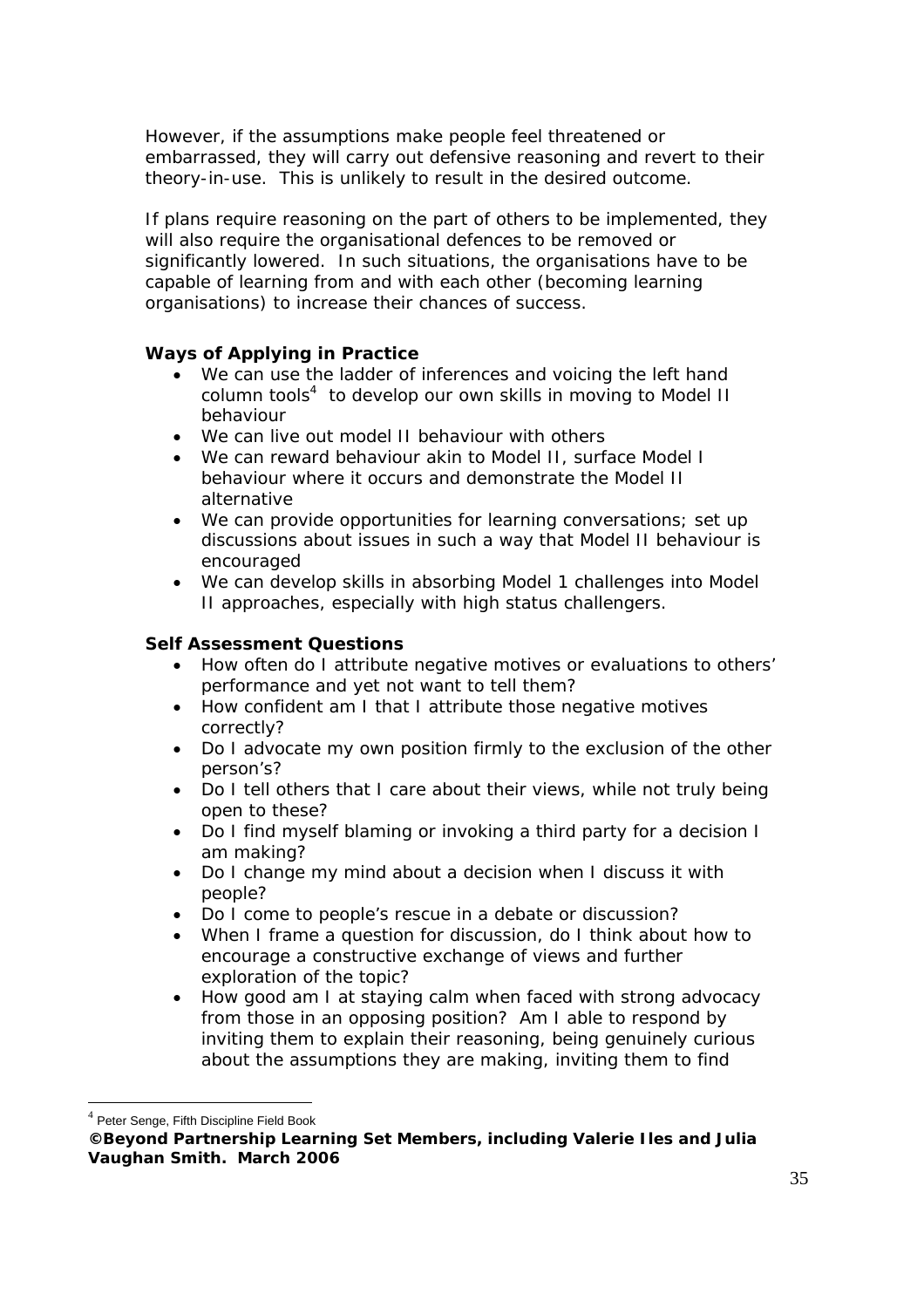faults in their own reasoning, encouraging them to work with me to find a better answer than either of us is proposing?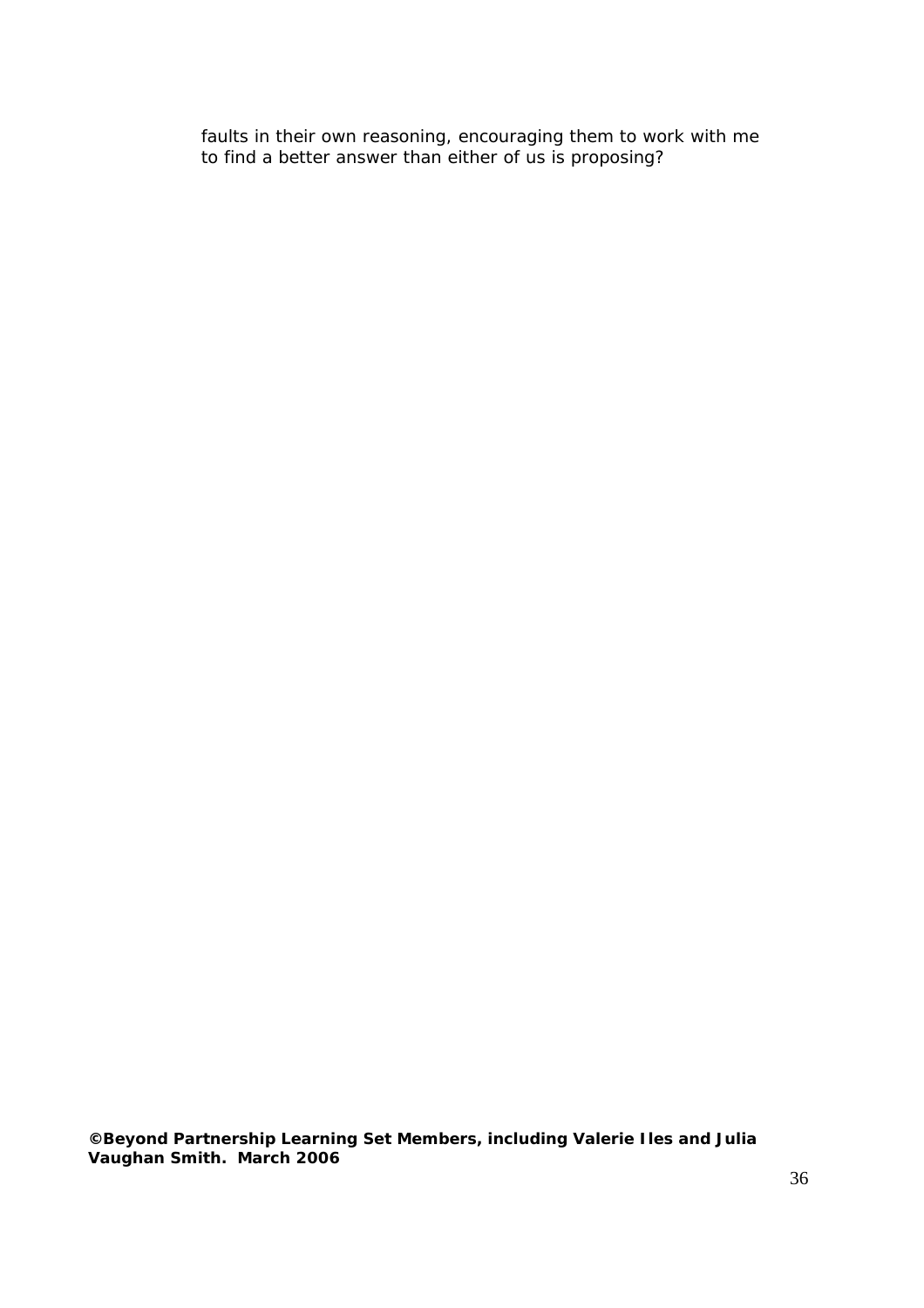# **Group Relations: The work of Wilfred Bion**

WB studied processes in small groups in the army during WW2 and then at the Tavistock Clinic. This has led to a framework for analysing some of the more irrational features of unconscious group life. The relationship between the individual and the group is the central theme to Bion's work.

He distinguished between two main aspects to the life of a group:

- 1. The **work group mentality** where it is intent on carrying out a specifiable task and assess its effectiveness in achieving it.
- 2. The **basic assumption mentality** where behaviour is directed at trying to meet unconscious needs of members to reduce anxiety and internal conflicts.

Much of irrational, apparently chaotic behaviour springs from basic assumptions, common to all their members. There are three basic assumptions, each leading to a particular complex of feelings, thoughts and behaviours.

## **Basic assumption dependency (baD)**

The leader is expected to look after, protect and sustain members of the group and make them feel good, not face them with the demands of the group's real purpose. The leader is the locus for a dysfunctional form of dependency leading to diminished growth and development. The leader can be absent, or even dead as long as the illusion can be sustained that s/he contains the solution. Group debates reflect not so much present difficulties as what the absent leader would have said or thought.

#### **Basic assumption fight-flight (baF)**

There's a danger, an enemy, which should be either attacked or fled from, but the group is only prepared to do either indifferently. The members look to the leader to work out appropriate action. Their task is to follow; for example, instead of thinking about how to organise its own work, a team spends most of its time worrying about rumours of organisational change; this leads to a spurious sense of togetherness, while avoiding facing the difficulties of the work itself. Alternatively, the group may protest angrily, but not plan any specific action to deal with a perceived threat.

#### **Basic assumption pairing (baP)**

A collective unconscious belief that, whatever the actual problems and needs of the group, a future event will solve them. That is, a pairing or coupling between two members in the group, or between the leader and some external person, will lead to salvation. The focus is on the future, **©Beyond Partnership Learning Set Members, including Valerie Iles and Julia Vaughan Smith. March 2006**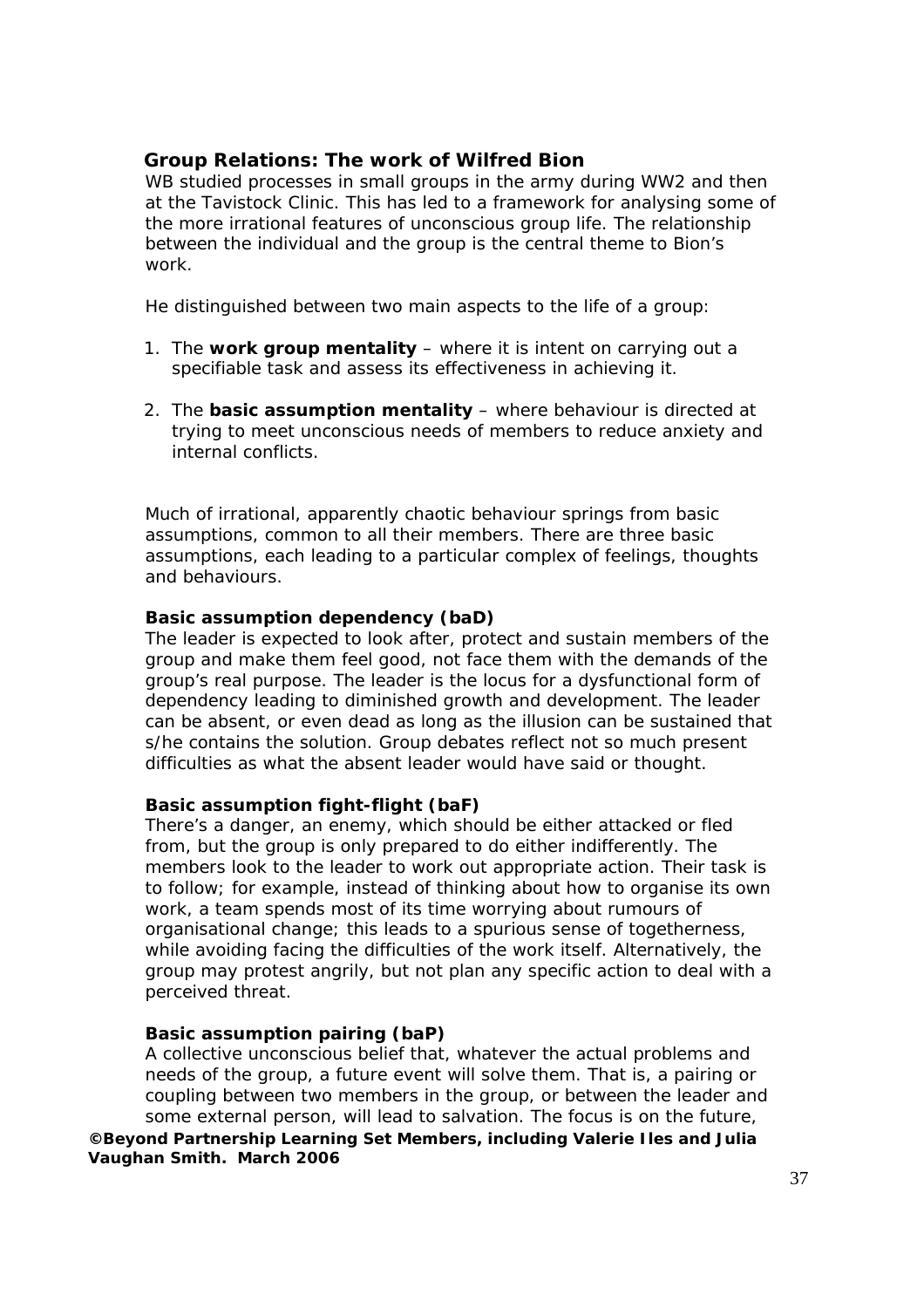but as a defence against difficulties of the present. For example, improved premises will provide the answer to the group's problems, or an awayday, or….. so the group doesn't work towards this happening but sustains a vague hope that it will. Decisions are either not taken or are left vague. After the event there is disappointment and failure, and then high hopes of the next…

#### **Recognising basic assumption activity.**

When under the sway of a basic assumption, a group appears to be meeting as if for some hard-to-specify purpose upon which members seem intently set. Members lose their critical faculties and individual abilities and the group appears to be passionately involved in something ill-defined. Trivial matters are discussed as if they were of life and death (and they may feel like that to members whose underlying anxieties are about psychological survival). The group loses awareness of time passing, and there is little capacity to bear frustration so quick solutions are favoured. Members lose touch with reality and its demands. Instead of seeking information, the group closes off and retreats into paranoia. A questioning attitude is impossible – those who dare are seen to be foolish/mad/heretical. A new idea or way forward is felt to be terrifying because it involves questioning cherished assumptions and losing the familiar. Because adaptive processes and development and effective work all involve tolerating frustration, facing reality, recognising differences among group members, and learning from experiences, all of these will be seriously impeded.

#### **Leadership and followership in ba groups**

True leadership involves identification of a problem requiring attention and action, and the promotion of activities to produce a solution. But in ba mentality there's a collusive interdependence between the leader and the led, and the leader is only followed if s/he fulfils the ba task of the group.

In **baD** the leader only provides for members needs to be cared for. In **baF** the leader must identify an enemy outside the group and lead the attack or flight. In **baP** the leader fosters hope in a better future while preventing actual change from taking place.

If the leader does not behave in these ways, the group will turn to an alternative leader. So the leader is a puppet of the group and manipulated to fulfil its wishes, and evade difficult realities. The leader being pulled into **ba** leadership feels in ways related to the **ba**:

**baD**: heaviness and resistance to change, preoccupation with status and hierarchy as a basis for decisions;

**baF**: aggression, suspicion, preoccupation with fine details of rule and procedures;

**baP** preoccupation with alternative futures.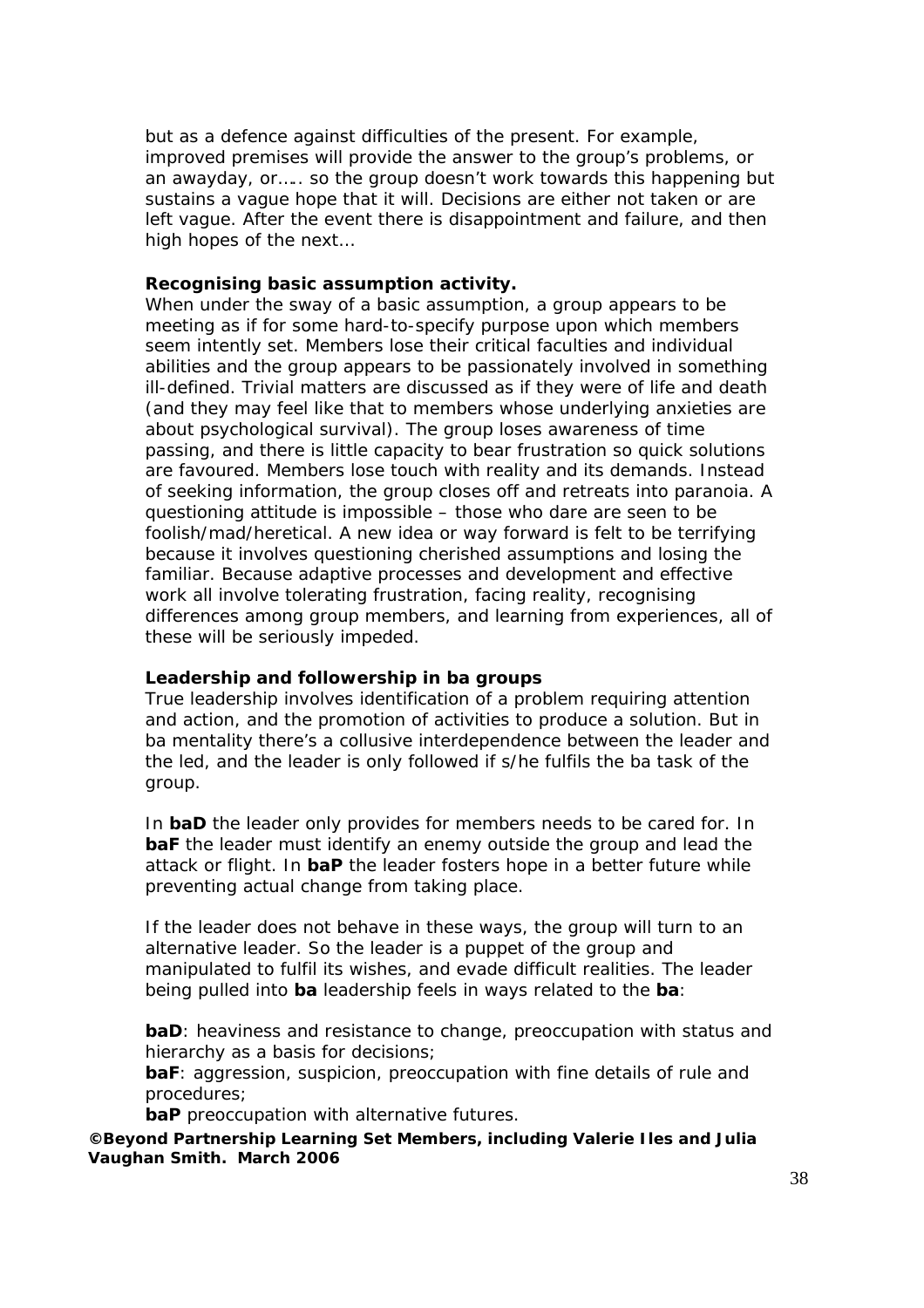In doing this the group members are relieved of anxiety and responsibility. But they are unhappy because their skills, individuality, capacity for rational thought are sacrificed. So are the satisfactions of working effectively – so they are constantly thinking of leaving.

In work group mentality, members mobilise their capacity for cooperation, and value the different contributions each can make. They choose to follow a leader to achieve the group's task rather than in an automatic way, determined by personal needs.

#### **Group Relations: Unconscious processes**

While group members might not be caught up in a basic assumption process, the dynamics may still include the engagement of some in the partners in fantasies (implied or spoken as if fact) that:

- X organisation or person could solve the problem if only Y was different or not involved
- The group can't be effective or do good work because X and Y aren't at the meeting. This gives the power to those who are not present and in so doing avoids getting on with the work needed to achieve the primary task (and experiencing the anxiety produced by so doing)
- An external body (e.g. NHS or Government) exists whose function it is to provide security or to have the 'big plan'. The group can therefore talk about being let down by 'them' and until 'they' have sorted things out the group is important.

These are all social defences, about which people may have no conscious awareness, against taking responsibility for the task and the possible anxieties that might be provoked by that.

These unconscious processes are more likely to have greater impact where **trust** hasn't been developed and where there is lack of clarity about task and the nature of the shared, and individual, responsibilities. Partnership is about behaviour that is driven by thoughts (attitudes, perceptions, beliefs) and feelings (anxiety, fear, shame, envy, guilt). Relationships are also based on trust and the extent to which parties are experienced in acting in a trustworthy manner. Trust develops when there is congruence between espoused and enacted values. Trust also develops as the relationships develop; relationships develop through meeting and interacting regularly.

Social defences are also developed, unconsciously, to avoid the anxiety provoked by the nature of the work being carried out. The work of Menzies in the 1960s about nursing identified the extent of those social defences, particularly in work which involved intimate contact with people, and with people with ill-health, disability or who faced death. These social defences result in organisational systems and 'ways of doing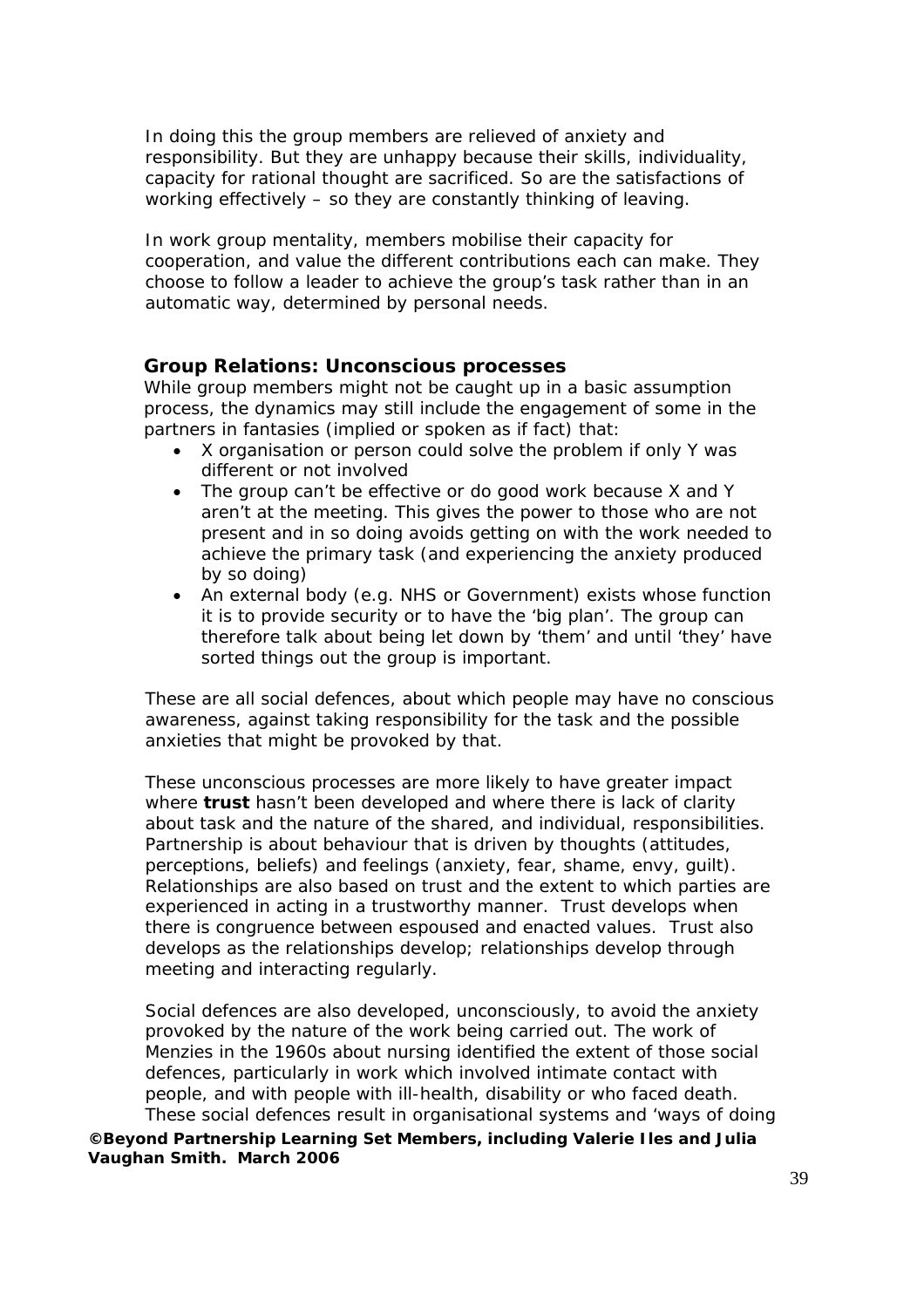things' which enable staff to avoid the depth of the anxieties and shame that can be provoked by the nature of the work.

## **Authority, power and leadership: contributions from group relations training**

*Authority***:** the right to make an ultimate decision and, in an organisation, the right to make decisions that are binding on others.

*Authority from above*: delegated within a hierarchy.

*Authority from below:* people joining an organisation sanction the system and delegate some of their personal authority.

Full authority is a myth. What is needed might be called 'full-enough' authority (derived from Winnicott's concept of 'good enough' mothering 1971). This is a state of authority in which there is ongoing acknowledgement by persons in authority (in own minds, not necessarily publicly) not only of their authority but also and equally of the limitations of authority. This leads to ongoing monitoring of authority-enhancing and authority-sapping processes within an organisation.

*Authority from within*: This is just as important and depends largely on the nature of individuals relationship with figures in their inner world, especially past authority figures. Barracking by inner world figures is the key element in the process of self-doubt and is likely to prevent external authorisation in the first place. Inner figures can also give an inflated picture of self.

*Authoritative v authoritarian*. The first is the depressive state of mind, the second is the paranoid schizoid state (as defined by Melanie Klien).

*Good enough authority* is the state of mind arising from a continuous mix of authorisation from the organisation's structures and sanctioning, and connection with inner-world authority figures.

**Power** is the ability to act upon others and upon an organisation's structure. Unlike authority, it is an attribute of persons not of roles. It can arise from internal and external sources:

*External* - the things the individual controls, money, privileges, job references, promotion;

*Internal* - knowledge and experience, strength of personality, state of mind regarding role; how powerful people feel and how they present themselves to others.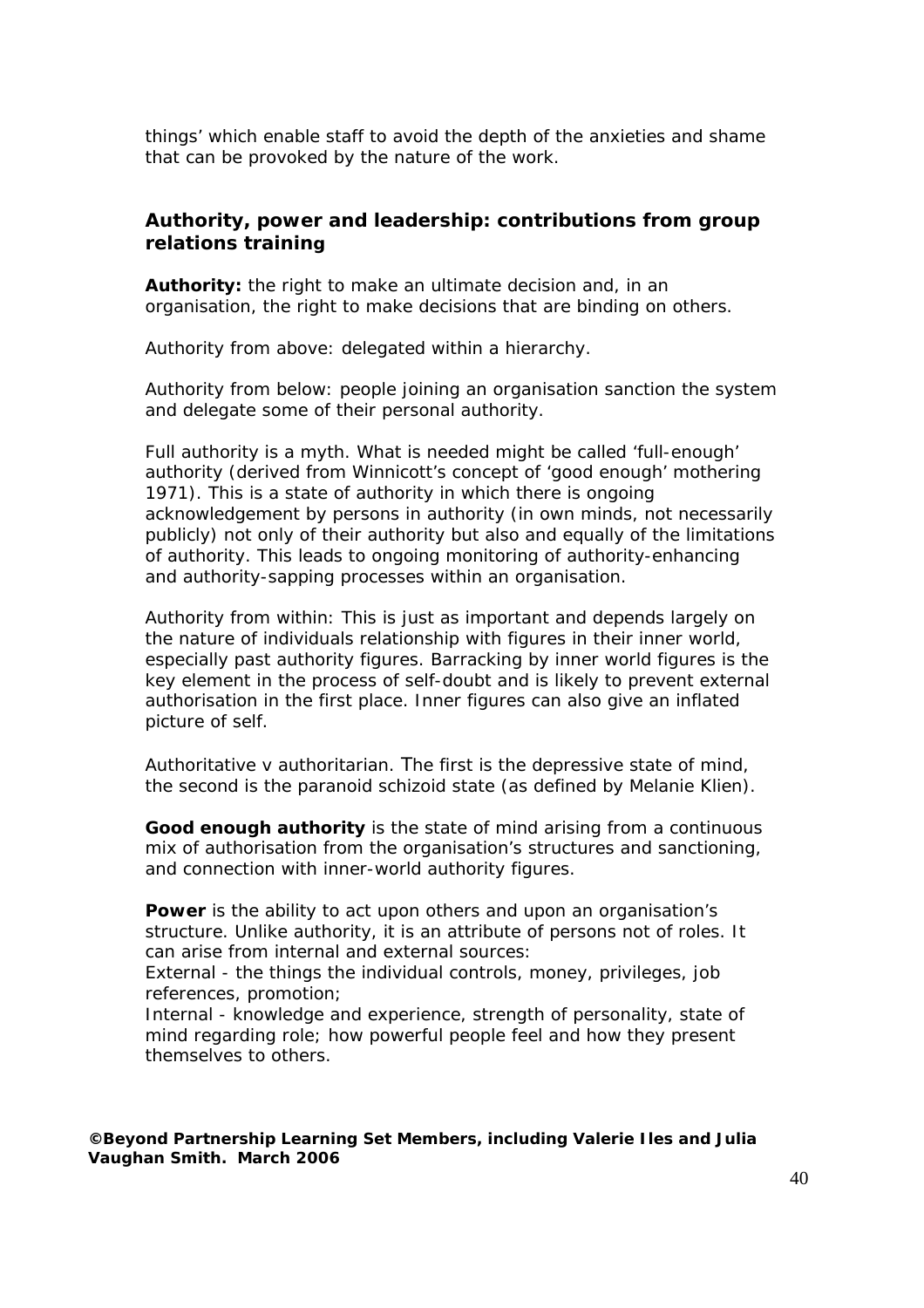*Perceived* power and powerlessness counts more than the actual – so the inner-world connectedness is important. Projections are relevant here, too.

Leaders need power and authority, and there must be a match between the power, the authority and the responsibility. Time spent assessing and clarifying the nature and source of power and authority, and the titles given to roles that reflect the combination of these with responsibility, is well spent.

#### *Leadership & Management*

*Leadership* implies follower-ship, *management* less so. *Leadership* is future oriented, *management* less so.

Constructive follower-ship is very different from **baD** or **baF** (see Bion's basic assumption groups).

Rivalry, jealousy, and envy often interfere with the process of taking up the leadership or follower-ship role.

Envy in institutional processes is one of the key destructive phenomena; it is often seen in a destructive attack on a person in authority and a spoiling of the work under their aegis. This tends to be led by the staff member with the highest naturally occurring amount of rivalry and envy. They are set up unconsciously by projective identification to express their own and others' envy. The dynamic which results is the leader plus attacker become locked in a fight, with the rest as distressed and helpless onlookers.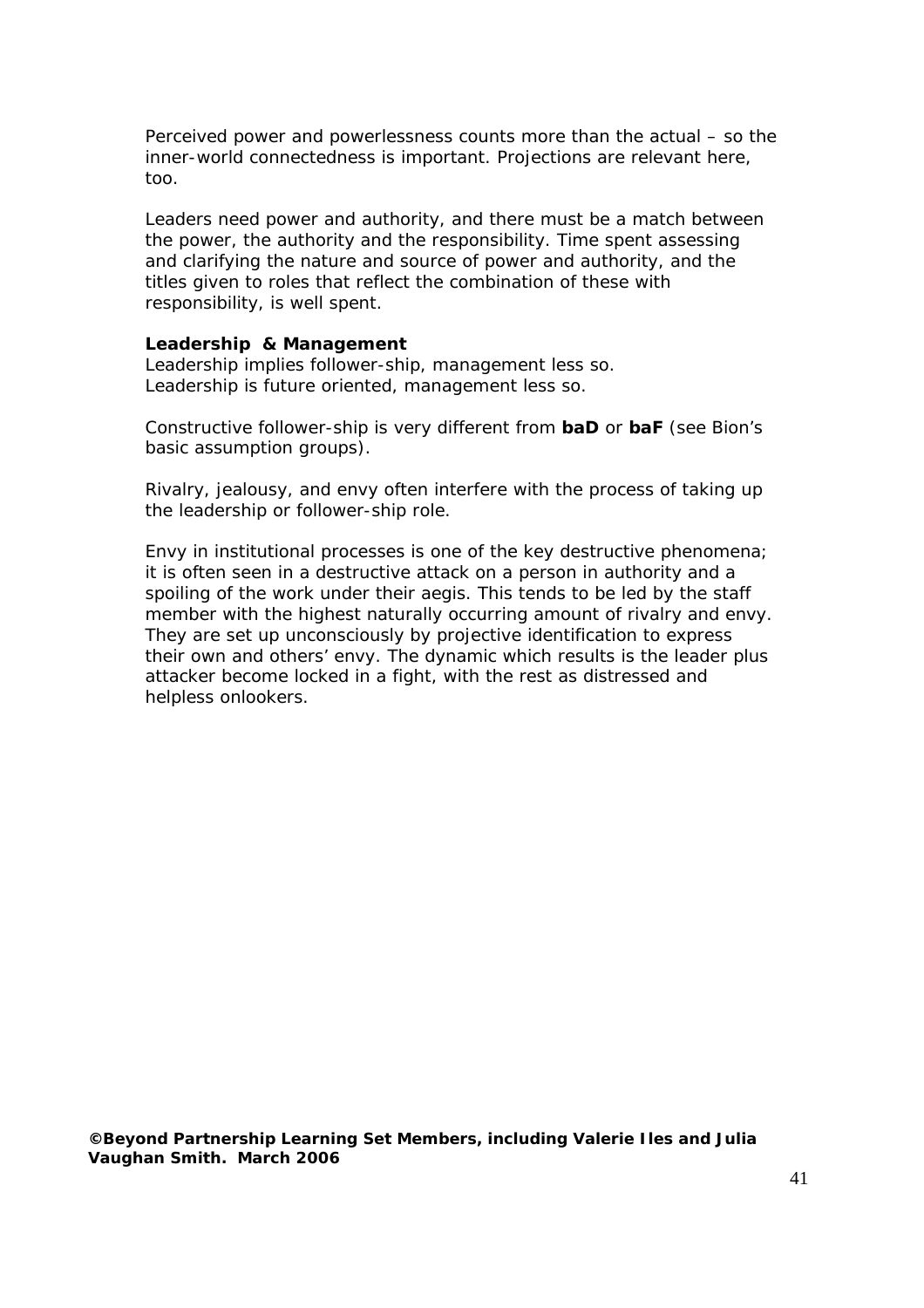# **Contributions from open systems theory**

The theory talks of Open v Closed systems. Work of Kurt Lewin (1947) in applying these ideas to human (social) systems was taken forward at the Tavistock institute (by Rice and Miller 1967)

The work of any organisation can be thought of as a conversion of inputs to outputs:

**Figure 2** 



The throughput (inputs, outputs, conversion processes) defines the task.

There are many subsystems, sometimes competing, so how all these resources and priorities are allocated depends on the **primary task** of an organisation; i.e. the task it must perform if it is to survive. *(We would probably think of this nowadays as the mission)*.

However, the definition of the primary task can vary from group to group, especially in organisations that aim to help or change people where there are multiple tasks, all of which are important (e.g. working with patients, teaching medical students, and doing research). There are often conflicting assumptions about which is the most important.

Understanding what people see as the primary task can explain some of the dynamics in organisations.

People pursue different kinds of primary task:

- normative -formal, official, defined by chief stakeholders
- existential what people in it believe they are carrying out
- phenomenal task that can be inferred from people's behaviour, they may not consciously be aware of.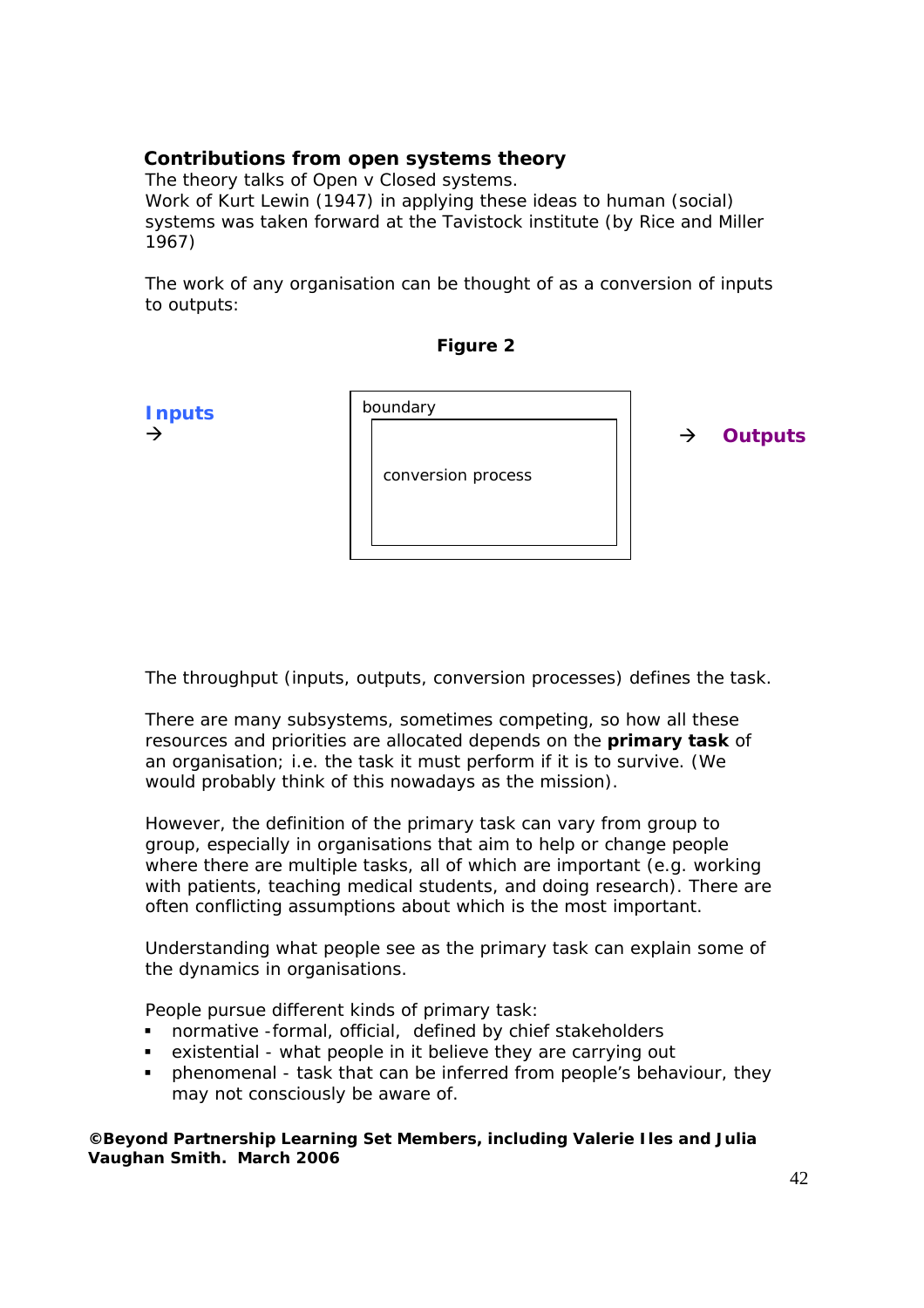Analysis of these three helps highlight discrepancies.

If a group doesn't seek or know its primary task it can either lead to dismemberment of the group or to the emergence of another primary task. This 'anti task' is typical of groups under the sway of basic assumptions.

This can result from:

- Vague task definition: e.g. here to help
- **•** Defining methods instead of aims
- Avoiding conflict over priorities (defines task in a way that fails to give priority to one system of activities over another)
- **Failing to change primary task as the environment changes.**

#### Management is needed at the **boundary**.

Management of boundaries is crucial to effective organisational functioning. Boundaries must separate, and relate to what is inside and outside. Open systems theory locates managers not above those they manage, but at the boundary of the systems they manage. For this, they need to:

- **be clear about the primary task**
- **attend to flow of information across the boundary**
- ensure the system has the resources it needs to perform the task
- **n** monitor that the task relates to the requirements of the wider system and to its external environments.

So: key management/ leadership activities include:

- a) Defining the primary task.
- b) Then asking, "How does our way of working relate to this task?"
- c) If it doesn't, ask, "What are we behaving as if we were here to do?'" This will give clues about underlying anxieties, defences, conflicts; and identify dysfunctional task definition and dysfunctional boundaries.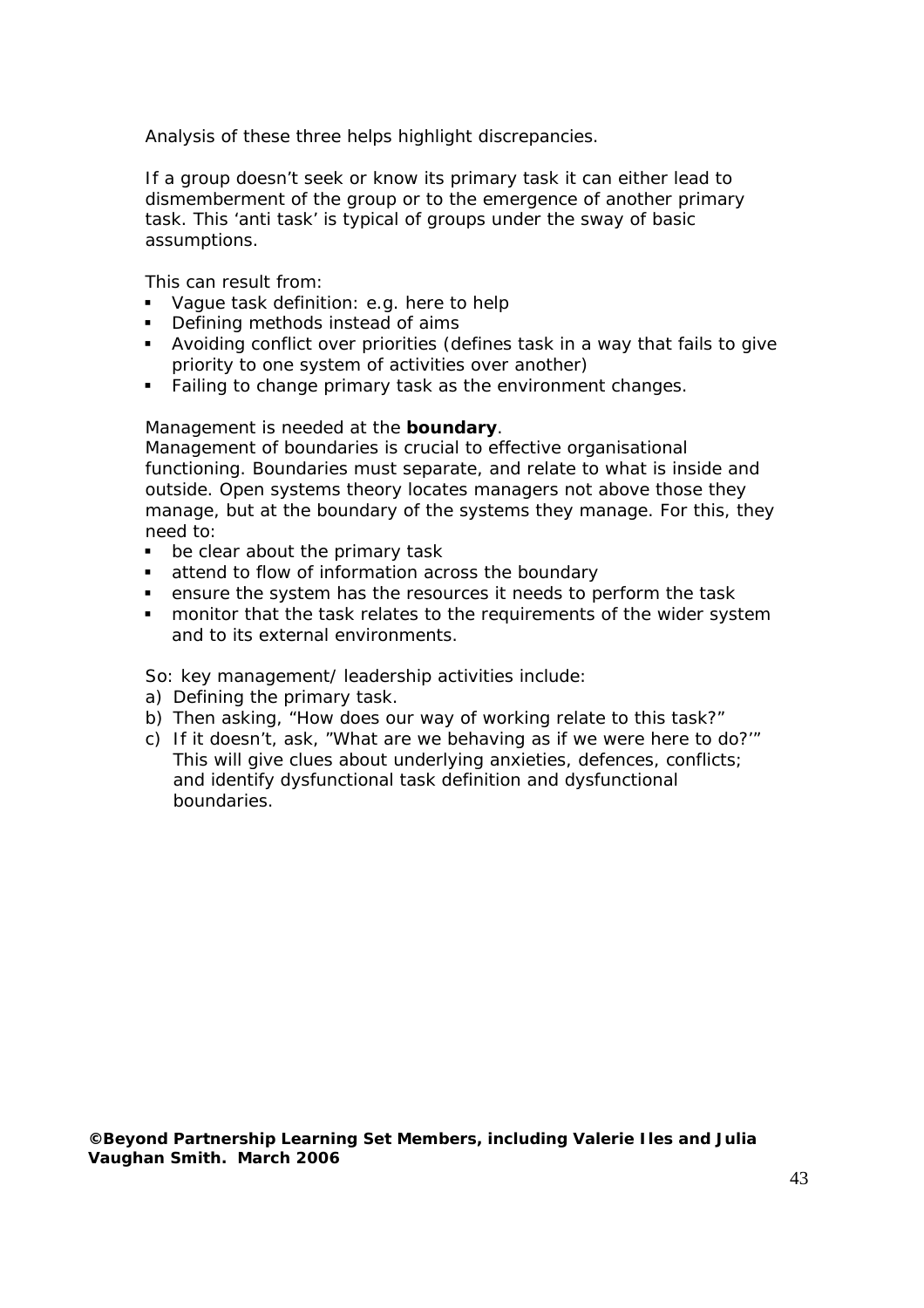## **Transactional Analysis: Ego-States**

Transactional Analysis provides us with the concept of ego-states; they are the ego-states of parent, adult and child that we call carry within us.

In our discussion of the types of partner on page 21 we identified different partner behaviours. Here we link them to the TA egostates. Authentic behaviour is associated with the adult ego-state, which is one of direct transaction and the exchange of information, without emotional game playing.

Aggressive behaviour can be that of the negative parent ego-state (the critical 'parent') or the negative child ego-state (the sulky, difficult 'child').

Compliance is also linked with the negative child ego state, but the 'child' who doesn't want to upset the 'parents'; who wants to fit in and be accepted.

Defensive behaviour can be from all three ego-states and is part of an ego defence process, seeking to protect ourselves from unpleasant or unwanted outcomes or to keep ourselves 'hidden' from others (the opposite of being open and sharing).

Discontented behaviour can similarly be from all three ego-states. How people express their defences or discontent, however, is associated with an ego state. Someone choosing to express their discontent through a negative child ego-state would sound 'whiny and sulky' and may say things like, "It's not fair'." Someone expressing a defensive position from adult ego-state may say, "I am aware that I do not wish to go down this route." Someone expressing a defensive or discontented position from negative parent ego-state may say, "This is totally wrong, I can't go along with his as the data is completely distorted. This is another example of how poor the systems are." If you feel criticised, it is likely the other person is communicating in a negative parent style OR you are listening through a negative child ego-state.

There are positive parent and positive child ego-states. The positive parent is the nurturing ego-state, the one that seeks to care for others. There is a place for this within partnerships, particularly those in the public sector where the primary task is likely to be concerned with improving the life of service users. It can become unhelpful if someone can only operate from this ego-state, as it can be experienced as overnurturing and is aimed at keeping other people in 'child'.

The positive child ego-state is where creativity and play is expressed. Partnerships need creativity and to be able to play with ideas. The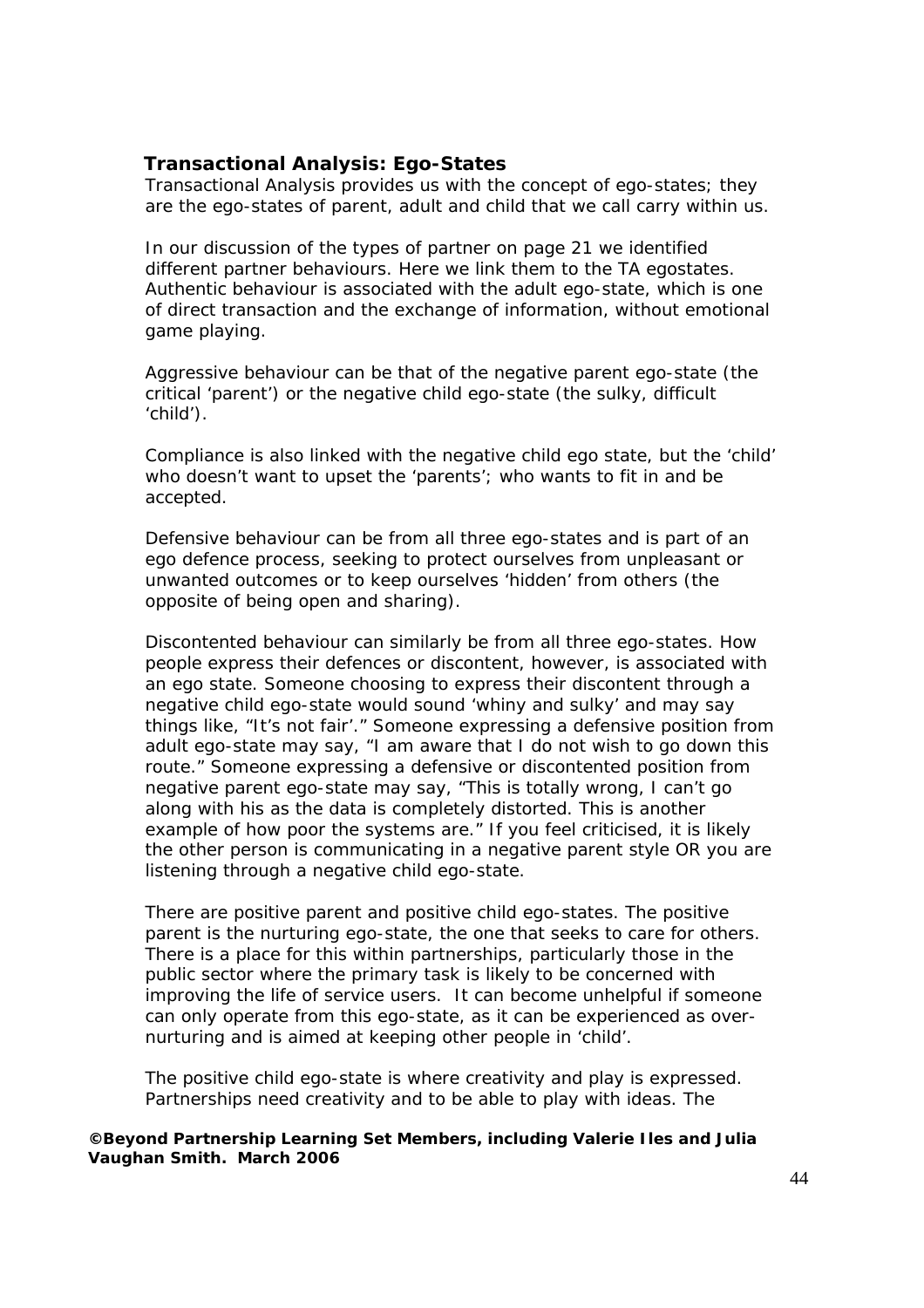positive child ego-state needs to be facilitated through appropriate working processes; it rarely finds an opening in tight business meetings and is in turn often discouraged in those settings. Those who can only operate from their positive child ego-state, are unable to take up responsibility for enactment of plans so can be seen as unhelpful to moving the primary task forward. Effective interactions need sufficient adult to adult transactions; that is, clear and direct transactions based on fact or evidence or clear statements of intent or need, transactions that are not manipulative or implied commands.

Partnerships also need to have sufficient 'natural child' and the creativity that comes from that ego-state. To access this they need to have time for sharing and developing ideas and possibilities; time that is not structured by an agenda or business.

Thinking about your partnership, in what proportion are the ego-states most prominently displayed (rate each so that the total across all is 100%)? Fill in the column (see example below)

**Table 5** 

| 100% |                    |                    |       |                   |                   |
|------|--------------------|--------------------|-------|-------------------|-------------------|
| 90%  |                    |                    |       |                   |                   |
| 80%  |                    |                    |       |                   |                   |
| 70%  |                    |                    |       |                   |                   |
| 60%  |                    |                    |       |                   |                   |
| 50%  |                    |                    |       |                   |                   |
| 40%  |                    |                    |       |                   |                   |
| 30%  |                    |                    |       |                   |                   |
| 20%  |                    |                    |       |                   |                   |
| 10%  |                    |                    |       |                   |                   |
|      | Negative<br>Parent | Positive<br>Parent | Adult | Negative<br>Child | Positive<br>Child |

#### **Example**

To change the combinations, you have to reduce the expression of some ego states in order to increase the presence of others. In this example the partnership would feel uncomfortable, with a lot of critical comments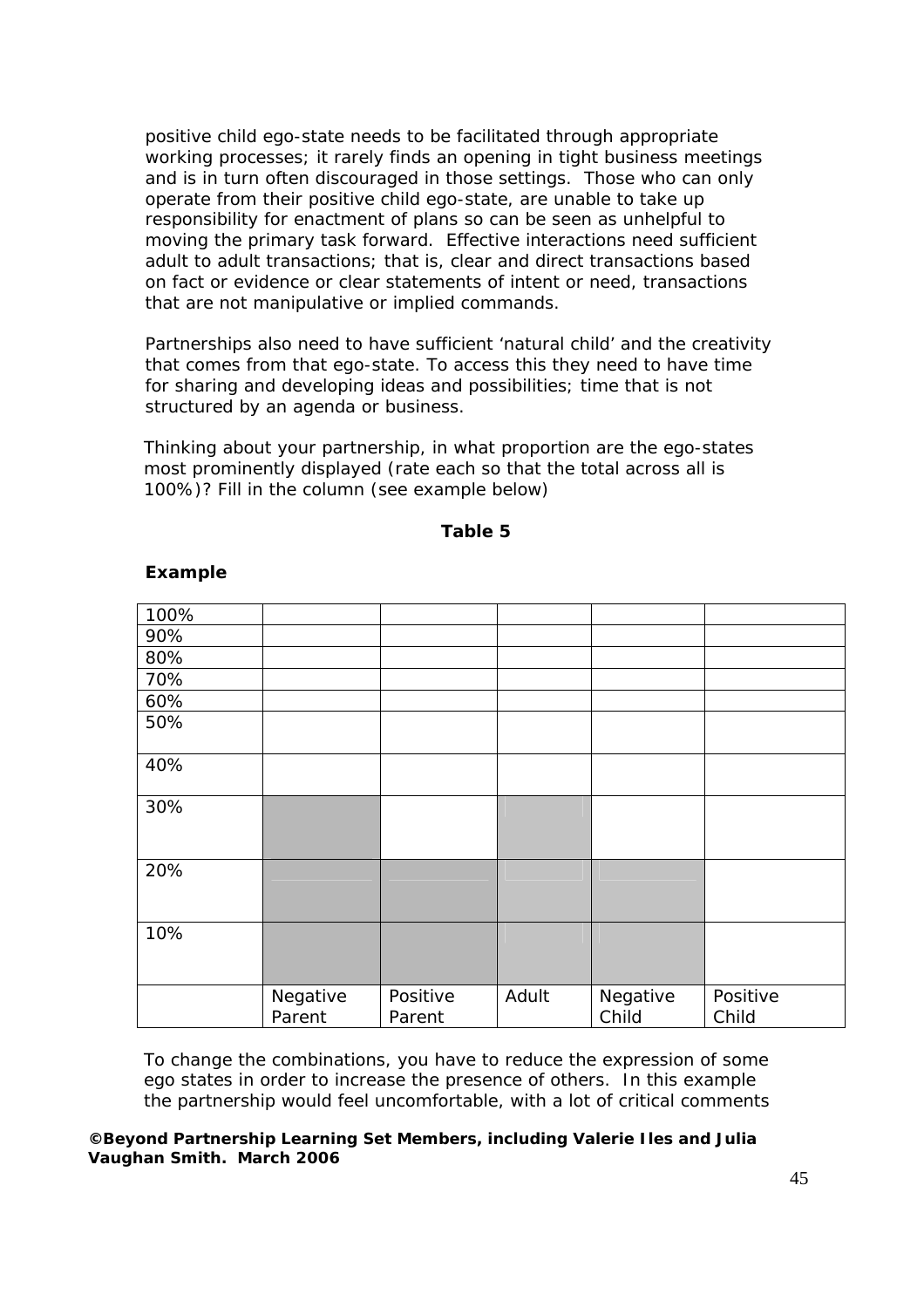(discontented, aggressive and defensive behaviours) and a lot of compliance or sulky behaviours. Those wishing to express more positive child would be unable to find a place to do so. In this ego-gram, development work would be needed to reduce the negative parent and negative child ego-state behaviours, to have more positive child and more adult. It might be that the positive parent needs increasing too, so that the partnership can really care about services.

# **W** Fill in your own

What do you notice about the ego-gram you have created, based on your experience of the Partnership? What would you want to see reduced and increased for more effective partnership working?

| 100% |                    |                    |       |                   |                   |
|------|--------------------|--------------------|-------|-------------------|-------------------|
| 90%  |                    |                    |       |                   |                   |
| 80%  |                    |                    |       |                   |                   |
| 70%  |                    |                    |       |                   |                   |
| 60%  |                    |                    |       |                   |                   |
| 50%  |                    |                    |       |                   |                   |
| 40%  |                    |                    |       |                   |                   |
| 30%  |                    |                    |       |                   |                   |
| 20%  |                    |                    |       |                   |                   |
| 10%  |                    |                    |       |                   |                   |
|      | Negative<br>Parent | Positive<br>Parent | Adult | Negative<br>Child | Positive<br>Child |

**Table 6**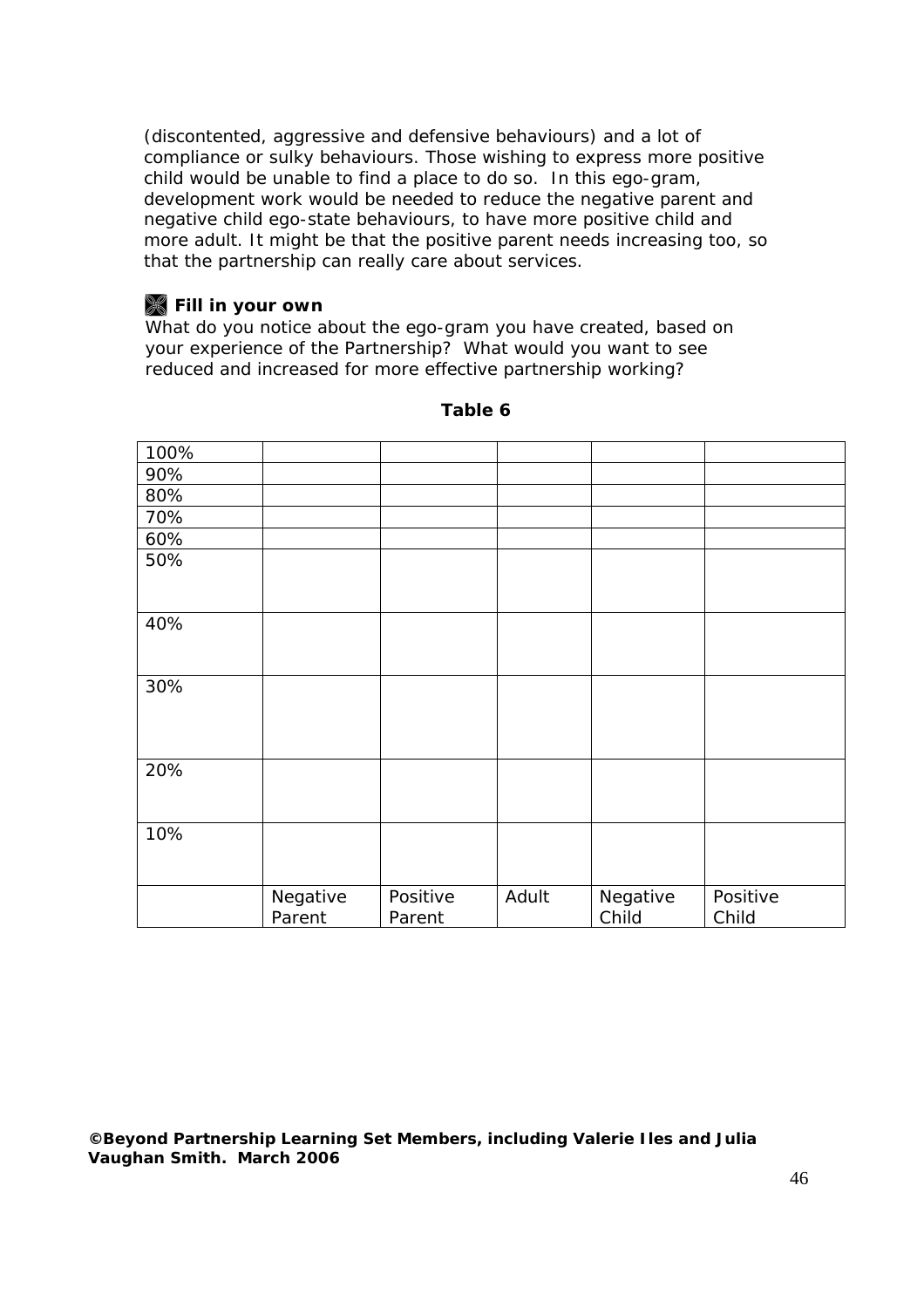# **Appendix 2 : Relating the theory to the four types**

#### **Making each of the four types work**

The Beyond Partnership Learning Set considered several schools of thinking we believed would be relevant to partnership working (the bibliography gives a list of the texts we digested). We also reflected on members' experiences in a range of different kinds of partnership. As we did so we discovered that using the four types of partnership, described earlier in this text, enabled us to make better use of these concepts and experience, because we could see that some related to only one or two of the types, while others are relevant for all of them.

In this section we illustrate this by looking briefly at the relevance of a few of those strands of theory to the behaviour we can predict for partners in each of the four types of partnership. The areas we have chosen to explore here are aspects of:

- Game theory
- Organisational Development and Learning
- Group Relations including the role of the unconscious
- Open systems and complexity theories
- Transactional Analysis Ego-states

Please see Appendix 1 for a summary of these areas.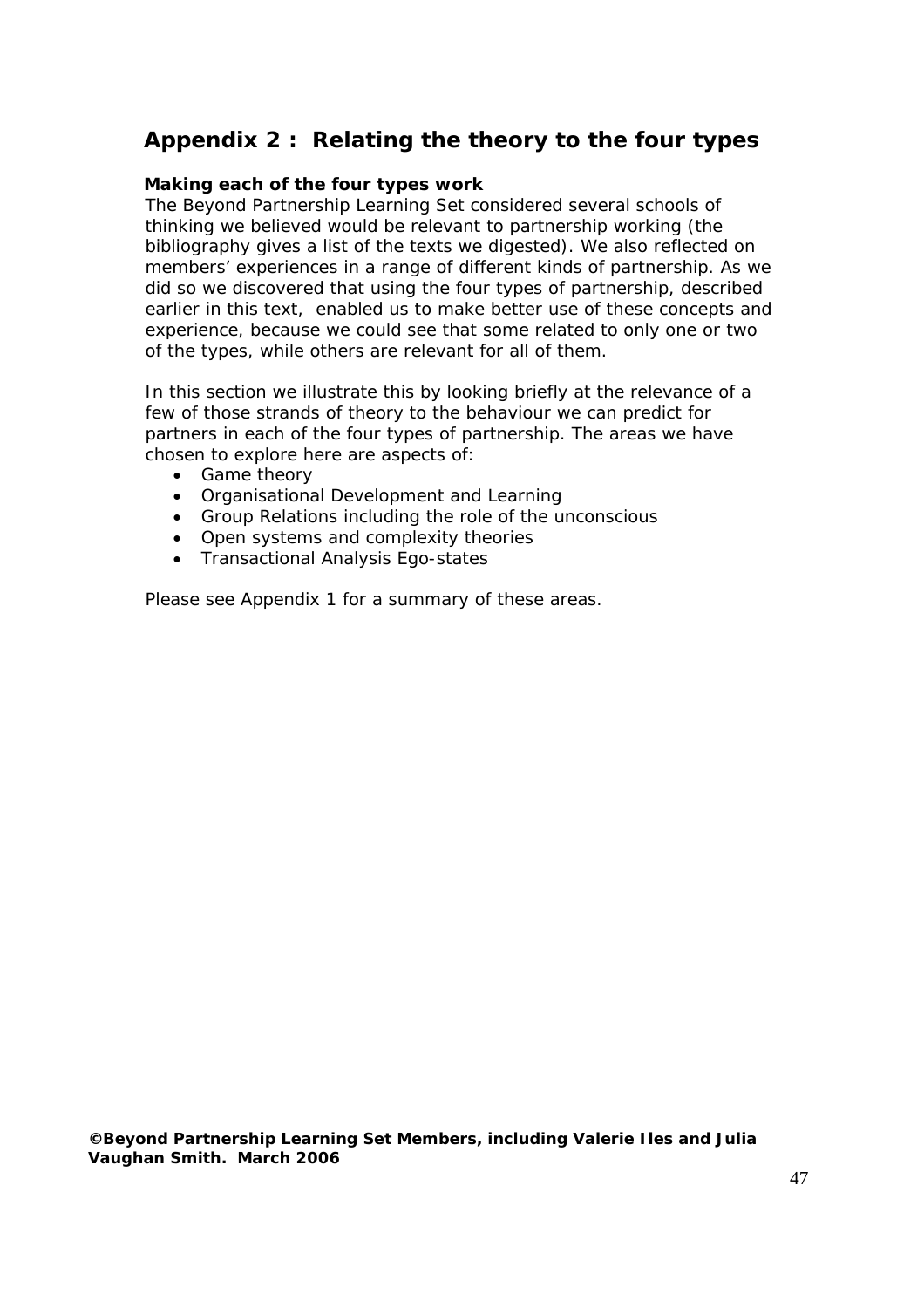| Type of partnership based on                                                                                                                                                                                                                                                                                                                                                                                                                                                                                                          | Application of key theories that relate to this type of                                                                                                                                                                                                                                                                                                                                                                                                                                                                                                                                                                                                                                                                                                                                                                                                                                                                                                                                                                                                                                                                                                                                     |
|---------------------------------------------------------------------------------------------------------------------------------------------------------------------------------------------------------------------------------------------------------------------------------------------------------------------------------------------------------------------------------------------------------------------------------------------------------------------------------------------------------------------------------------|---------------------------------------------------------------------------------------------------------------------------------------------------------------------------------------------------------------------------------------------------------------------------------------------------------------------------------------------------------------------------------------------------------------------------------------------------------------------------------------------------------------------------------------------------------------------------------------------------------------------------------------------------------------------------------------------------------------------------------------------------------------------------------------------------------------------------------------------------------------------------------------------------------------------------------------------------------------------------------------------------------------------------------------------------------------------------------------------------------------------------------------------------------------------------------------------|
| main purpose                                                                                                                                                                                                                                                                                                                                                                                                                                                                                                                          | <b>partnership</b> - see Appendix 1 for further information and detail                                                                                                                                                                                                                                                                                                                                                                                                                                                                                                                                                                                                                                                                                                                                                                                                                                                                                                                                                                                                                                                                                                                      |
| Cooperation<br>There are problems that we can solve if<br>$\bullet$<br>we work in partnership<br>We already have an idea of how to solve<br>these problems (which are probably<br>caused by duplication, gaps, conflicting<br>goals or counter production <sup>5</sup> ).<br>The problems are experienced by<br>$\bullet$<br>both/all of us<br>Each of us is primarily interested in<br>$\bullet$<br>meeting our own goals, these goals are<br>known to us (individually) already, and<br>we are monitoring progress towards<br>them. | Game theory<br>Expect your partners to calculate the value to you of their<br>involvement in the partnership, and to extract this level of value<br>from you. You will do the same. Expect partners to operate from<br>self-interest. Encourage co-operative behaviour with your<br>partners by operating a strategy of generous tit-for-tat, that is,<br>with 'give and take' and enough forgiveness if a partner acts in a<br>self-interested way.<br><b>Group relations</b><br>Is there sufficient structure in terms of goals, tasks, processes<br>and leadership to hold partners together around the task? If not,<br>the group may fall into one of the basic assumptions defined by<br>Bion, which will mean that no real work will be produced, and no<br>benefits felt by partners.<br><b>Unconscious processes</b><br>Working in partnerships can give rise to anxiety, often<br>unconsciously stimulated, and with the subsequent development<br>or enhancement of social defences. These can serve to distort the<br>partnership's effectiveness.<br>Organisational development and learning<br>Don't bother 'discussing the undiscussable' unless it's getting in<br>the way. |

 $^5$  Counter production occurs where the activities of one party actively undermine the activities of another. Huxham C, see Bibliography

**<sup>©</sup>Beyond Partnership Learning Set Members, including Valerie Iles and Julia Vaughan Smith. March 2006**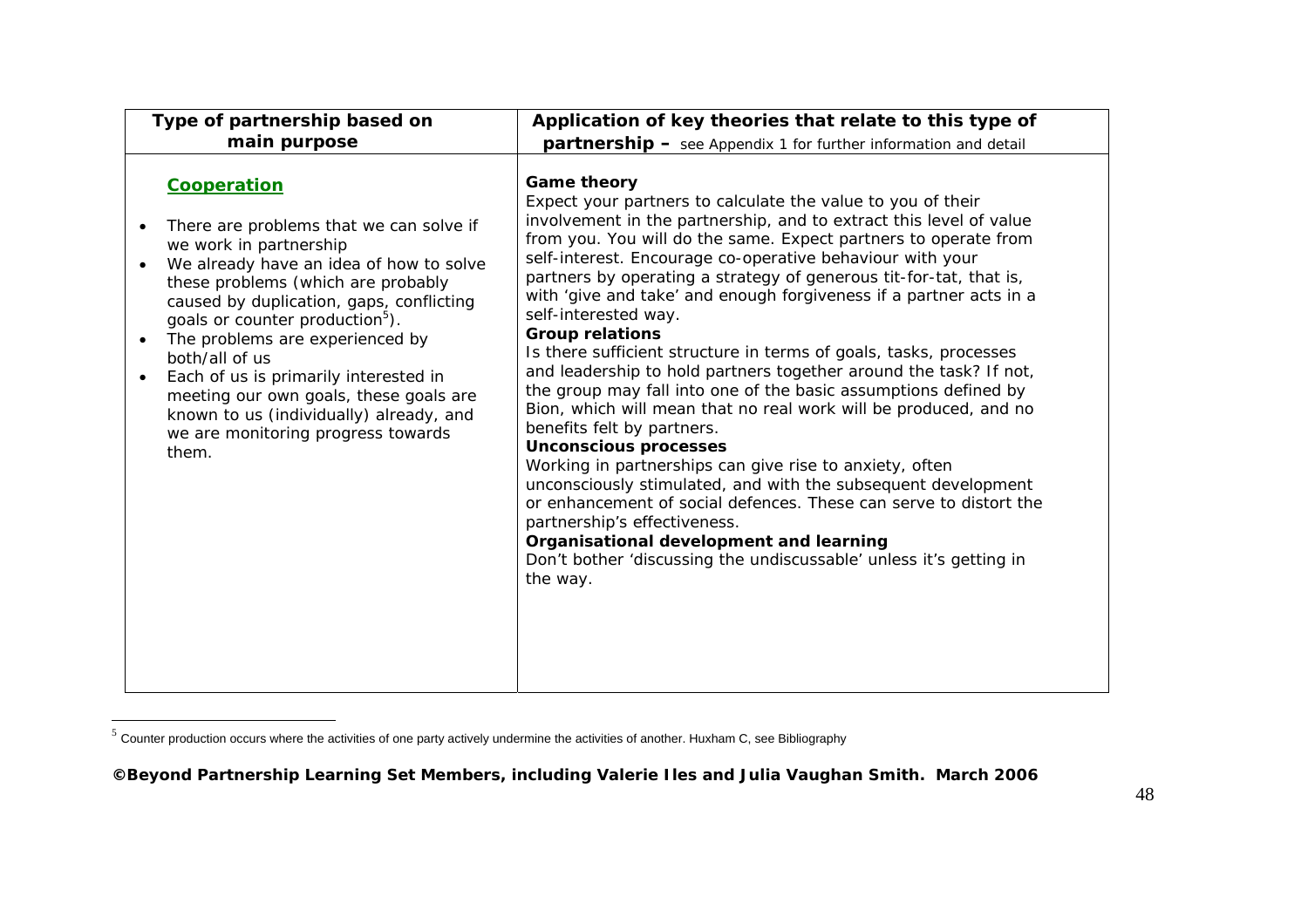| Type of partnership based on                                                                                                                                                                                                                                                                                                                                                                                                                                                                                                                                                                                                                                                                                                                                                                                                                                                                                                                                                                | Application of key theories that relate to this type of                                                                                                                                                                                                                                                                                                                                                                                                                                                                                                                                                                                                                                                                                                                                                                                                                                                                                                                                                                                                                                                                                                                                                                                                                                                                                                                                                                                                                                                                                                                                                                                                                                                                                                                                                                                                        |
|---------------------------------------------------------------------------------------------------------------------------------------------------------------------------------------------------------------------------------------------------------------------------------------------------------------------------------------------------------------------------------------------------------------------------------------------------------------------------------------------------------------------------------------------------------------------------------------------------------------------------------------------------------------------------------------------------------------------------------------------------------------------------------------------------------------------------------------------------------------------------------------------------------------------------------------------------------------------------------------------|----------------------------------------------------------------------------------------------------------------------------------------------------------------------------------------------------------------------------------------------------------------------------------------------------------------------------------------------------------------------------------------------------------------------------------------------------------------------------------------------------------------------------------------------------------------------------------------------------------------------------------------------------------------------------------------------------------------------------------------------------------------------------------------------------------------------------------------------------------------------------------------------------------------------------------------------------------------------------------------------------------------------------------------------------------------------------------------------------------------------------------------------------------------------------------------------------------------------------------------------------------------------------------------------------------------------------------------------------------------------------------------------------------------------------------------------------------------------------------------------------------------------------------------------------------------------------------------------------------------------------------------------------------------------------------------------------------------------------------------------------------------------------------------------------------------------------------------------------------------|
| main purpose                                                                                                                                                                                                                                                                                                                                                                                                                                                                                                                                                                                                                                                                                                                                                                                                                                                                                                                                                                                | partnership - see Appendix 1 for further information and detail                                                                                                                                                                                                                                                                                                                                                                                                                                                                                                                                                                                                                                                                                                                                                                                                                                                                                                                                                                                                                                                                                                                                                                                                                                                                                                                                                                                                                                                                                                                                                                                                                                                                                                                                                                                                |
| <b>Coordination</b><br>There are problems that we can solve if<br>we work in partnership<br>We already have an idea of how to<br>solve these problems (which, again, are<br>probably caused by duplication, gaps,<br>conflicting goals or counter production)<br>The problems are experienced by<br>both/all of us. Both/all of us want to<br>achieve collective goals<br>That means that we want to help each<br>other achieve our own goals and we will<br>measure the success of the partnership<br>by monitoring progress towards these<br>goal<br>However, we may also be open to<br>seeing if there are other goals that we<br>haven't yet fully specified that can be<br>addressed in this way, and if there are,<br>we will performance manage progress<br>towards these in the same way<br>The difference between this type and<br>cooperation is that here, partners want<br>to work towards collective goals, or at<br>least towards each other's goals as well<br>as their own. | <b>Game theory</b><br>Are all relevant parties at the table? Assess this by identifying all the<br>inter-dependencies. Remember that complementers (or collaborators)<br>can turn into competitors. If the shared goals lead to development of a<br>larger product or market, anticipate that there may have to be a fight for<br>a fair share of it.<br><b>Group relations</b><br>Is the primary task clear? Are all partners clear what it is they are<br>seeking to achieve together? If the partnership is caught up in one of the<br>basic assumptions described by Bion, try to shift it into workgroup mode<br>through focusing on goals, tasks and processes. If you can't shift the<br>partnership into work group mode, we recommend you seriously think<br>about leaving.<br>Organisational development and learning<br>A shared vision relating to these goals will either emerge or needs to be<br>prompted. Tools for encouraging shared vision will be helpful. Do people<br>involved have enough power and authority to be able to deliver on the<br>any agreements? They won't need the same level of power/authority as<br>is needed for co-evolution or collaboration but will need sufficient to take<br>decisions together and forward. Differences between espoused values<br>and values in action can usefully be highlighted. Encourage Model 2<br>behaviour [ability to confront assumptions positively, self-examination,<br>say the difficult things to say, invite enquiry and reflection] and<br>discourage Model 1 [giving praise, avoiding challenge, being 'nice' - not<br>saying the difficult things], where inappropriate.<br><b>Open systems theory</b><br>Agreement on shared vision will be aided by an understanding of where<br>the issue, problem or opportunity, fits with the primary task of each<br>organisation. |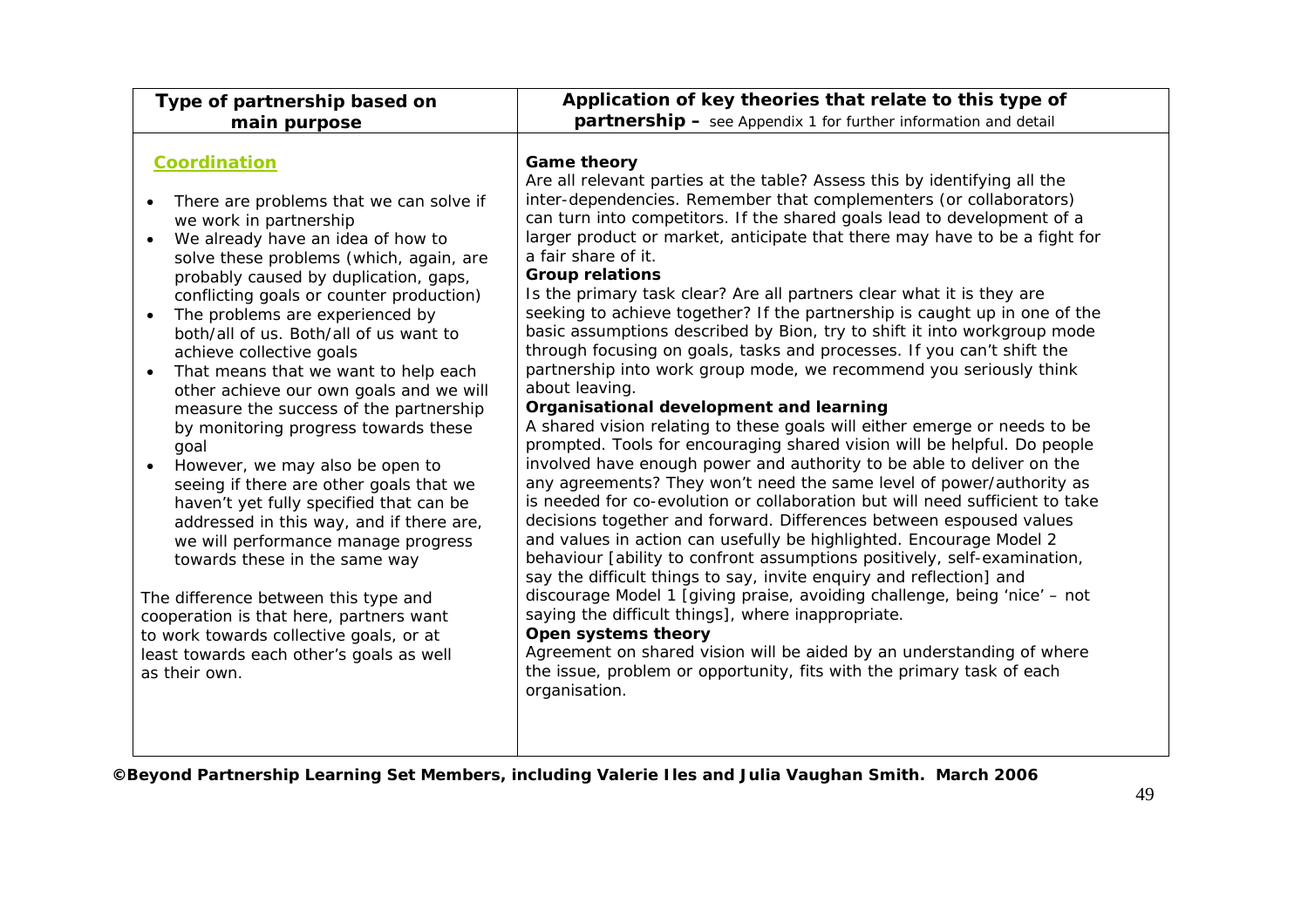| Type of partnership based on                                                                                                                                                                                                                                                                                                | Application of key theories that relate to this type of                                                                                                                                                                                                                                                                                                                                                                                                                                                                                                                                                                                                                                                                                                                                                                                                                                                                                                                                                                                                                                        |
|-----------------------------------------------------------------------------------------------------------------------------------------------------------------------------------------------------------------------------------------------------------------------------------------------------------------------------|------------------------------------------------------------------------------------------------------------------------------------------------------------------------------------------------------------------------------------------------------------------------------------------------------------------------------------------------------------------------------------------------------------------------------------------------------------------------------------------------------------------------------------------------------------------------------------------------------------------------------------------------------------------------------------------------------------------------------------------------------------------------------------------------------------------------------------------------------------------------------------------------------------------------------------------------------------------------------------------------------------------------------------------------------------------------------------------------|
| main purpose                                                                                                                                                                                                                                                                                                                | <b>partnership</b> – see Appendix 1 for further information and detail                                                                                                                                                                                                                                                                                                                                                                                                                                                                                                                                                                                                                                                                                                                                                                                                                                                                                                                                                                                                                         |
| Potential cooperation or<br>coordination<br>There are problems that we can solve if<br>we work in partnership<br>We already have an idea of how to solve<br>these problems (which are probably<br>caused by duplication, gaps, conflicting<br>goals or counter production)<br>Only one party experiences these<br>problems. | <b>Game theory</b><br>Only one party is likely to put energy into this partnership – that is,<br>experiencing the problems or benefiting from the opportunities. There<br>are two ways of boosting the motivation of the non-benefiting partners:<br>to identify and then sell to them a goal that will benefit them directly; or<br>to embarrass them by selling them your problem, and if that fails selling<br>this to other parties who may be able to increase their embarrassment. If<br>it is an opportunity rather than a problem, then you may need to find<br>ways of rewarding them for their cooperation.<br><b>Transactional analysis</b><br>It can be the case that instead of adult to adult transactions the<br>prompter (the organisation with the problem) may be perceived by the<br>other as in 'critical parent' ego-state, and their response is from 'sulky<br>child'. Where the prompt is an opportunity rather than a problem the<br>prompter can be seen as an over enthusiastic child ego-state, responded<br>to by an ego-state of 'an officious critical parent.' |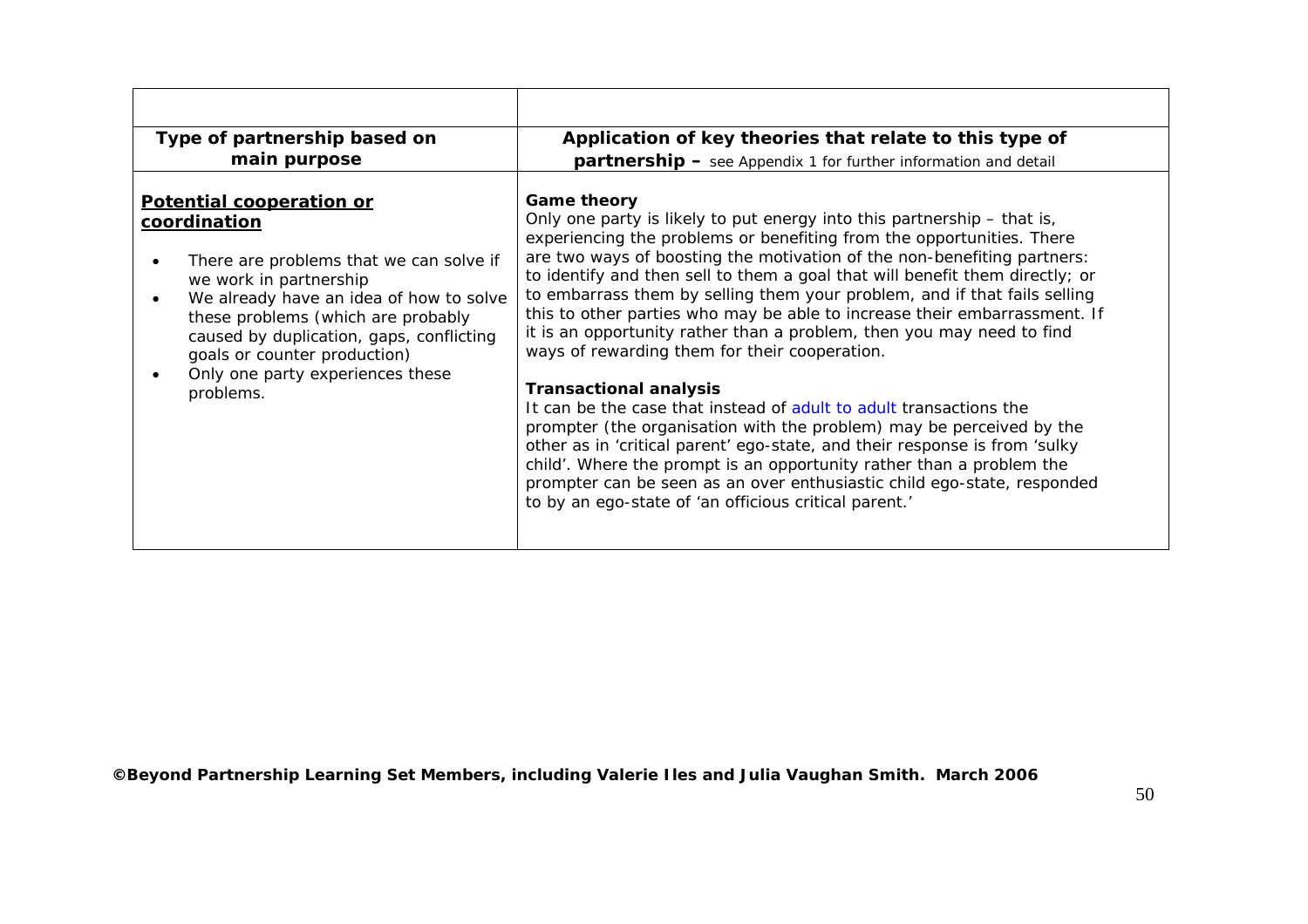| Type of partnership based on                                                                                                                                                                                                                                                                                                                                                                                                                                               | Application of key theories that relate to this type of                                                                                                                                                                                                                                                                                                                                                                                                                                                                                                                                                                                                                                                                                                                                                                                                                                                                                                                                                                                                                                                                                                                                                                                                                                                                                                                                                                                                                            |
|----------------------------------------------------------------------------------------------------------------------------------------------------------------------------------------------------------------------------------------------------------------------------------------------------------------------------------------------------------------------------------------------------------------------------------------------------------------------------|------------------------------------------------------------------------------------------------------------------------------------------------------------------------------------------------------------------------------------------------------------------------------------------------------------------------------------------------------------------------------------------------------------------------------------------------------------------------------------------------------------------------------------------------------------------------------------------------------------------------------------------------------------------------------------------------------------------------------------------------------------------------------------------------------------------------------------------------------------------------------------------------------------------------------------------------------------------------------------------------------------------------------------------------------------------------------------------------------------------------------------------------------------------------------------------------------------------------------------------------------------------------------------------------------------------------------------------------------------------------------------------------------------------------------------------------------------------------------------|
| main purpose                                                                                                                                                                                                                                                                                                                                                                                                                                                               | partnership - see Appendix 1 for further information and detail                                                                                                                                                                                                                                                                                                                                                                                                                                                                                                                                                                                                                                                                                                                                                                                                                                                                                                                                                                                                                                                                                                                                                                                                                                                                                                                                                                                                                    |
| <b>Collaboration</b><br>There are issues that we can<br>$\bullet$<br>each address if we work in<br>partnership<br>The issues are complex and we<br>$\bullet$<br>don't know what the solutions<br>might be<br>The issues are experienced by<br>$\bullet$<br>both/all of us<br>Each of us wants to meet our<br>$\bullet$<br>own goals, most of which are<br>known to us already, although if<br>we discover others along the way<br>we will want to pursue those as<br>well. | <b>Game theory</b><br>Generous tit-for-tat will be the best strategy, as both partners have an<br>interest in the other not defecting. Calculate the value to your partner of<br>your involvement and make sure you extract at least this much from them.<br>Have all the interdependences been identified? Are all the players at the<br>table? (If not, is the partnership really about something else?)<br><b>Open Systems theory</b><br>Be clear about the primary task of both organisations and where the<br>problems or opportunities you are addressing in the partnership fit with<br>these.<br>Learning organisation<br>Use tools for developing shared vision, but keep the vision tightly to<br>existing goals.<br>Organisational development and learning<br>Discuss the undiscussable only if it is endangering the achievement of your<br>goals. Encourage single and double loop learning within the partnership,<br>with the deeper learning taken into your own organisation.<br><b>Group Relations</b><br>Ensure the partnership is clear what the primary task is. Recognise the<br>anxiety that the partnership may be seen as resolving, and deal with that<br>within your own organisation. Assess for good enough authority - will your<br>partner be able to deliver on agreements? Is either party gripped by Bion's<br>basic assumption mentalities? If so, can you shift this into work group<br>mentality? If not, expect this to fail amid acrimony. |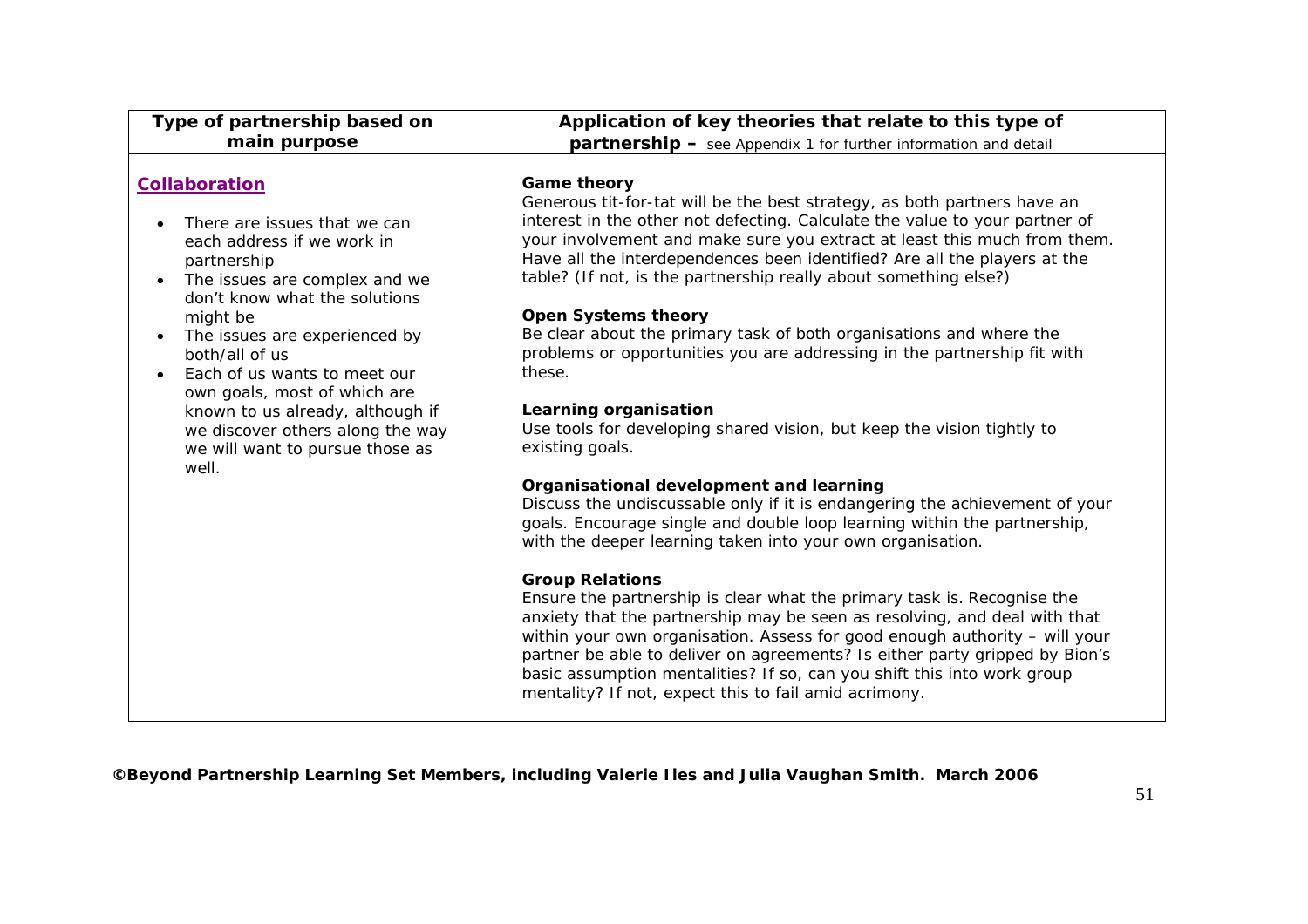| Type of partnership based on                                                                                                                                                                                                                                                                                                                                                                                                                                                                                                                                                                     | Application of key theories that relate to this type of                                                                                                                                                                                                                                                                                                                                                                                                                                                                                                                                                                                                                                                                                                                                                                                                                                                                                                                                                                                                                                                                                                                                                                                                                                                                                                                                                                                                                                                                                                                                        |
|--------------------------------------------------------------------------------------------------------------------------------------------------------------------------------------------------------------------------------------------------------------------------------------------------------------------------------------------------------------------------------------------------------------------------------------------------------------------------------------------------------------------------------------------------------------------------------------------------|------------------------------------------------------------------------------------------------------------------------------------------------------------------------------------------------------------------------------------------------------------------------------------------------------------------------------------------------------------------------------------------------------------------------------------------------------------------------------------------------------------------------------------------------------------------------------------------------------------------------------------------------------------------------------------------------------------------------------------------------------------------------------------------------------------------------------------------------------------------------------------------------------------------------------------------------------------------------------------------------------------------------------------------------------------------------------------------------------------------------------------------------------------------------------------------------------------------------------------------------------------------------------------------------------------------------------------------------------------------------------------------------------------------------------------------------------------------------------------------------------------------------------------------------------------------------------------------------|
| main purpose                                                                                                                                                                                                                                                                                                                                                                                                                                                                                                                                                                                     | <b>partnership</b> - see Appendix 1 for further information and detail                                                                                                                                                                                                                                                                                                                                                                                                                                                                                                                                                                                                                                                                                                                                                                                                                                                                                                                                                                                                                                                                                                                                                                                                                                                                                                                                                                                                                                                                                                                         |
| <b>Co-evolution</b><br>There are mutual problems that we<br>$\bullet$<br>can solve, and/or opportunities we<br>can exploit (or perhaps knowledge<br>we can develop), if we explore<br>these by working in partnership<br>These areas are complex and we<br>$\bullet$<br>don't know what the outcomes<br>might be<br>The problems, opportunities or<br>$\bullet$<br>lack of knowledge are experienced<br>by both/all of us<br>Both/all of us want to develop and<br>$\bullet$<br>achieve collective goals that we<br>cannot wholly envisage at the<br>moment, in addition to goals of our<br>own. | <b>Game theory</b><br>Generous tit-for-tat is again most likely to encourage good behaviour<br>from your partners. It is worth remembering that 'complementers can<br>become competitors' - so do not expect that even good collaborative<br>partners will continue to work to partnership ideals once it is again in<br>their interests to compete with you, and vice versa. In other words at a<br>point, co-evolution may change to collaboration.<br><b>Open Systems Theory</b><br>Understanding of each organisation's primary task will be essential, and an<br>understanding of any difference between normative, existential and<br>phenomenal. It will be important to develop a primary task for the<br>partnership itself. If it doesn't do this it will remain a talking shop.<br><b>Organisational learning</b><br>As this is a partnership that will only deliver if there is genuine openness<br>between partners, it is worth watching out for the 'values in use' by all the<br>partners, and observing whether these are in harmony or at variance with<br>their espoused values. Any disparity between the two should somehow be<br>made discussable. Again, because it is worth investing this time and level of<br>understanding it will be worth ensuring that there is relevant learning at all<br>of the three levels (single, double and triple loop).<br><b>Transactional analysis</b><br>Adult to adult stimuli on your part will be the most productive, over<br>enthusiasm may be interpreted as parental or child like and yield the<br>complementary responses. |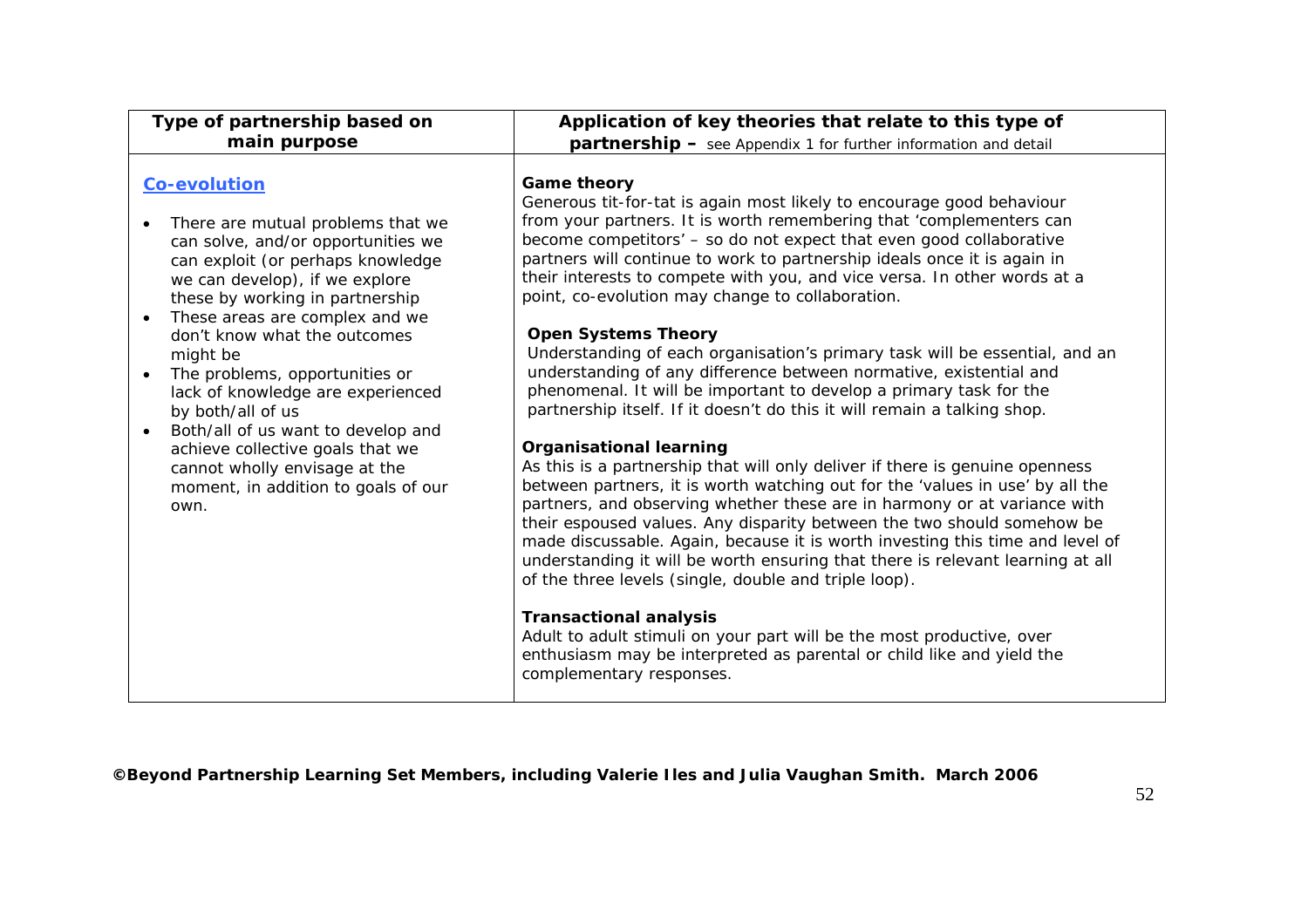| Type of partnership based on                                                                                                                                                                                                                                                                                                                                                                                                                                                | Application of key theories that relate to this type of                                                                                                                                                                                                                                                                                                                                                                                                                                                                                                                |
|-----------------------------------------------------------------------------------------------------------------------------------------------------------------------------------------------------------------------------------------------------------------------------------------------------------------------------------------------------------------------------------------------------------------------------------------------------------------------------|------------------------------------------------------------------------------------------------------------------------------------------------------------------------------------------------------------------------------------------------------------------------------------------------------------------------------------------------------------------------------------------------------------------------------------------------------------------------------------------------------------------------------------------------------------------------|
| main purpose                                                                                                                                                                                                                                                                                                                                                                                                                                                                | <b>partnership</b> - see Appendix 1 for further information and detail                                                                                                                                                                                                                                                                                                                                                                                                                                                                                                 |
| Potential co-evolution 1<br>Working in partnership will be a good<br>thing in itself and may lead us to<br>identifying problems we can solve or<br>opportunities we can exploit<br>'We don't know what they'll be, but<br>$\bullet$<br>we'll develop goals as we go along.'<br>While many Boards espouse this type of<br>partnership, their success depends on the<br>enthusiasm of individuals, as there is<br>little energy that will push towards real<br>joint working. | The role of the unconscious<br>Identifying sources of power of individuals delegated to work on the<br>partnership will indicate the significance attached to it by the organisation.<br>Similarly, whether the level of authority of those involved is 'good enough'.<br>Could partnership be being used as a way of dealing with anxieties?<br><b>Group Relations</b><br>If partnership is an idea being seized upon by a group in 'basic assumption<br>mentality', then it is doomed to fail unless the group can be transformed<br>into 'working group mentality'. |
| <b>Potential collaboration</b><br>There are problems that we can solve<br>$\bullet$<br>if we work in partnership<br>The problems are complex and we<br>$\bullet$<br>don't know what the solutions might<br>be<br>Only one party experiences the<br>$\bullet$<br>problems.                                                                                                                                                                                                   | <b>Game theory</b><br>It is unlikely that more than one party will put any energy into this<br>partnership, unless others can be persuaded to do so. Others may<br>calculate the value of their participation to the partner with the problem<br>and seek to extract outcomes of similar value to them. This should not be<br>taken personally.<br><b>Transactional analysis</b><br>Adult to adult stimuli on your part will be the most productive. Over<br>enthusiasm may be interpreted as parental or child-like and yield the<br>complementary responses.         |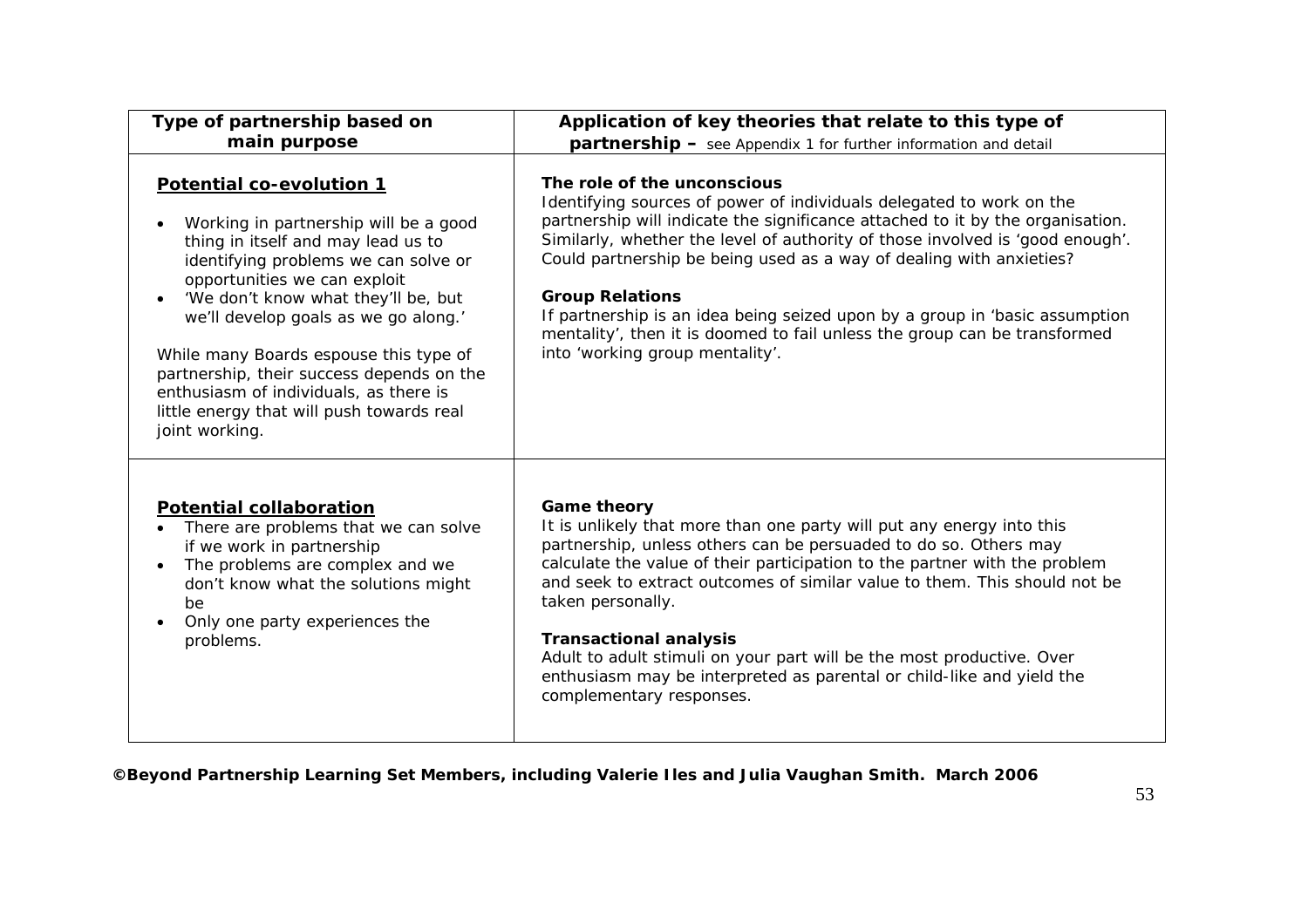# **Appendix 3 : Reading Lists/Bibliography**

## **Game theory reading list**

Axelrod, R. *Evolution of Cooperatio*n

Poundstone, W. P*risoner's Dilemma/John Von Neumann, Game Theory and the Puzzle of the Bomb* 

Poundstone, W. *Labyrinths of Reason : Paradox, Puzzles, and th*e *Frailty of Knowledge* 

Binmore, K., *Fun and Games: A Text on Game Theory* 

Dixit, A.K., Nalebuff, B.J. *Thinking Strategically: The Competitive Edge in Business, Politics, and Everyday Life* 

Brandenburger, A.M., Nalebuff, B.J. *Co-Opetition : A Revolution Mindset That Combines Competition and Cooperation : The Game Theory Strategy That's Changing the Game of Business* 

Davics, M.D.*Game Theory: A Nontechnical Introduction* 

Mero, L. *Moral Calculations : Game Theory, Logic and Human Frailty* 

Ridley, M. *The Origins of Virtue: Human Instincts and the Evolution of Cooperation* 

Berne, E. *Games People Play* 

Stewart, I., Joines, V. *TA Today: A New Introduction to Transactional Analysis* 

## **Psychodynamic and psycho-social reading list**

Hinshelwood R.D., Chiesa, M. [2002] O*rganisations, Anxieties and Defences.* Whurr Publishers UK

Hinshelwood, R.,Skogstad ,W. (eds) [2000] *Observing Organisations .*Routledge

Obholzer, A.,Roberts .V. Z. (eds) [1994] *The unconscious at work*. **Routledge**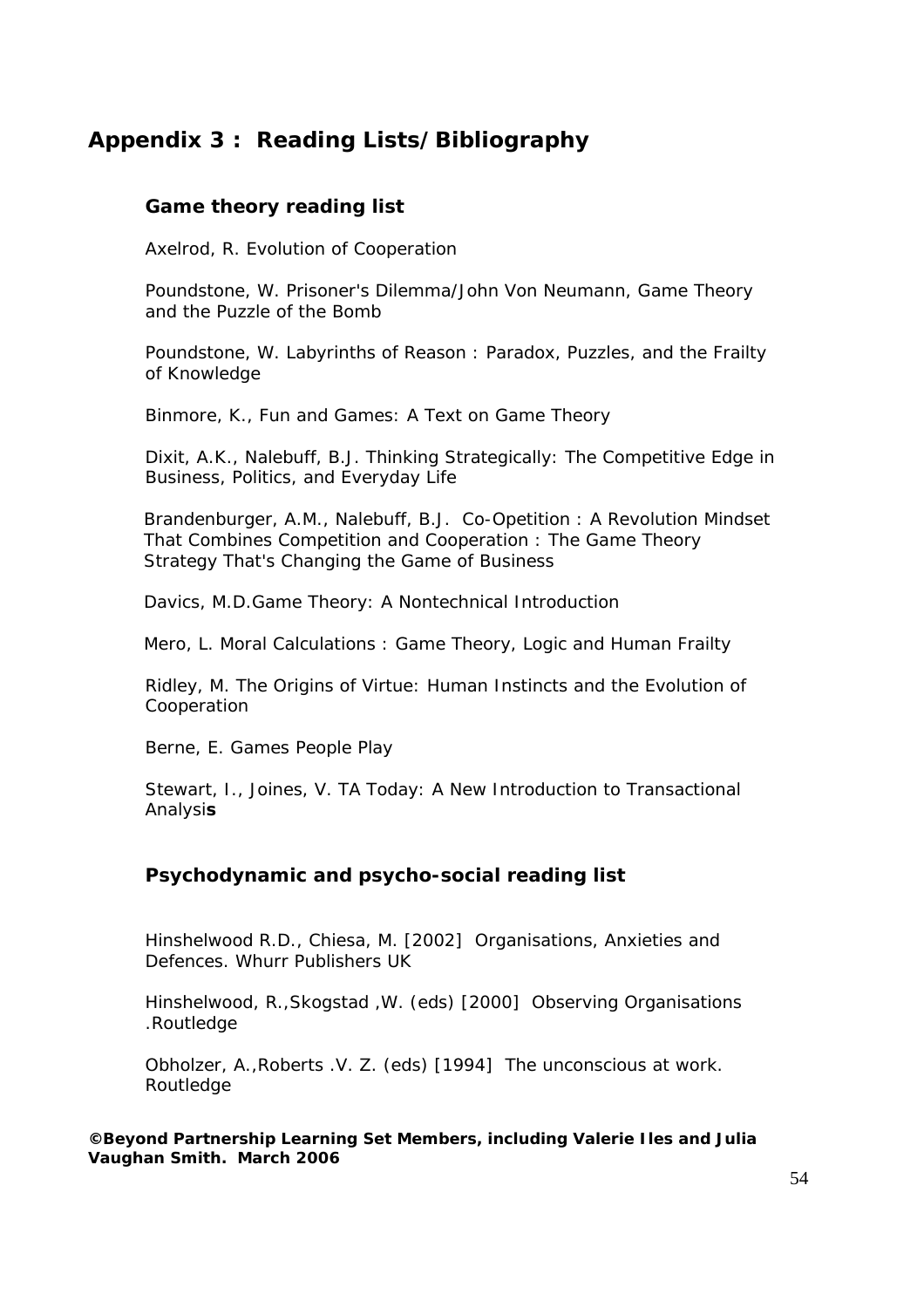Campbell D, Coldicott,T ., Kinsella, K. [1994] *Systemic work with organisations*. Karnac Books

Huffington C, Armstrong D, Halton W, Hoyle L, Pooley J [2004] *Working below the surface- the emotional life of contemporary organisations.* Karnac Books

Gould, L., Stapley, L., Stein, M. [2004] *Experiential learning in organisations* Karnac

Talamo, P.B,, Borgogno, F., Merciai, S. [1998]*Bion's legacy to groups.*  Karnac Books

Bion ,W [1961] *Experiences in Groups.* Tavistock/Routledge (possibly out of print)

Bridges W [1992] *The Character of Organisations.* Davies-Black publications

Baron R S & Kerr N L [1992] *Group Process, Group Decision, Group Action.* Open University Press1992

Lago C [1996] *Race, Culture and Counselling.* Open University Press

Davies Celia [1995] *Gender and the professional predicament in nursing.* Open University Press

#### **Strategy and Complexity Reading List**

Daellenbach, H. *Systems and Decision Making: A Management Science Approach.* 

Gleick, J. .'*Chaos: Making a New Science* 

Stacey, R. *Managing Chaos*

Stacey, R. *Complexity and Management: Fad or radical change?* 

Lewin, R., Birute, R. *The Soul at Work* 

Mintzberg, H. *Mintzberg on Management* 

Mintzberg.H and others *The Strategy Process*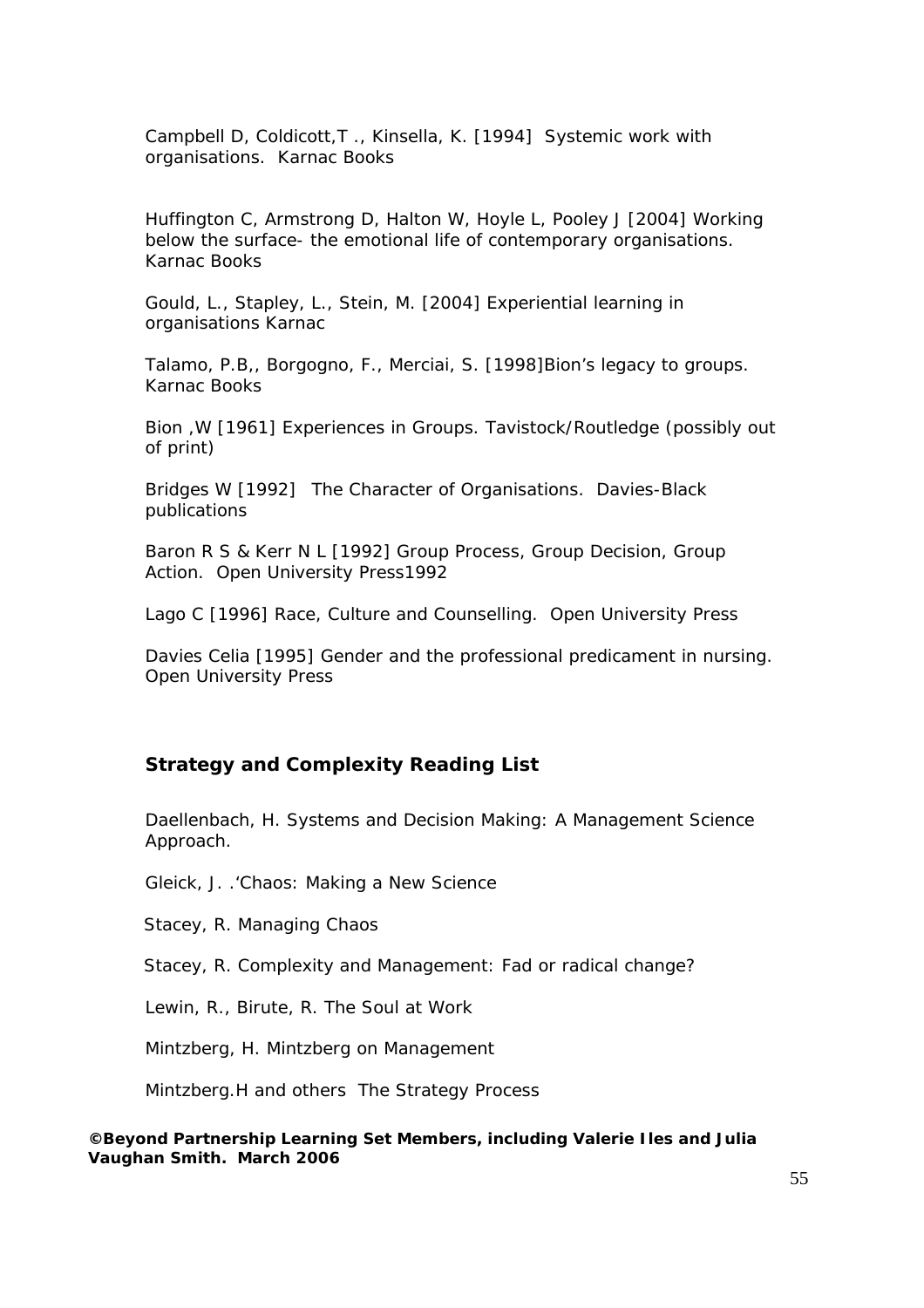Mintzberg, H: *The Strategy Safari.* 

Mintzberg, H: *Strategy Bites Back* 

Ghoshal, S. *The Individualised Corporation*

Ansoff, I. [1969] *Business Strategy*

Hame,G., Prahalad,C.K., *Competing for the Future* 

Porter, M. [2004] *Competitive Advantage.* Free Press

### **Organisational Development: Organisational Behaviour and Organisational Learning**

Argyris, C., [ 1996] *Organisational Learning II. Theory, Method and Practice,* Addison Wesley OD Series

Argyris, C. [1990] *Overcoming Organisational Defences; Facilitating Organisational Learning*. Prentice Hall

Schon, D. [1991] *The Reflective Practitioner* 

Senge, P. [1990] *The Fifth Disciplin*e. Century Books

Senge, P. *Fifth Discipline Field Book* 

Pedlar, M., Burgoyne, J., Boydell, T. *The Learning Company.* 

Pearn, M., Roderick, C., Mulrooney,C. *Learning Organisations in Practice* 

Hackman, R., Lawler, E., Porter, L. *Perspectives on Behaviour in organisations* 

Schein, E. H. *Process Consultation vols 1 and 2* 

Schein, E. H*. Organisational Culture and Leadership*

Beckhard, R., Harris, R.[1987] *Organisational transitions: Managing complex change.* 

Bate, P. *Strategies for cultural change Organisational Change, and Developing Change Management Skills.*